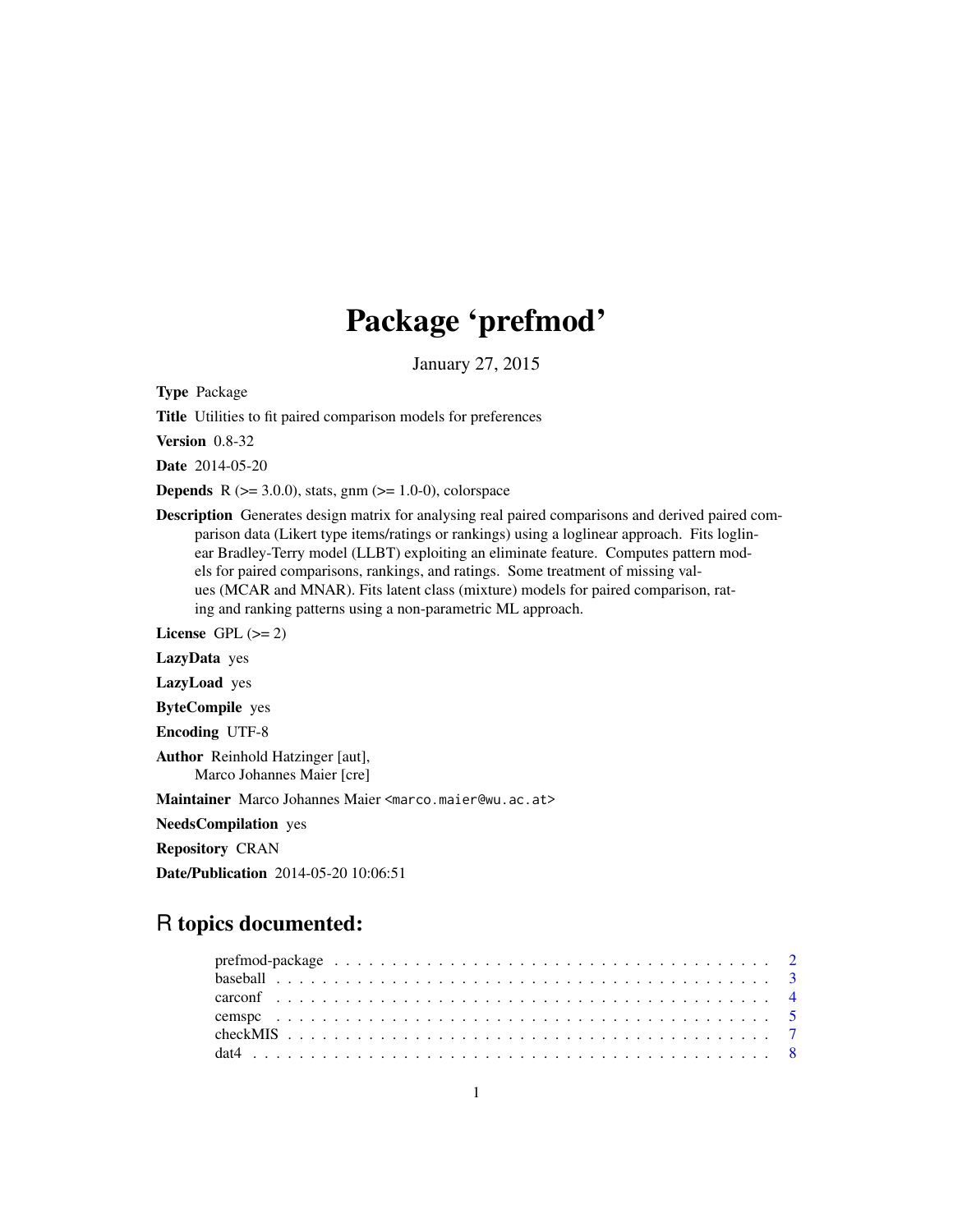<span id="page-1-0"></span>

| Index |              | 53              |
|-------|--------------|-----------------|
|       |              | 51              |
|       |              | 50              |
|       |              | 50              |
|       |              | 49              |
|       |              | 48              |
|       |              | 47              |
|       |              | 47              |
|       | plotworth    | 45              |
|       |              | 44              |
|       |              | 41              |
|       |              | 39              |
|       |              | 36              |
|       |              | 32              |
|       | pattLrep.fit | 29              |
|       |              | 27              |
|       |              | 26              |
|       |              | 22              |
|       | music        | <b>20</b>       |
|       |              | <b>18</b>       |
|       |              | 15<br>-17       |
|       |              | -12             |
|       |              | 11              |
|       |              | $\overline{10}$ |
|       |              | -9              |
|       |              | -8              |
|       |              |                 |

prefmod-package prefmod*: Utilities to fit paired comparison models for preferences*

## Description

Generates design matrix for analysing real paired comparisons and derived paired comparison data (Likert type items / ratings or rankings) using a loglinear approach. Fits loglinear Bradley-Terry model (LLBT) exploiting an eliminate feature. Computes pattern models for paired comparisons, rankings, and ratings. Some treatment of missing values (MCAR and MNAR). Fits pattern mixture models using a non-parametric ML approach.

## Details

| Package: | prefmod     |
|----------|-------------|
| Type:    | Package     |
| Version: | $0.8 - 32$  |
| Date:    | 2014-05-20  |
| License: | $GPL (= 2)$ |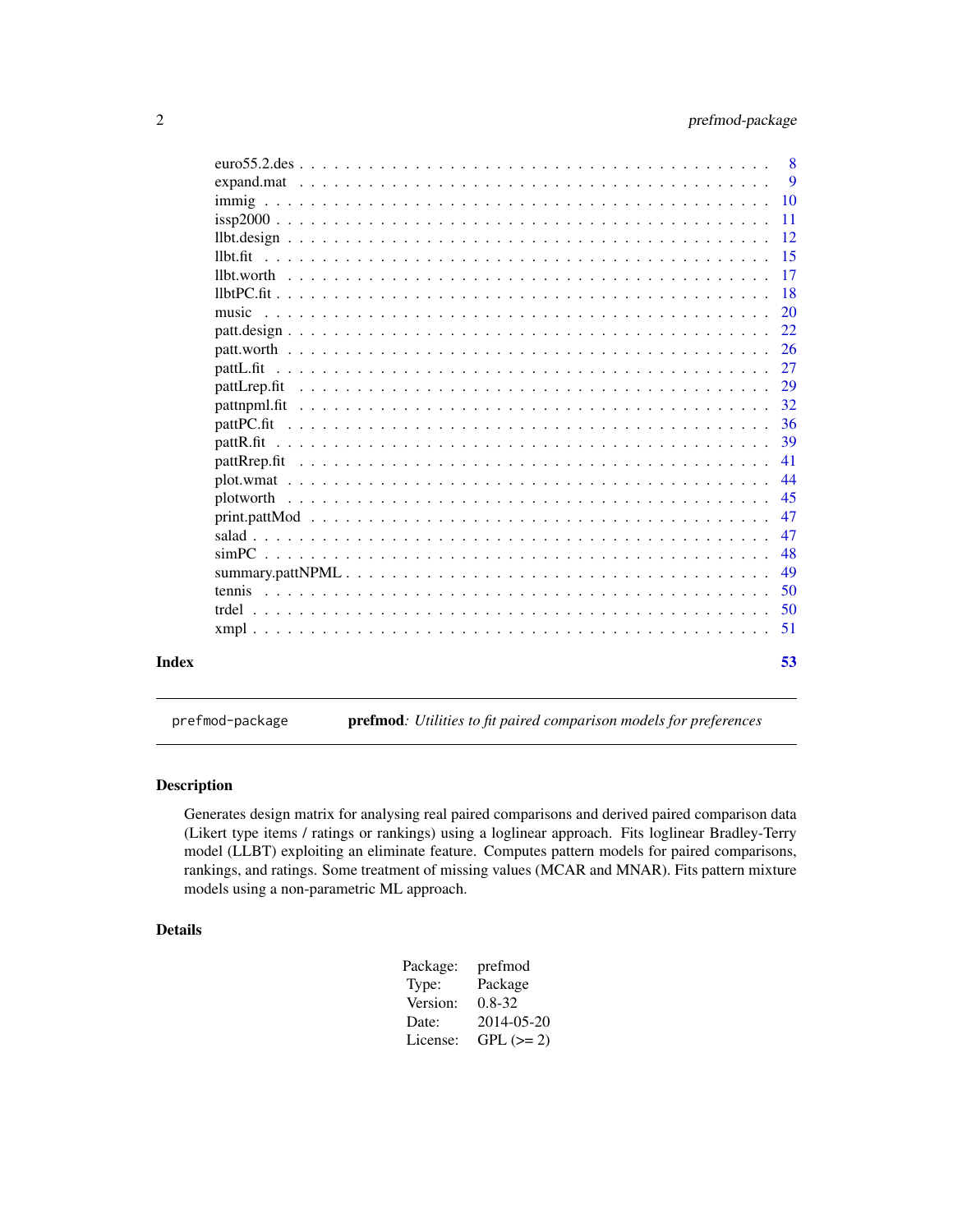#### <span id="page-2-0"></span>baseball 3

## Author(s)

Reinhold Hatzinger, Marco J. Maier

Maintainer: Marco J. Maier (<marco.maier@wu.ac.at>)

## References

Hatzinger, R., & Dittrich, R. (2012). **prefmod**: An R Package for Modeling Preferences Based on Paired Comparisons, Rankings, or Ratings. *Journal of Statistical Software, 48*(10), 1–31. [http:](http://www.jstatsoft.org/v48/i10/) [//www.jstatsoft.org/v48/i10/](http://www.jstatsoft.org/v48/i10/)

## Examples

# mini example with three Likert items and two subject covariates

```
# using example data "xmpl" in the package
dsgnmat <- patt.design(xmpl, nitems = 3, resptype="rating",
    ia = TRUE, cov.sel="ALL")
head(dsgnmat)
# fit of Critchlov & Fligner (1991) Salad Dressings Data
pattR.fit(salad, nitems = 4)
# alternatively use glm() with patt.design()
sal <- patt.design(salad, nitems = 4, resptype = "ranking")
glm(y \sim A+B+C+D, data = sal, family = poisson)
```
baseball *Data (paired comparisons): Baseball Games*

## Description

The result of the 1987 season for seven baseball teams in the Eastern Division of the American League according to the (home team, away team) classification are shown.

## Usage

baseball

## Format

Baseball is a numeric vector with the results for the season according to the (home team, away team) classification.

#### Details

The results of the seven teams Milwaukee, Detroit, Toronto, New York, Boston, Cleveland and Baltimore, that play 13 games each. There is no possibility of ending in a draw.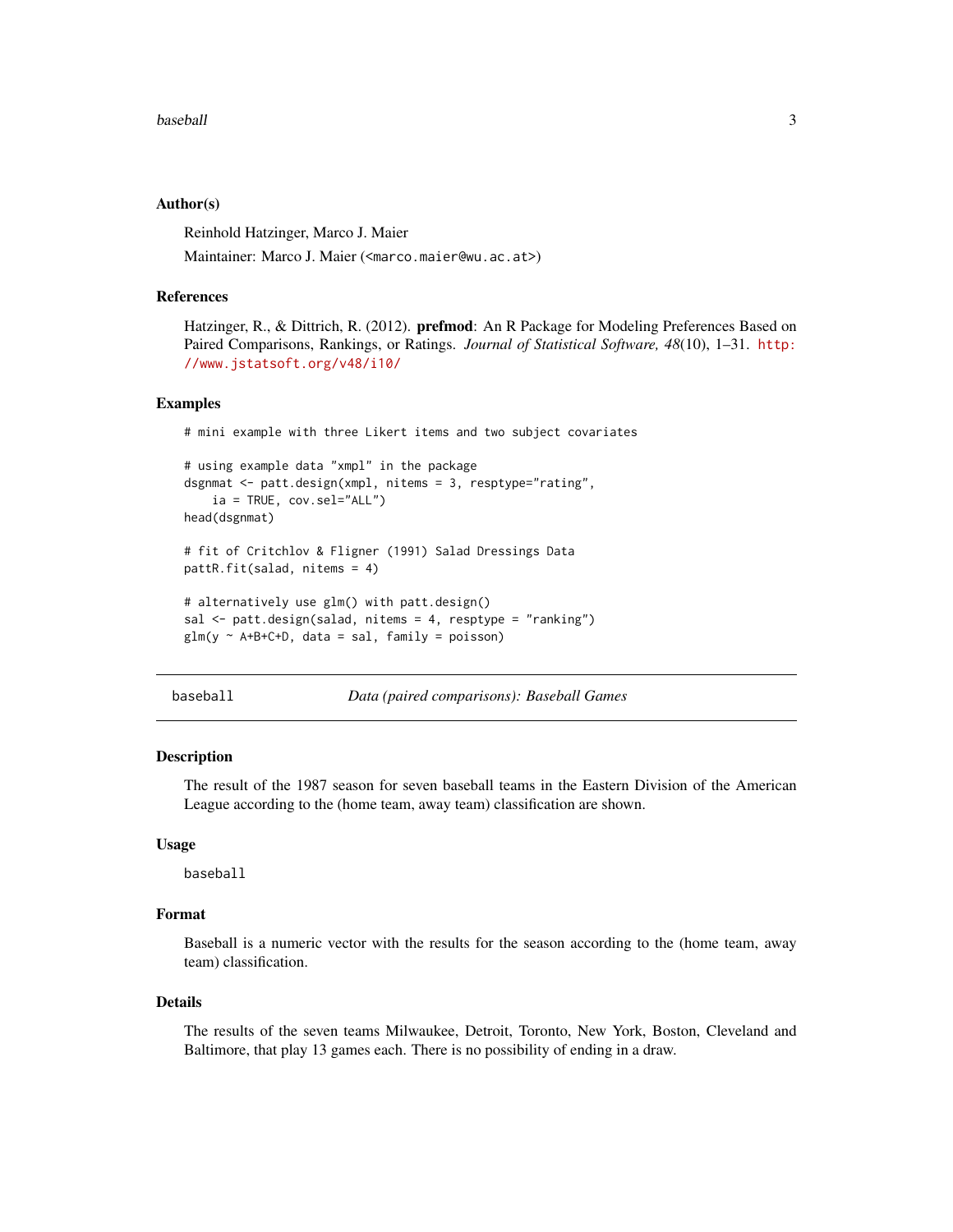## <span id="page-3-0"></span>References

Alan Agresti, *Categorical Data Analysis (Second Edition)*, 2002 pages 437 and 438

R. Dittrich, R. Hatzinger, and W. Katzenbeisser, Fitting paired comparison models in GLIM. *GLIM newsletter* 1997

## Examples

```
# baseball example (Agresti, 2002, p. 437)
# pseudodata for generating a design matrix
d1 <- c(rep(0, 21), 1)
d2 \leq c(1, rep(0, 20), 2)d <- data.frame(rbind(d1, d2))
names(d) <- c(paste0("v", 1:21), "cov")
# design matrix
des5 <- llbt.design(d, nitems = 7,
   objnames = c("MIL", "DET", "TOR", "NY", "BOS", "CLE", "BAL"),
   cat.scov = "cov")des5$y <- baseball
des5$mu <- gl(42, 2)pos <- c(rep(1:0, 21), rep(0:1, 21))
# fit model and display results
res5 <- gnm(y ~ MIL+DET+TOR+NY+BOS+CLE+BAL + pos,
   eliminate = mu, data = des5, family = poisson)
w5 <- llbt.worth(res5)
plot(w5)
```
carconf *Data (partial rankings): Car Configurator*

## **Description**

Online configuration systems allow customers to actively participate in the creation of products and become increasingly important in various market sectors. Dabic and Hatzinger report a study on car configurators that aimed at investigating the effects of certain person characteristics (such as gender) on the configuration process. Subjects were asked to configure a car according to their preferences. They could choose freely from several modules: such as exterior and interior design, technical equipment, brand, price, and producing country. The order of module choice was recorded as ranks. Since not all modules had to be chosen the response format was partial rankings.

#### Usage

carconf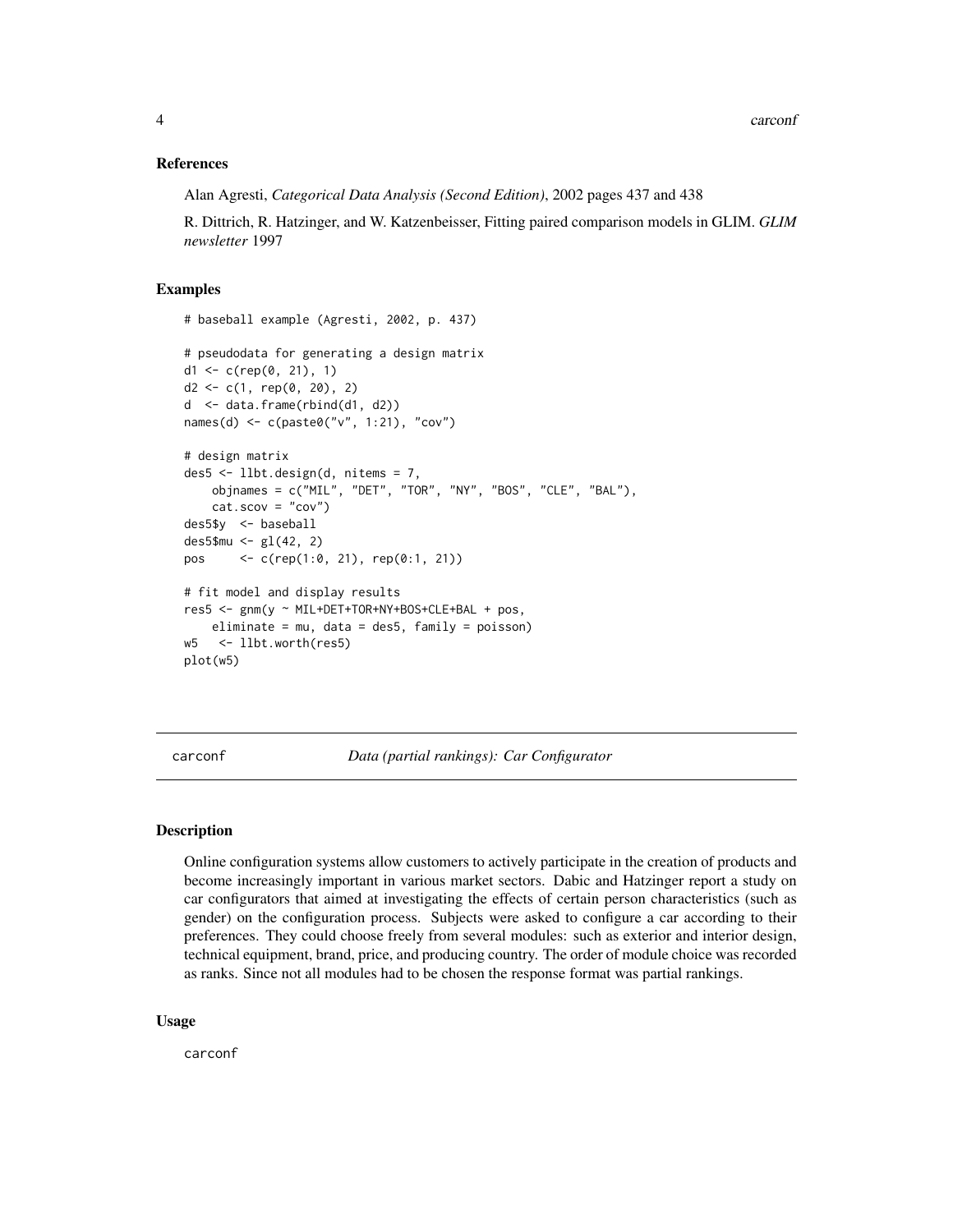#### <span id="page-4-0"></span>cemspc 5

## Format

A data frame with 435 observations on the following 9 variables.

price rank (1 highest preference) exterior rank brand rank tech.equip rank country rank interior rank sex 1 female 2 male age 1 17–29 years, 2 30–49 years, 3 50+ years segment preferred car type: 1 premium-class, 2 medium-class, 3 low-budget

#### Source

Dabic, M., Hatzinger, R. (2009). Zielgruppenadaequate Ablaeufe in Konfigurationssystemen ?? eine empirische Studie im Automobilmarkt – Partial Rankings. In R Hatzinger, R Dittrich, T Salzberger (eds.), Praeferenzanalyse mit R: Anwendungen aus Marketing, Behavioural Finance und Human Resource Management. Facultas.

#### Examples

head(carconf)

<span id="page-4-1"></span>cemspc *Data (paired comparisons with undecided): CEMS (Community of European management schools)*

## Description

A survey of 303 students was carried out to examine the student's preferences of 6 universities (London, Paris, Milano, St.Gallen, Barcelona and Stockholm) with a 17 items questionnaire. The first 15 variables indicate the subjects' preferences. For a given comparison the responses are coded as 0 if the first university was preferred, 2 if the second university was preferred and 1 if no decision was made. The variable ENG contains the knowledge of English and the variable SEX contains the gender.

## Usage

cemspc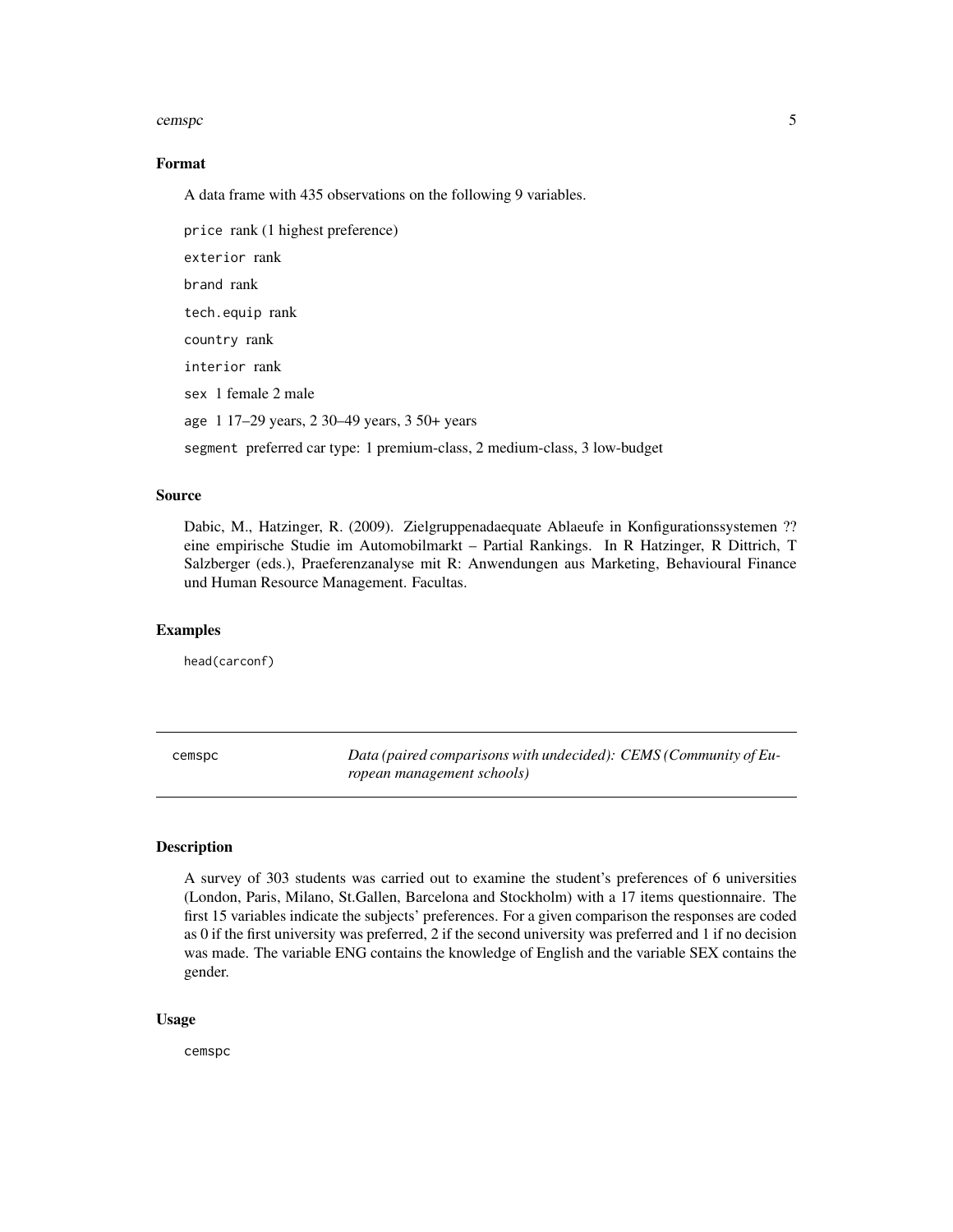6 cemspc compared by the compared of the compared by the compared by the compared by  $\alpha$ 

## Format

A data frame with 303 rows for the subjects containing the outcome of the 15 comparisons and the two covariates

- V1 London vs. Paris
- V2 London vs. Milano
- V3 Paris vs. Milano
- V4 London vs. St.Gallen
- V5 Paris vs. St.Gallen
- V6 Milano vs. St.Gallen
- V7 London vs. Barcelona
- V8 Paris vs. Barcelona
- V9 Milano vs. Barcelona
- V10 St.Gallen vs. Barcelona
- V11 London vs. Stockholm
- V12 Paris vs. Stockholm
- V13 Milano vs. Stockholm
- V14 St.Gallen vs. Stockholm
- V15 Barcelona vs. Stockholm
- ENG Knowledge of English : 1= good, 2= poor
- SEX Gender : 1= female, 2= male

## References

Dittrich, R., Hatzinger, R., & Katzenbeisser, W. (1998). Modelling the effect of subject-specific covariates in paired comparison studies with an application to university rankings. *Applied Statistics, 47*(4), 511–525.

## Examples

```
old_par <- par(mfrow = c(4, 4))for(i in 1:15){ barplot(table(cemspc[, i])) }
par(old_par)
```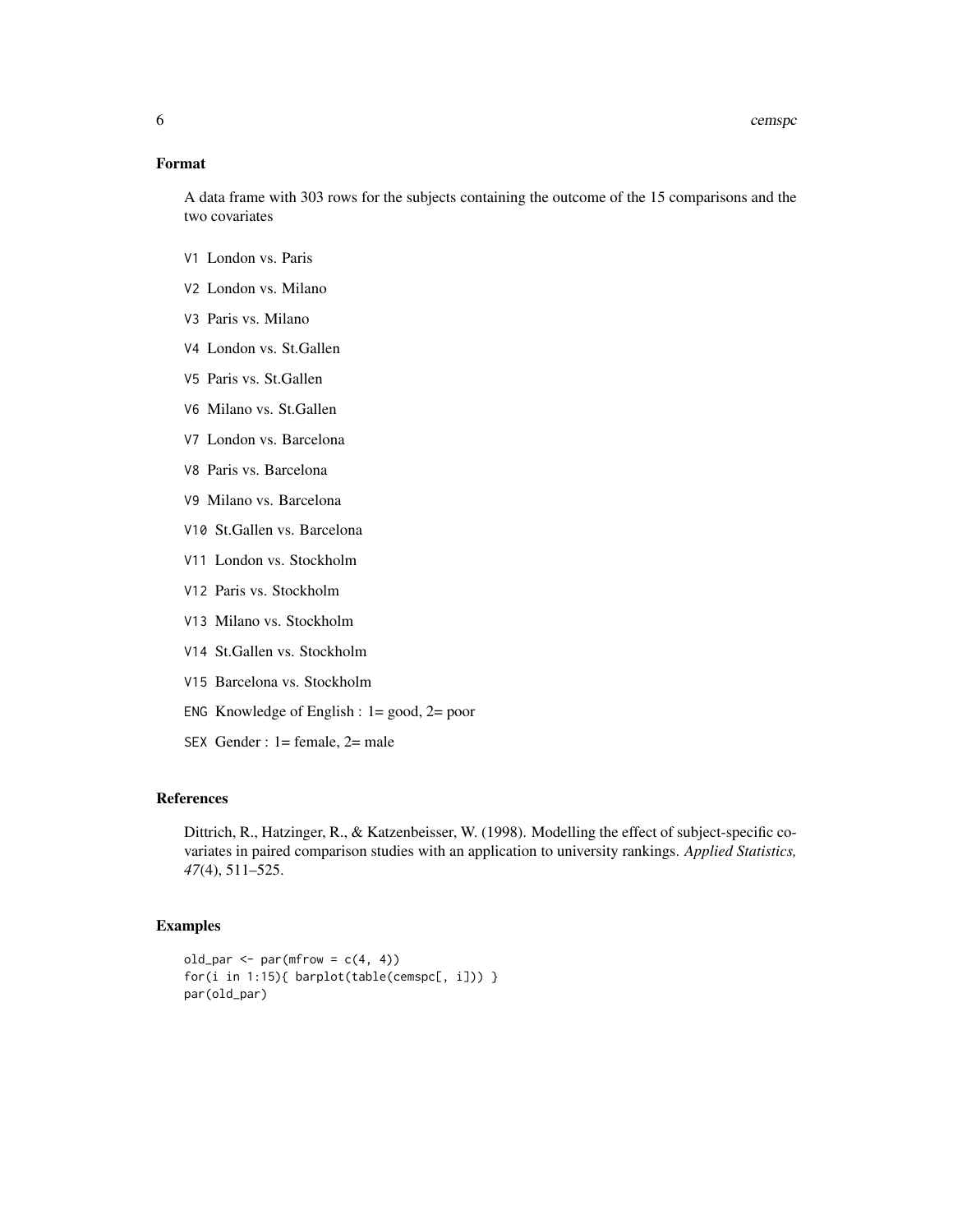<span id="page-6-1"></span><span id="page-6-0"></span>

#### **Description**

For a given paired comparisons data set the function calculates and prints the number of missing comparisons and the number of times objects are missing. It can also be used to avoid failure of nonresponse-parameter for nonresponse models in

#### Usage

```
checkMIS(obj, nitems, MISmodel="obj", obj.names = NULL, verbose = FALSE)
```
## Arguments

| obj      | dataframe or datafile path/name (like pattPC.fit).                                                                                                                                                        |
|----------|-----------------------------------------------------------------------------------------------------------------------------------------------------------------------------------------------------------|
| nitems   | the number of compared objects, not the number of comparisons (like pattPC. fit).                                                                                                                         |
| MISmodel | specifies the nonresponse model, either obj (default) for missing mechanisms<br>based on objects, or comp based on comparisons. This argument is only relevant<br>for the (invisible) output of checkMIS. |
| obj.name | character vector with names for objects.                                                                                                                                                                  |
| verbose  | if TRUE printed output, otherwise only invisible output to be used, e.g., in the<br>specification of MISalpha and MISbeta in pattPC.fit.                                                                  |

## Value

a logical vector (returned invisibly) specifying for which object/comparison there are NA responses in the data (obj).

#### See Also

[pattPC.fit](#page-35-1)

#### Examples

```
# no missing NAs in dataset dat4
checkMIS(dat4, nitems = 4, verbose = TRUE)
```

```
# generates data set with three items and some missing values in
# comparison (23), column 3, then there are no NAs for object 1
data3 <- dat4[, 1:3]
idx3 <- sample(1:100, 10)
data3[idx3,3] <- NA
checkMIS(data3, nitems = 3, verbose = TRUE)
```

```
# estimate MCAR PC pattern model for data3 with NA indicators alpha1
# cannot be estimated being accomodated by using checkMIS
pattPC.fit(data3, nitems = 3, MISalpha = checkMIS(data3, nitems = 3))
```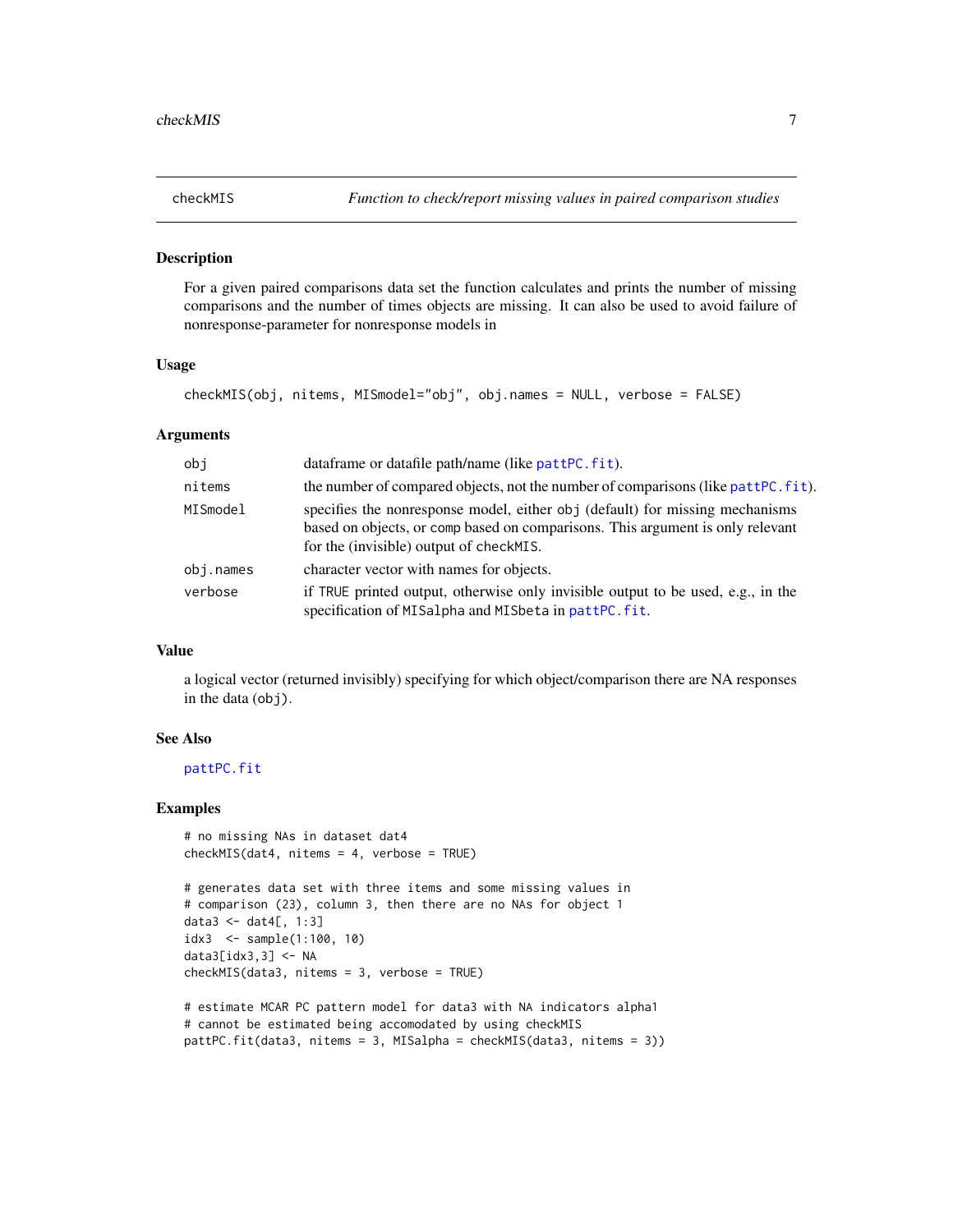## <span id="page-7-0"></span>Description

A fictitious dataset with 100 observations on 6 paired comparisons. The responses get the value 1 if the first object in a comparison is preferred and -1 otherwise. For the arrangement of objects and comparisons see [llbt.design](#page-11-1).

#### Usage

dat4

## Format

A data frame with 100 observations on 6 comparisons (comp1 to comp6)

## Examples

str(dat4)

```
# to get a general idea we use the histogram plot
old_par <- par(mfrow = c(2, 3))for(i in 1:6){ barplot(table(dat4[, i])) }
par(old_par)
```
euro55.2.des *Design data frame for a paired comparison pattern model for rankings (Eurobarometer 55.2)*

## Description

Eurobarometer public opinion surveys have been carried out in all member states of the European Union since 1973. Eurobarometer 55.2 was a special survey collected in 2001 and designed to elicit information on European experience and perception of science and technology. One question, of identical form in all states, asked respondents about their sources of information about science, and requested them to rank them in order of importance. The items were: Television, Radio, Press, Scientific Magazines, Internet, School and University.

#### Usage

euro55.2.des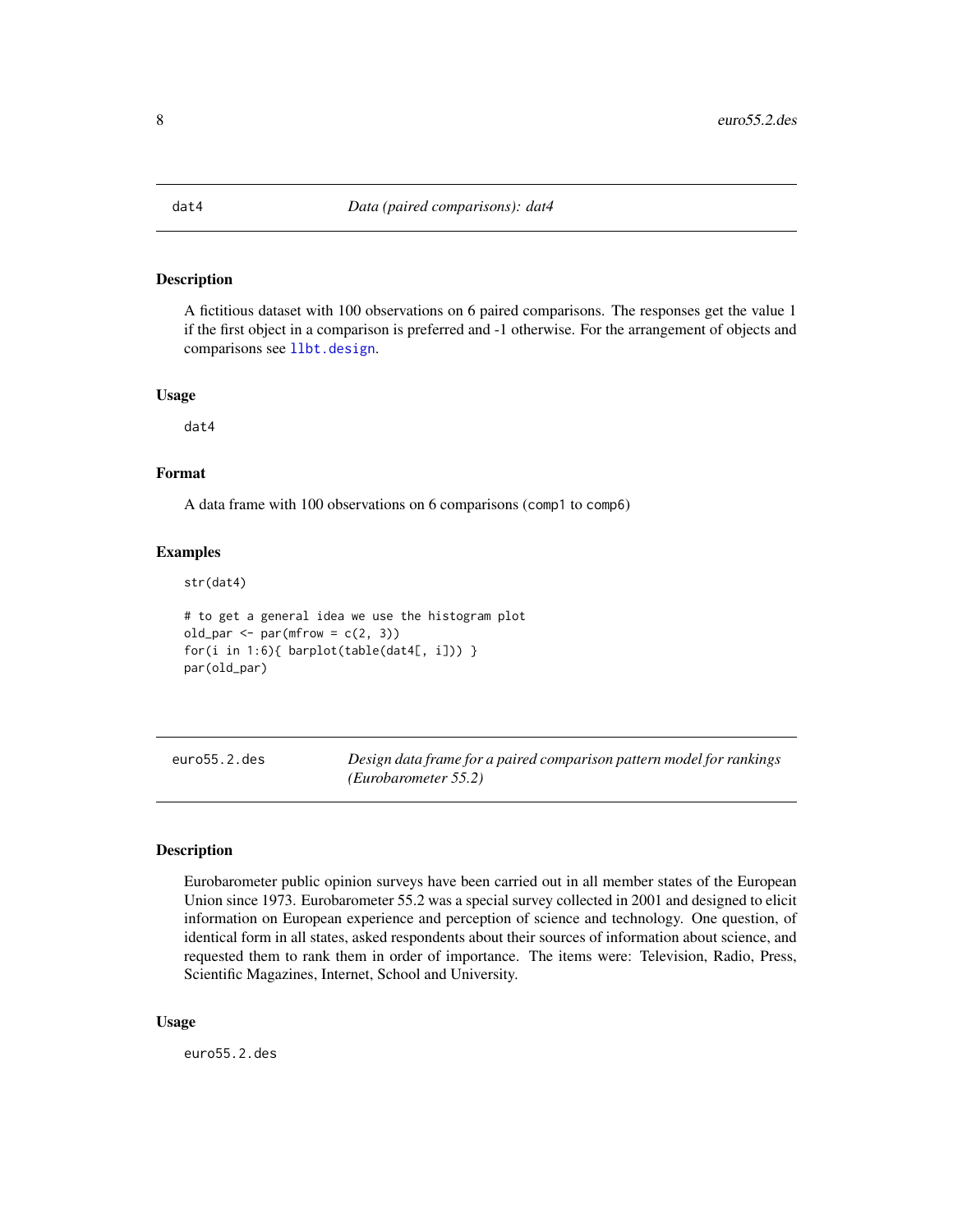## <span id="page-8-0"></span>expand.mat 9

#### Format

The data is a design data frame generated from the original data using [patt.design](#page-21-1). Each row represents a (derived) paired comparison response pattern crossclassified by the categorical subject covariates SEX and AGE4. The columns are:

y counts

TV design vector for Television

RAD design vector for Radio

NEWSP design vector for Newspapers and magazine

SCIMAG design vector for Scientific magazines

WWW design vector for The internet

EDINST design vector for School/University

SEX Gender – Factor with 2 levels: (1) male, (2) female

AGE4 Age – Factor with 4 levels: (1) 15-24, (2) 25-39, (3) 40-54, (4) 55+

## Details

The original data contained 16 029 cases, after removal of cases with missing values and improper rankings this design data frame is based on 12216 observations.

## Source

<http://ec.europa.eu/research/press/2001/pr0612en.html>

## References

Christensen, T. (2001). Eurobarometer 55.2: Europeans, science and technology. Technical report, European Opinion Research Group, Commission of the European Communities, Brussels.

## Examples

str(euro55.2.des)

expand.mat *Utility function to expand aggregated data*

## Description

The function expands aggregated data into casewise data. For instance, for a contingency table given in the form of a design matrix and corresponding counts the function sets up a matrix where each design row is repeated according to the frequencies for that row.

#### Usage

expand.mat(mat, freq)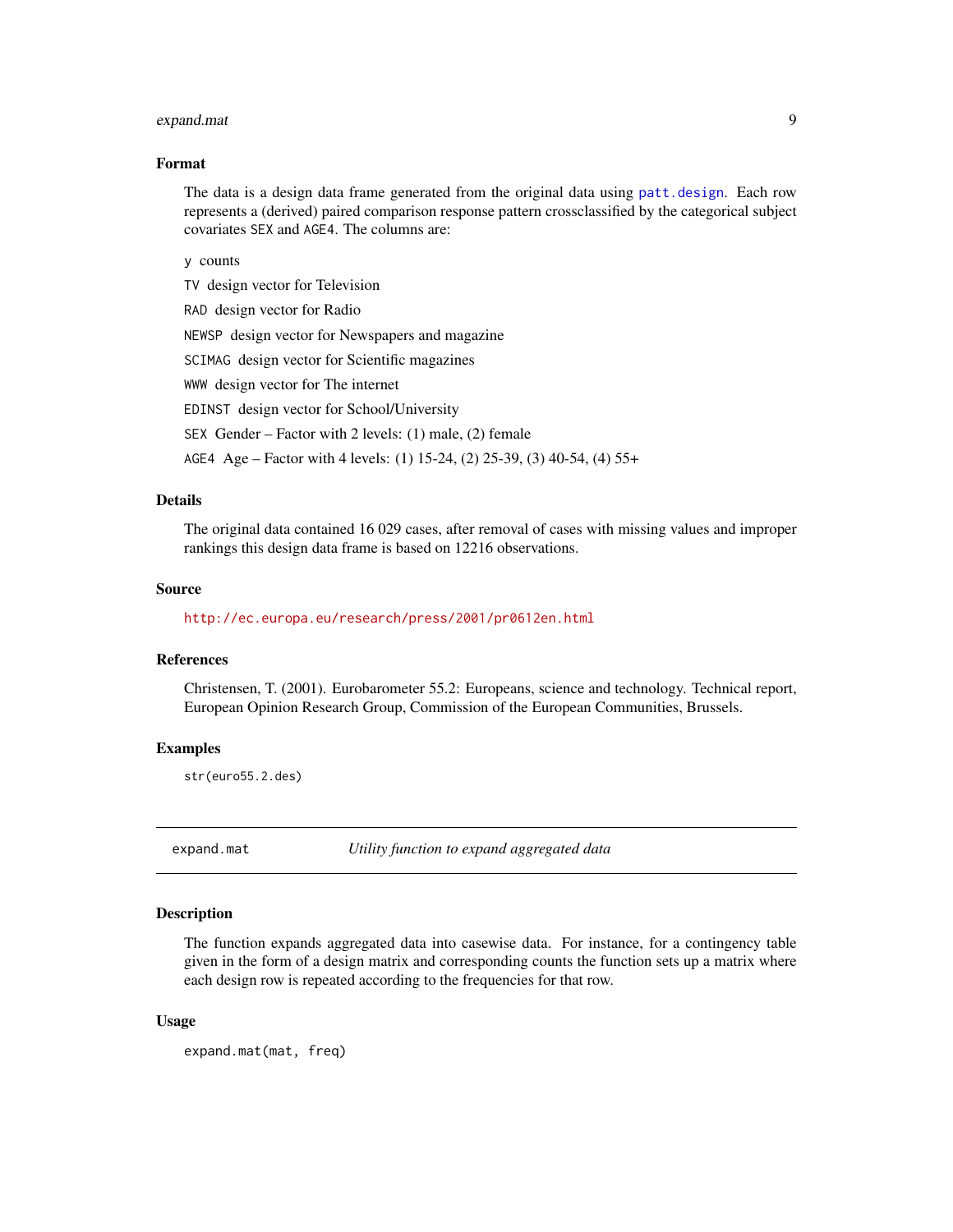<span id="page-9-0"></span>10 immig

#### Arguments

| mat  | a matrix (or column vector) or data frame to be expanded |
|------|----------------------------------------------------------|
| freg | a vector of counts                                       |

## Value

the expanded matrix

## Note

This utility allows to generate input data for the design generating and model fitting functions of the **prefmod** package from aggregated data.

## Examples

```
tdat <- expand.mat(tennis[, -1], tennis[, 1])
head(tdat)
```

| immig | Data (paired comparisons with undecided and forced NAs): Negative |
|-------|-------------------------------------------------------------------|
|       | Attitudes towards Immigrants                                      |

## Description

A survey of 98 students was carried out to examine student's (negative) attitudes towards immigrants. Four statements had to be compared with regard to higher acceptance. The four statements were

- Foreigners increase crime rates (crimRate)
- Foreigners take apprenticeship training position away (position)
- Foreigners are a strain for the social welfare system (socBurd)
- Foreigners threaten our culture (culture)

The first 6 variables in the dataset indicate the preferences of the students. For a given comparison the reponses are coded by 1 if the first item was preferred, -1 if the second university was preferred and 0 if no decision was made. The variable ENG characterises the knowledge of English and the variable SEX characterises the gender.

## Usage

immig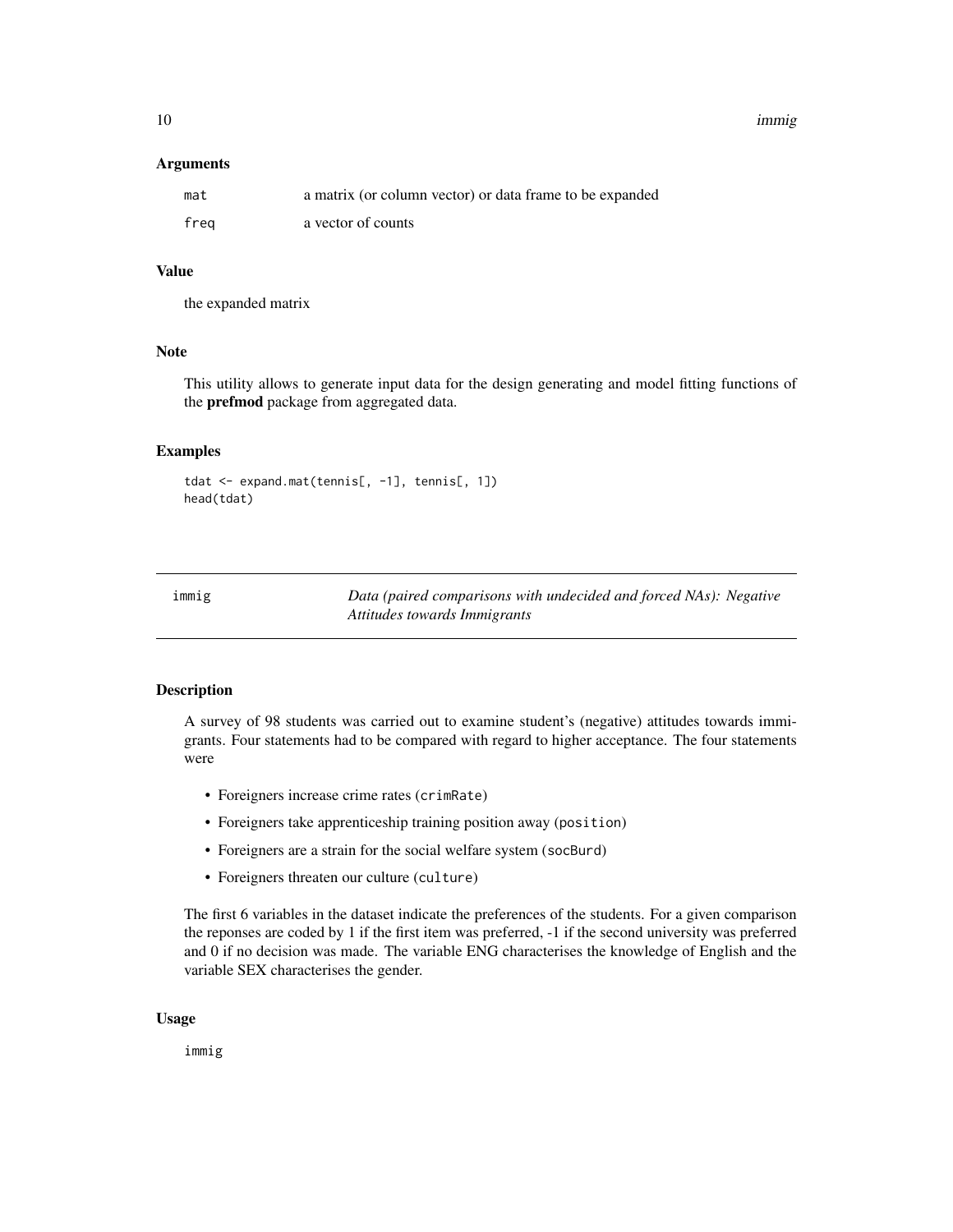#### <span id="page-10-0"></span> $issp2000$  11

## Format

A data frame with 98 observations on the following 9 variables.

- V12 crimRate vs position
- V13 crimRate vs socBurd
- V23 position vs socBurd
- V14 crimRate vs culture
- V24 position vs culture
- V34 socBurd vs culture
- SEX Gender 1=male, 2=female
- AGE Age (continuous)
- NAT Nationality (Factor). Cannot directly be used in **prefmod**

## References

Weber, D., & Hatzinger, R. (2011). A novel approach for modelling paired comparisons data with non-ignorable missing values on students' attitudes towards foreigners. *Data Analysis Bulletin, 12*, 11–22.

#### Examples

summary(immig)

<span id="page-10-1"></span>issp2000 *Data (Likert items): ISSP 2000 Survey on Environmental Issues*

## Description

In 2000 the International Social Survey Programme (ISSP) has addressed the topic of attitudes to environmental protection and preferred government measures for environmental protection. This dataset focusses on six items (with a 5-point rating scale (Likert type)) where respondents from Austria and Great Britain were asked about their perception of environmental dangers.

#### Usage

issp2000

## Format

A data frame with 1595 observations on the following 11 variables. The first six variables are items to be answered on a 5-point rating scale (Likert type) with response categories: (1) *extremely dangerous for the environment* to (5) *not dangerous at all for the environment*.

CAR air pollution caused by cars

IND air pollution caused by industry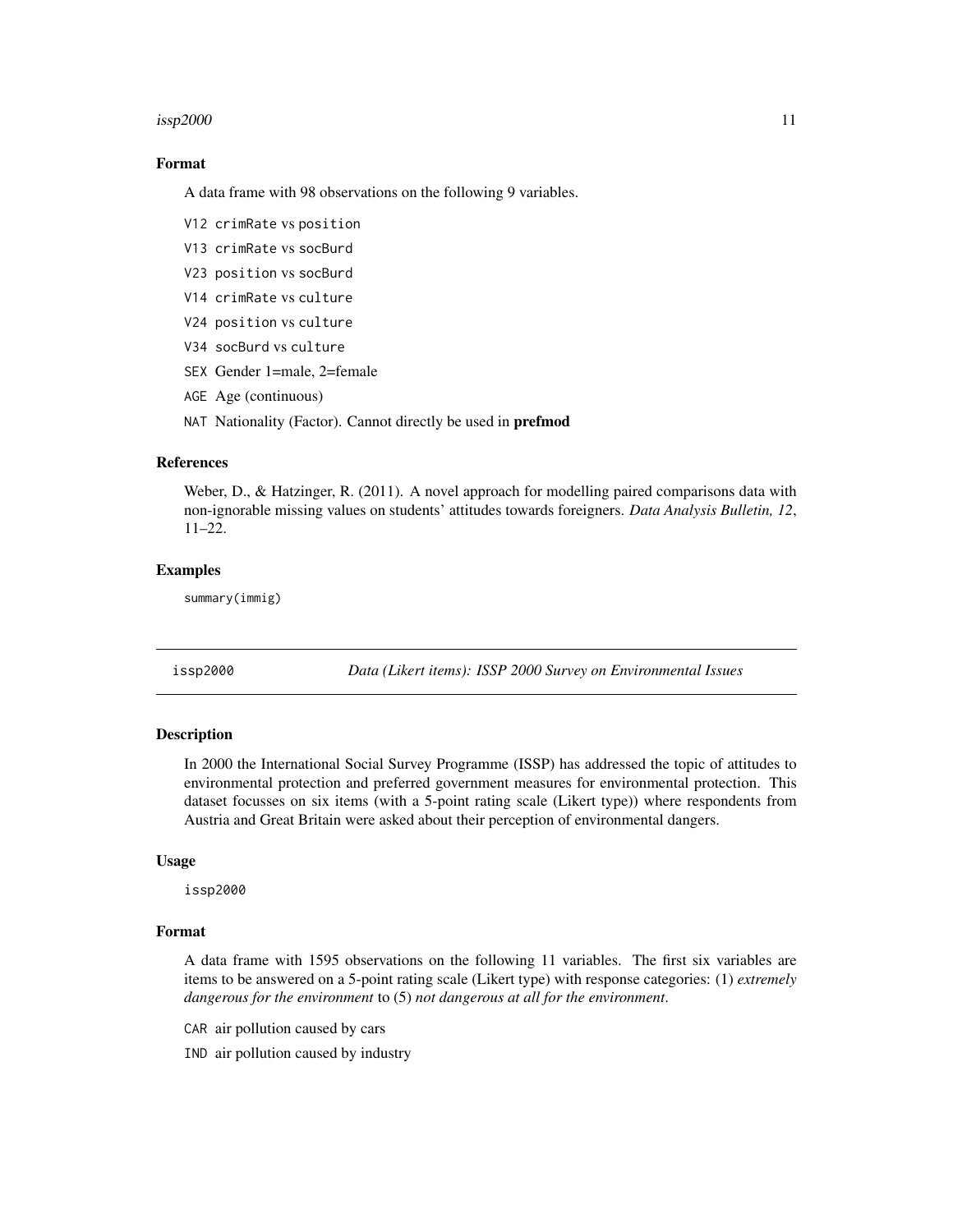- <span id="page-11-0"></span>FARM pesticides and chemicals used in farming
- WATER pollution of country's rivers, lakes and streams
- TEMP a rise in the world's temperature
- GENE modifying the genes of certain crops
- SEX gender: (1) *male*, (2) *female*
- URB location of residence: (1) *urban area*, (2) *suburbs of large cities, small town, county seat* (3) *rural area*
- AGE age: (1) *< 40 years*, (2) *41-59 years*, (3) *60+ years*
- CNTRY country: (1) *Great Britain*, (2) *Austria*
- EDU education: (1) *below A-level/matrice*, (2) *A-level/matrice or higher*

## Source

Dataset: International Social Survey Programme 2000: Environment II (ISSP 2000) Identification Number: 3440 Central Archive for Empirical Social Research [http://www.gesis.org/en/data\\_service/issp/index.htm](http://www.gesis.org/en/data_service/issp/index.htm) Usage regulations: [http://www.gesis.org/en/data\\_service/order/usage\\_regulations.htm](http://www.gesis.org/en/data_service/order/usage_regulations.htm)

#### References

Dittrich, R., Francis, B.J., Hatzinger R., Katzenbeisser, W. (2007), A Paired Comparison Approach for the Analysis of Sets of Likert Scale Responses. *Statistical Modelling*, Vol. 7, No. 1, 3-28.

## Examples

str(issp2000)

<span id="page-11-1"></span>

llbt.design *Loglinear Bradley-Terry Model (LLBT) - Design Matrix Generation*

## Description

The function llbt.design returns a data frame containing the design matrix for a loglinear paired comparison model. Additionally, the frequencies of the pairwise comparisons are computed and are stored in the first column of the data frame.

#### Usage

```
llbt.design(data, nitems=NULL, objnames="", objcovs=NULL,
       cat.scovs=NULL, num.scovs=NULL, casewise=FALSE, ...)
```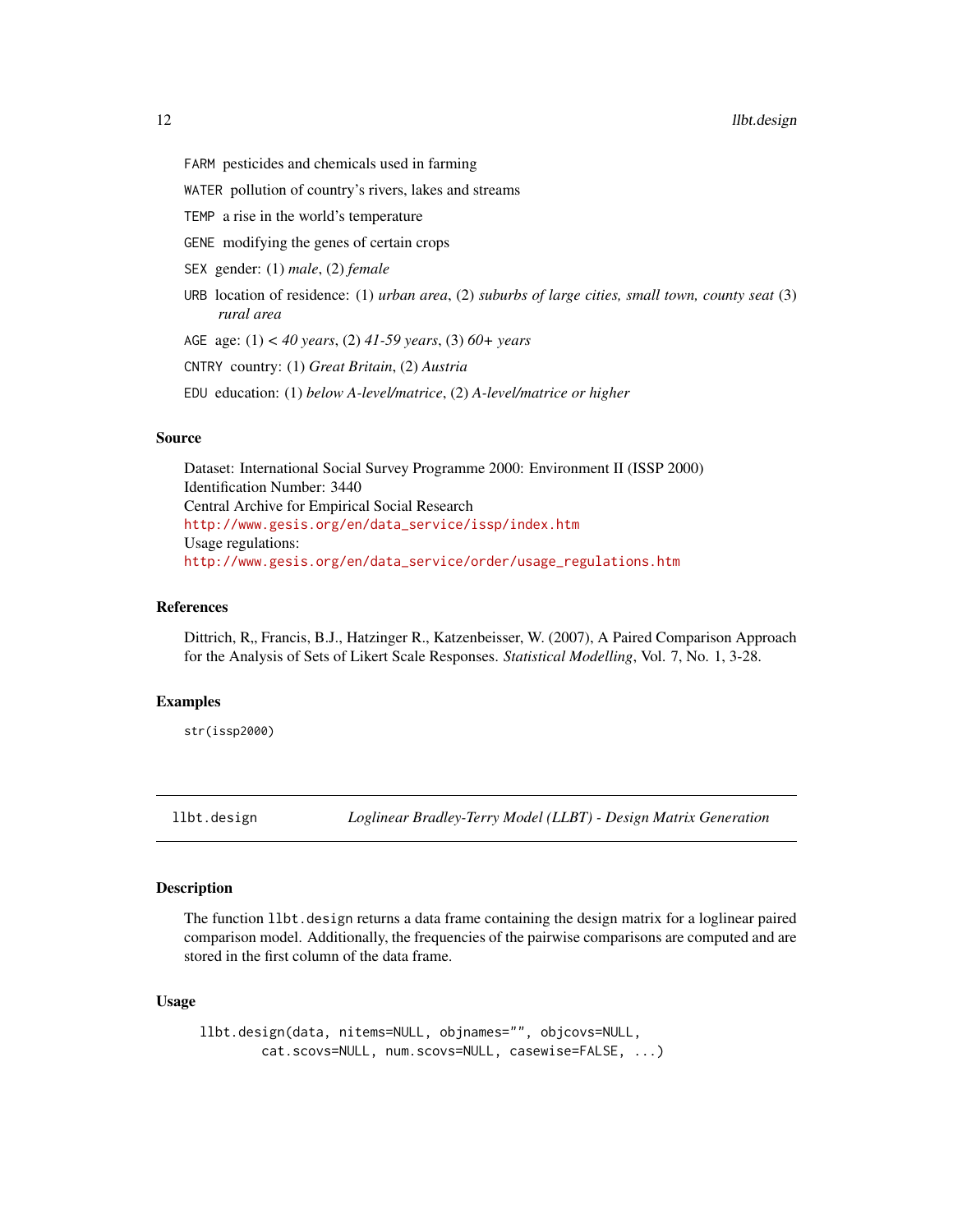#### <span id="page-12-0"></span>llbt.design the control of the control of the control of the control of the control of the control of the control of the control of the control of the control of the control of the control of the control of the control of

#### Arguments

| data      | either a data frame or a data file name.                                                                                                                                                                                                                                                                                                                                                                                               |
|-----------|----------------------------------------------------------------------------------------------------------------------------------------------------------------------------------------------------------------------------------------------------------------------------------------------------------------------------------------------------------------------------------------------------------------------------------------|
| nitems    | number of items (objects).                                                                                                                                                                                                                                                                                                                                                                                                             |
| objnames  | an optional character vector with names for the objects These names are the<br>columns names in the ouput data frame. If objnames is not specified 01,02, etc.<br>will be used.                                                                                                                                                                                                                                                        |
| objcovs   | an optional data frame with object specific covariates. The rows correspond to<br>the objects, the columns define the covariates. The column names of this data<br>frame are later used to fit the covariates. Factors are not allowed. In that case<br>dummy variables have to be set up manually (favourably using model matrix).                                                                                                    |
| cat.scovs | a character vector with the names of the categorical subject covariates in the data<br>file to be included into the design matrix. (example: cat.scovs = c("SEX", "WORK")).<br>If all covariates in the data are categorical and should be included, the specifica-<br>tion can be abbreviated to $cat.scovs = "ALL".$ In that case, num. scovs must<br>not be specified. For no categorical covariates: cat. scovs = "", the default. |
| num.scovs | analogous to cat. scovs for numerical (continuous) subject covariates. If any<br>numerical covariates are specified, casewise is set to TRUE                                                                                                                                                                                                                                                                                           |
| casewise  | If casewise $=$ TRUE a separate design structure is set up for each subject in the<br>data. This is required when fitting continuous subject covariates. However, the<br>design can become very large in the case of many subjects and/or comparisons.<br>See Details below.                                                                                                                                                           |
| .         | deprecated options to allow for backwards compatibility (see Deprecated below)                                                                                                                                                                                                                                                                                                                                                         |

## Details

The function 11bt.design allows for different scenarios mainly concerning

- *paired comparison data.* Responses can be either simply *preferred not preferred* or ordinal (*strongly preferred* – . . . – *not at all preferred*). In both cases an undecided category may or may not occur. If there are more than three categories a they are reduced to two or three response categories.
- item covariates. The design matrix for the basic model has columns for the items (objects) and for each response category.
- object specific covariates. For modelling certain characteristics of objects a reparameterisation can be included in the design. This is sometimes called conjoint analysis. The object specific covariates can be continuous or dummy variables. For the specification see Argument objcovs above.
- subject covariates. For modelling different preference scales for the items according to characteristics of the respondents categorical and/or continuous subject covariates can be included in the design. *Categorical subject covariates*: The corresponding variables are defined as numerical vectors where the levels are specified with consecutive integers starting with 1. This format must be used in the input data file. These variables are  $factor(s)$  $factor(s)$  in the output data frame. *Continuous subject covariates*: also defined as numerical vectors in the input data frame. If present, the resulting design structure is automatically expanded, i.e., there are as many design blocks as there are subjects.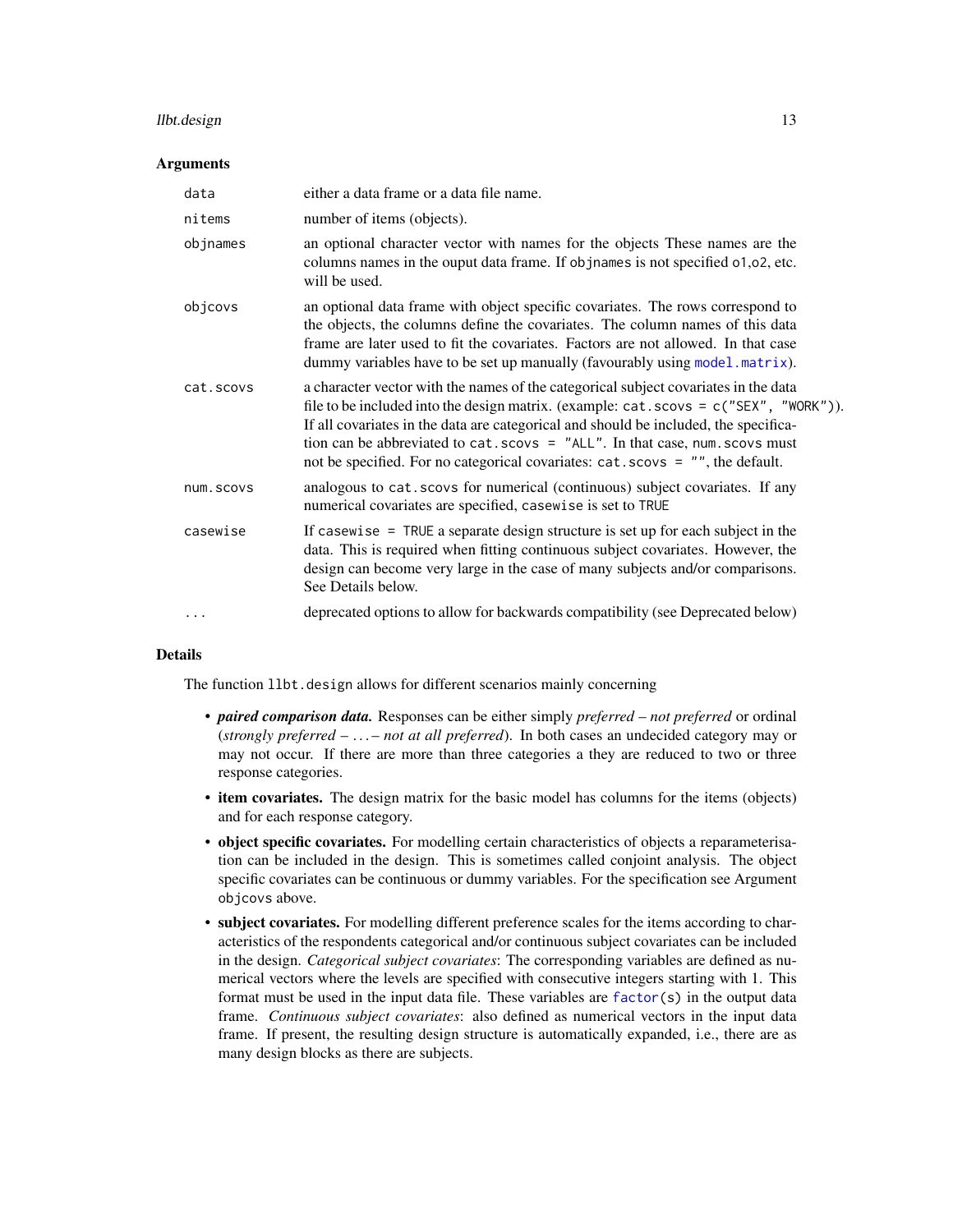<span id="page-13-0"></span>• object specific covariates. The objects (items) can be reparameterised using an object specific design matrix. This allows for scenarios such as conjoint analysis or for modelling some characteristics shared by the objects. The number of such characteristics must not exceed the number of objects minus one.

## Value

The output is a dataframe of class llbtdes. Each row represents a decision in a certain comparison. Dependent on the number of response categories, comparisons are made up of two or three rows in the design matrix. If subject covariates are specified, the design matrix is duplicated as many times as there are combinations of the levels of each categorical covariate or, if casewise = TRUE, as there are subjects in the data. Each individual design matrix consists of rows for all comparisons.

The first column contains the counts for the paired comparison response patterns and is labelled with y. The next columns are the covariates for the categories (labelled as  $g0, g1$ , etc.). In case of an odd number of categories, g1 can be used to model an undecided effect. The subsequent columns are covariates for the items. If specified, subject covariates and then object specific covariates follow.

## Input Data

Responses have to be coded as consecutive integers (e.g.,  $(0,1)$ , or  $(1,2,3,...)$ , where the smallest value corresponds to (highest) preference for the first object in a comparison. For (ordinal) paired comparison data (resptype = "paircomp") the codings  $(1,-1)$ ,  $(2,1,-1,-2)$ ,  $(1,0,-1)$ ,  $(2,1,0,-1,-2)$ etc. can also be used. Then negative numbers correspond to not preferred, 0 to undecided. Missing responses (for paired comparisons but not for subject covariates) are allowed under a missing at random assumption and specified via NA.

Input data (via the first argument obj in the function call) is specified either through a dataframe or a datafile in which case obj is a path/filename. The input data file if specified must be a plain text file with variable names in the first row as readable via the command read.table(datafilename, header = TRUE).

The leftmost columns must be the responses to the paired comparisons (where the mandatory order of comparisons is (12) (13) (23) (14) (24) (34) (15) (25) etc.), optionally followed by columns for subject covariates. If categorical, these have to be specified such that the categories are represented by consecutive integers starting with 1. Missing values for subject covariates are not allowed and treated such that rows with NAs are removed from the resulting design structure and a message is printed.

For an example see [xmpl](#page-50-1).

#### Deprecated

The following options are for backwards compatibility and should no longer be used..

blnCasewise same as casewise.

cov.sel same as cat.scovs.

Options for requesting GLIM commands and data structures are no longer supported. Specifying the input to llbt.design via a control list is also deprecated. If you want to use these features you have to install **prefmod**  $\leq 0.8-22$ .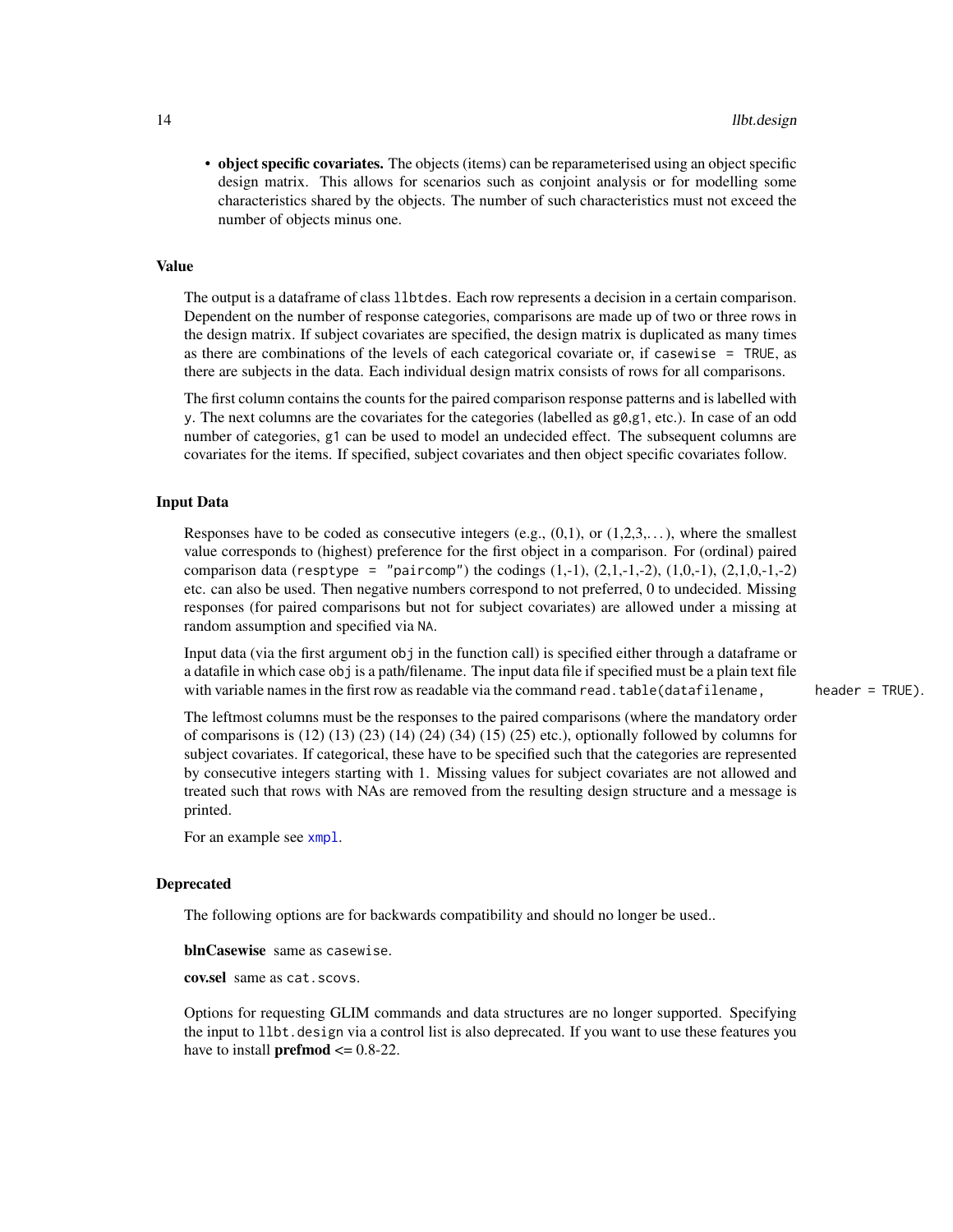#### <span id="page-14-0"></span> $llb$ t.fit 15

## Author(s)

Reinhold Hatzinger

## References

R. Dittrich, R. Hatzinger and W. Katzenbeisser. Modelling the effect of subject-specific covariates in paired comparison studies with an application to university rankings. Applied Statististics (1998), 47, Part 4, pp. 511-525

## See Also

[patt.design](#page-21-1), [llbt.worth](#page-16-1), [llbtPC.fit](#page-17-1)

## Examples

```
# cems universities example
des <- llbt.design(cemspc, nitems = 6, cat.scovs = "ENG")
res0 <- gnm(y ~ o1+o2+o3+o4+o5+o6 + ENG:(o1+o2+o3+o4+o5+o6),
    eliminate = mu:ENG, data = des, family = poisson)
summary(res0)
# inclusion of g1 allows for an undecided effect
res <- gnm(y ~ o1+o2+o3+o4+o5+o6 + ENG:(o1+o2+o3+o4+o5+o6) + g1,
    eliminate = mu:ENG, data = des, family = poisson)
summary(res)
# calculating and plotting worth parameters
wmat <- llbt.worth(res)
plot(wmat)
# object specific covariates
LAT <-c(0, 1, 1, 0, 1, 0) # latin cities
EC \leftarrow c(1, 0, 1, 0, 0, 1)OBJ <- data.frame(LAT,EC)
des2 <- llbt.design(cemspc, nitems = 6, objcovs = OBJ, cat.scovs = "ENG")
res2 \leq smm(y \sim LAT + EC + LAT:ENG + g1,eliminate = mu:ENG, data = des2, family = poisson)
# calculating and plotting worth parameters
wmat2 <- llbt.worth(res2)
wmat2
plot(wmat2)
```
llbt.fit *Function to fit an LLBT*

#### Description

Function to fit an LLBT using an ELIMINATE feature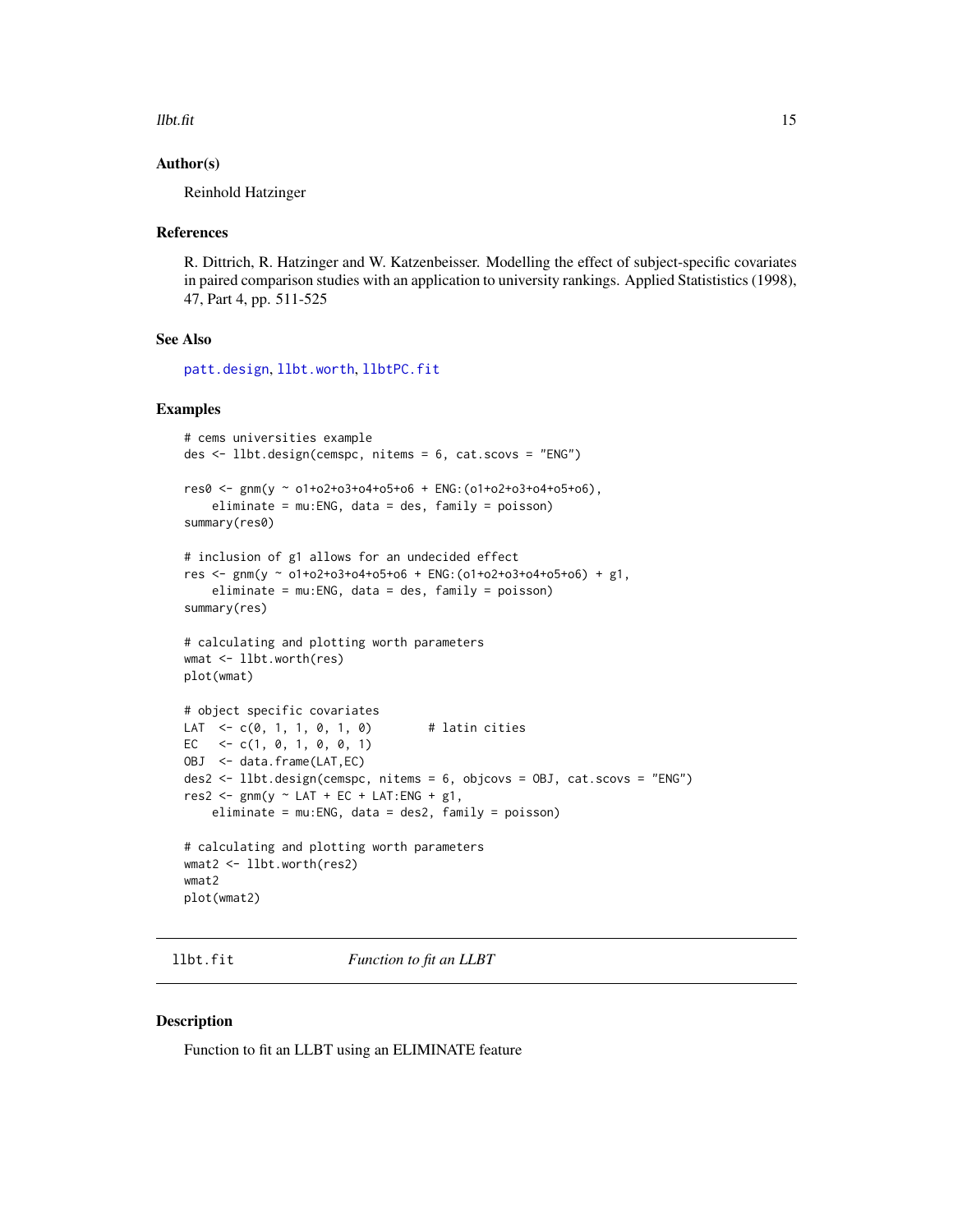## Usage

 $llbt.fit(y, Xmodel, q, ncat, maxiter = 100)$ 

#### Arguments

| y       | response, usually counts                                                                                       |
|---------|----------------------------------------------------------------------------------------------------------------|
| Xmodel  | design matrix                                                                                                  |
| q       | number of parameters to eliminate (usually number of comparisons times num-<br>ber of subject covariate levels |
| ncat    | number of response categories                                                                                  |
| maxiter | nmaximum number of iterations (default 100)                                                                    |

## Details

Be careful when specifying the design matrix. Since there is no extrinsic aliasing the matrix msut have full rank. Usually, one of the design columns for object must be left out.

## Author(s)

Reinhold Hatzinger

## References

Reinhold Hatzinger, Brian J. Francis: Fitting Paired Comparison Models in R. ([http://epub.](http://epub.wu-wien.ac.at/dyn/openURL?id=oai:epub.wu-wien.ac.at:epub-wu-01_709) [wu-wien.ac.at/dyn/openURL?id=oai:epub.wu-wien.ac.at:epub-wu-01\\_709](http://epub.wu-wien.ac.at/dyn/openURL?id=oai:epub.wu-wien.ac.at:epub-wu-01_709))

## Examples

```
# fit basic model casewise
mfr <- llbt.design(cemspc, nitems = 6,
    objnames = c("lo", "pa", "mi", "sg", "ba", "st"),
    casewise=TRUE)
mm <- model.matrix(~ lo+pa+mi+sg+ba + g1, data = mfr)
X \leq -m m[, -1]p \le -\text{ncol}(X)ncat <-3q <- length(levels(mfr$mu)) * length(levels(mfr$CASE))
llbt.fit(mfr$y, X, q, ncat)
# fit the (aggregated) model with one subject covariate
mfr <- llbt.design(cemspc, nitems = 6,
    objnames = c("lo", "pa", "mi", "sg", "ba", "st"),
   cov.set = "ENG")eng <- mfr$ENG
eng <- factor(eng)
mm <- model.matrix(~ lo+pa+mi+sg+ba + g1 + (lo+pa+mi+sg+ba):eng, data = mfr)
X \le -m m[, -1]q <- length(levels(mfr$mu)) * length(levels(eng))
ncat <-3
```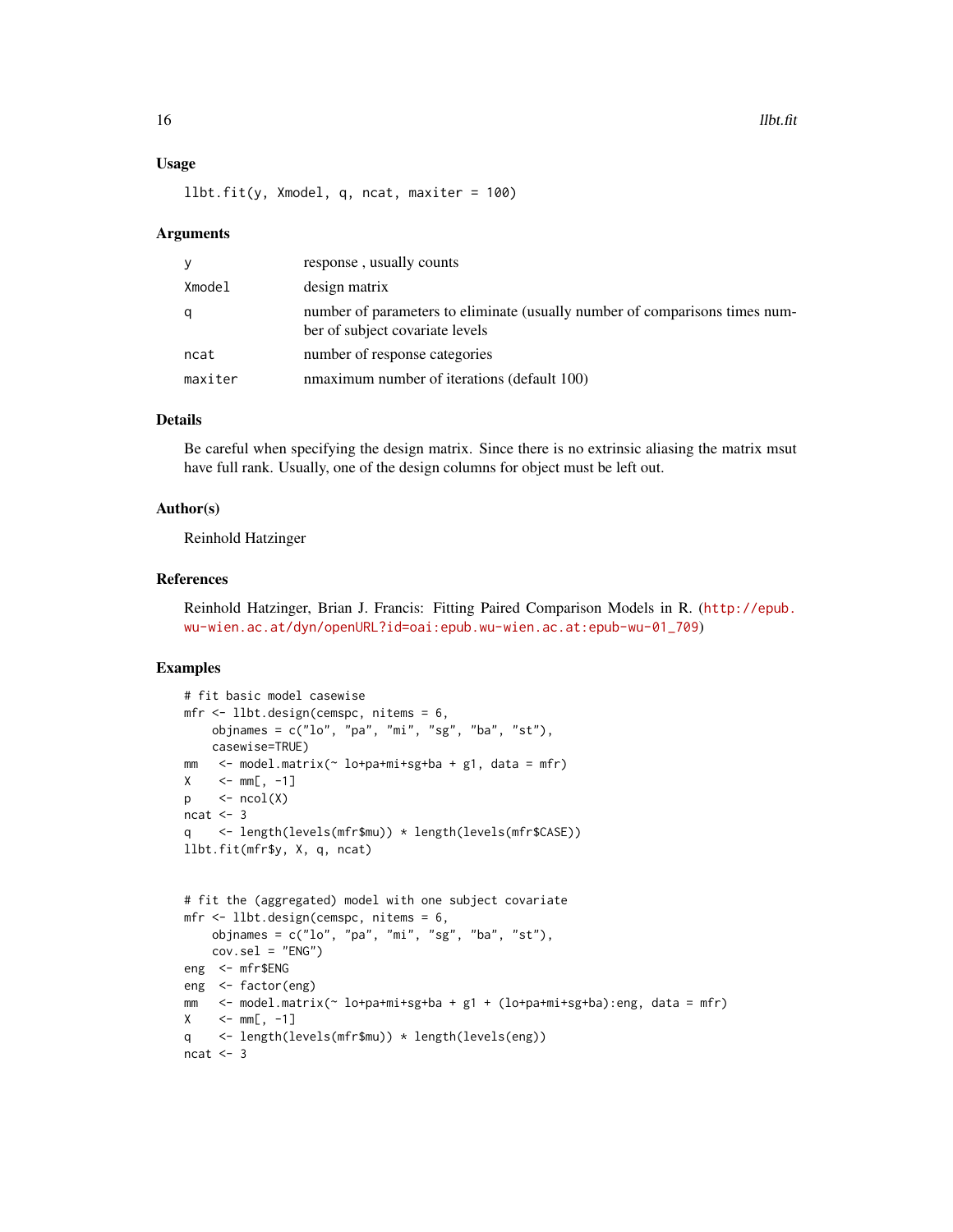#### <span id="page-16-0"></span>llbt.worth 17

```
llbt.fit(mfr$y, X, q, ncat)
```
<span id="page-16-1"></span>llbt.worth *Function to calculate and print worth parameters from LLBT model results*

#### Description

Worth parameters are calculated from the results of an LLBT model fit, i.e., from 11btPC.fit or from a gnm-fit, respectively. For the latter, the function only works if the design matrix had been generated using llbt.design.

## Usage

```
llbt.worth(fitobj, outmat = "worth")
```
## Arguments

| fitobj | result of an LLBT model fit using either 11btPC fit or gnm (having used a<br>design matrix generated by 11bt. design).      |
|--------|-----------------------------------------------------------------------------------------------------------------------------|
| outmat | a matrix of estimated worth parameters (outmat $=$ "worth", the default) or<br>LLBT model parameters (outmat $=$ "lambda"). |

## Details

If the LLBT model includes categorical subject covariates, the function provides estimates for all groups formed by the full crossclassification. Numerical subject covariates are not implemented (yet)(see Warning below).

#### Value

llbt.worth returns a matrix of worth or model parameters. If subject covariates have been specified, each column represents a group defined by the crossclassification of the subject covariates.

In case of object-specific covariates (gnm-fit only) the rows are collapsed to the number of different combinations of object-specific covariate values and labelled accordingly. Additionally, there is an attribute objtable containing a summary of original objects (items) and their reparameterisation with object-specific covariates. This is a list or a matrix.

The function [plot](#page-0-0) gives a plot of the estimates.

#### Warning

If the LLBT model has been fitted including numerical subject covariates, they are ignored. However, estimates for the remaining predictors are calculated for convenience. Please note, that these cannot be interpreted as standard estimates but are intercepts of the regression model where the objects (or reparameterized objects) are explained by one or more numerical subject covariates.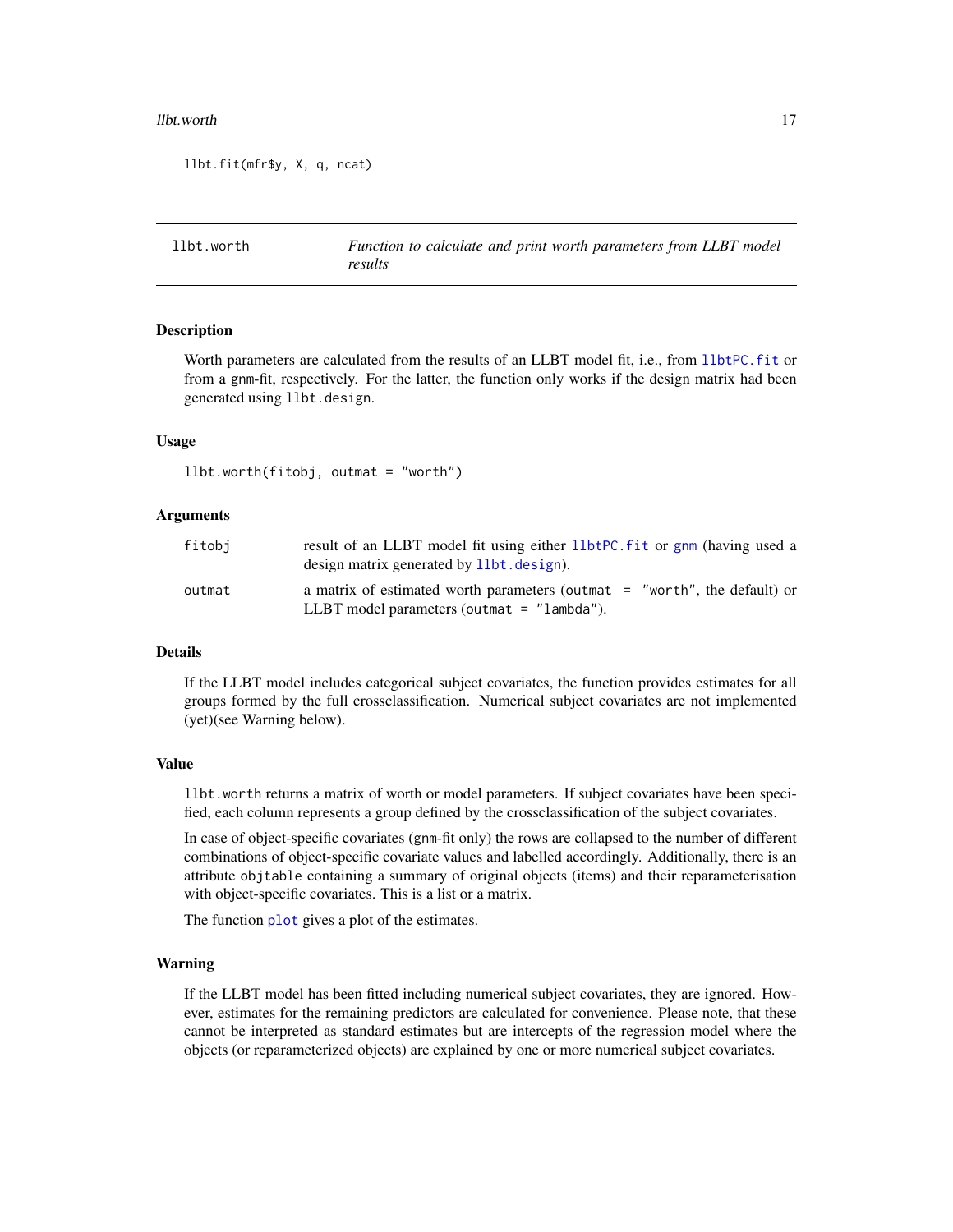## <span id="page-17-0"></span>Note

If a position effect has been fitted (for details see Dittrich, et.al., 1998), the corresponding variable must have been named pos.

## Author(s)

Reinhold Hatzinger

## See Also

[llbtPC.fit](#page-17-1), [llbt.design](#page-11-1), [plot](#page-0-0)

## Examples

```
# fit only first three objects with SEX effect
mod <- llbtPC.fit(cemspc, nitems = 3, formel = ~SEX, elim = ~SEX, undec = TRUE)
# calculate and print worth parameters
mw <- llbt.worth(mod)
mw
# the same using llbt.design and gnm
des <- llbt.design(cemspc, nitems = 3, cat.scovs = "SEX")
m2 < - \text{gmm}(y \sim o1+o2+o3 + \text{SEX}: (o1+o2+o3) + g1, \text{ elim} = \text{SEX}:mu,data = des, family = poisson)
# calculate and plot worth parameters
w2 <- llbt.worth(m2)
plot(w2)
# model with object specific covariates
latin \leq c(0, 1, 1, 0, 1, 0) # object-specific covariate
LAT <- data.frame(LAT = latin) # objcovs must be data frame with named columns
onames <- c("LO", "PA", "MI", "SG", "BA", "ST")
des <- llbt.design(cemspc, nitems = 6, objnames = onames, objcovs = LAT)
m3 \le gnm(y \sim LAT + g1, eliminate = mu, data = des, family = poisson)
w3 <- llbt.worth(m3)
w3
attr(w3, "objtable")
```
<span id="page-17-1"></span>

llbtPC.fit *Function to fit a loglinear Bradley-Terry model for paired comparisons*

## Description

Function to fit a loglinear Bradley-Terry for paired comparisons allowing subject covariates and undecided response categories.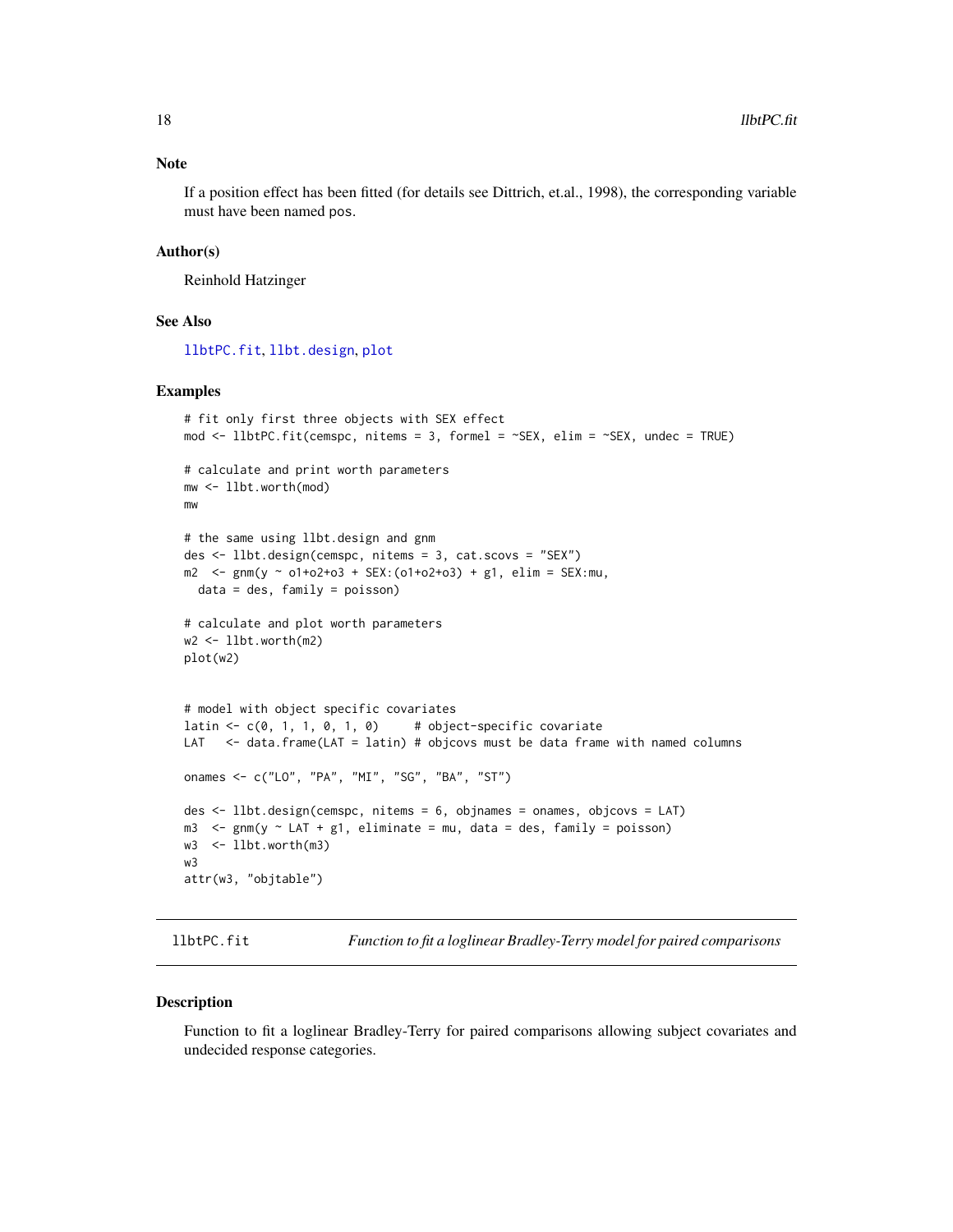#### <span id="page-18-0"></span> $\mu$ btPC.fit 19

## Usage

```
llbtPC.fit(obj, nitems, formel = \sim1, elim = \sim1, resptype = "paircomp",
obj.name = NULL, under = TRUE)
```
## **Arguments**

| obi       | either a dataframe or the path/name of the datafile to be read.                                                                                                                                                                                                                                 |
|-----------|-------------------------------------------------------------------------------------------------------------------------------------------------------------------------------------------------------------------------------------------------------------------------------------------------|
| nitems    | the number of compared objects, not the number of comparisons                                                                                                                                                                                                                                   |
| formel    | the formula for subject covariates to fit different preference scales for the objects<br>(see below).                                                                                                                                                                                           |
| elim      | the formula for the subject covariates that specify the table to be analysed. If<br>omitted and formel is not $\sim$ 1 then elim will be set to the highest interaction<br>between all terms contained in formel. If elim is specified, the terms must be<br>separated by the $\star$ operator. |
| resptype  | is "paircomp" by default and is reserved for future usage. Any other specifica-<br>tion will not change the behaviour of llbtPC. fit                                                                                                                                                            |
| obj.names | character vector with names for objects.                                                                                                                                                                                                                                                        |
| undec     | for paired comparisons with a undecided/neutral category, a common parameter<br>will be estimated if undec $=$ TRUE.                                                                                                                                                                            |

## Details

Models including categorical subject covariates can be fitted using the formel and elim arguments. formel specifies the actual model to be fitted. For instance, if specified as formel=~SEX different preference scale for the objects will be estimated for males and females. For two or more covariates, the operators  $+$  or  $\star$  can be used to model main or interaction effects, respectively. The operator : is not allowed. See also [formula](#page-0-0). The specification for elim follows the same rules as for formel. However, elim specifies the basic contingency table to be set up but does not specify any covariates to be fitted. This is done using formel. If, e.g., elim=~SEX but formel=~1, then the table is set up as if SEX would be fitted but only one global preference scale is computed. This feature allows for the successive fitting of nested models to enable the use of deviance differences for model selection (see example below).

#### Value

llbtPC.fit returns an object of class llbtMod. This object is basically a gnm object with an additional element envList. This is a list with further details like the subject covariates design structure covdesmat, the model specification (formel and elim), the object names (obj.names), the number of items (nobj) and comparisons (ncomp), etc.

The function [llbt.worth](#page-16-1) can be used to produce a matrix of estimated worth parameters.

## Input Data

The responses have to be coded as 0/1 for paired comparisons without undecided category (0 means first object in a comparison preferred) or 0/1/2 for paired comparisons with an undecided category (where 1 is the undecided category). Optional subject covariates have to be specified such that the categories are represented by consecutive integers starting with 1. Rows with missing values for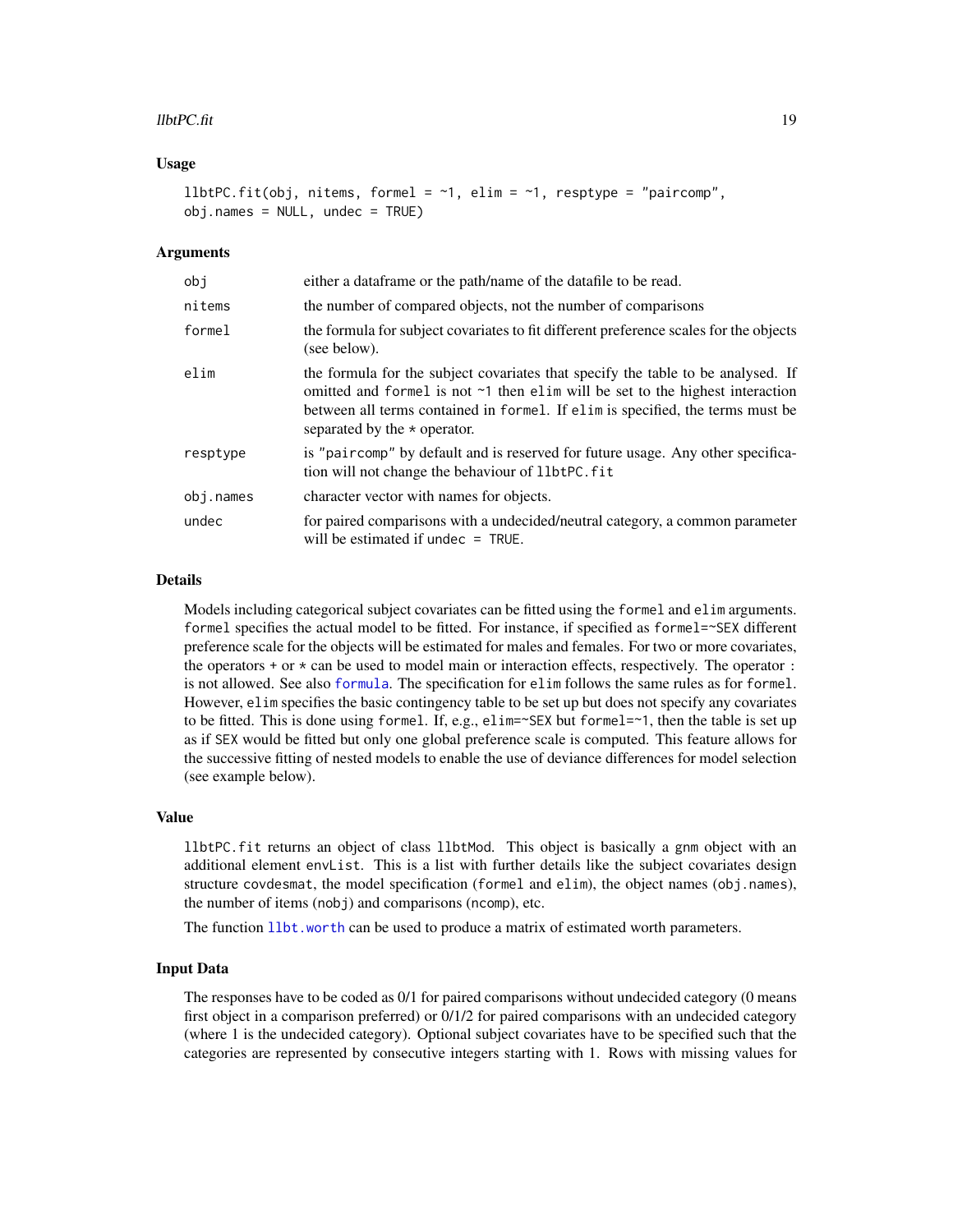<span id="page-19-0"></span>subject covariates are removed from the data and a message is printed. The leftmost columns in the data must be the responses to the paired comparisons (where the mandatory order of comparisons is  $(12)$   $(13)$   $(23)$   $(14)$   $(24)$   $(34)$   $(15)$   $(25)$  etc.), optionally followed by columns for categorical subject covariates.

The data specified via obj are supplied using either a data frame or a datafile in which case obj is a path/filename. The input data file if specified must be a plain text file with variable names in the first row as readable via the command read.table(datafilename, header =  $TRUE$ ).

For an example see [cemspc](#page-4-1).

#### Note

The function llbtPC.fit is a wrapper function for gnm and was designed to facilitate fitting of LLBTs with subject covariates and undecided categories. More specialised setups (e.g., objectspecific covariates) can be obtained using  $llb$ . design and then calling gnm (or [glm](#page-0-0)) directly (see Examples for [llbt.design](#page-11-1)).

## Author(s)

Reinhold Hatzinger

## See Also

[llbt.design](#page-11-1), [pattL.fit](#page-26-1)

## Examples

```
# cems universities example
res0 \le 1lbtPC.fit(cemspc, nitems = 6, formel = \sim1, elim = \simENG, undec = TRUE)
res1 <- llbtPC.fit(cemspc, nitems = 6, formel = ~ENG, elim = ~ENG, undec = TRUE)
anova(res1, res0)
llbt.worth(res1)
```
music *Data (ratings): Music (US General social survey 1993)*

#### Description

The dataset contains data on 18 items referring to the liking of musical styles (ratings on a 5-point Likert type response scale) and three subject covariates. The data is an excerpt from the US General Social Survey 1993. Missing values have been removed from the subject variables.

## Usage

music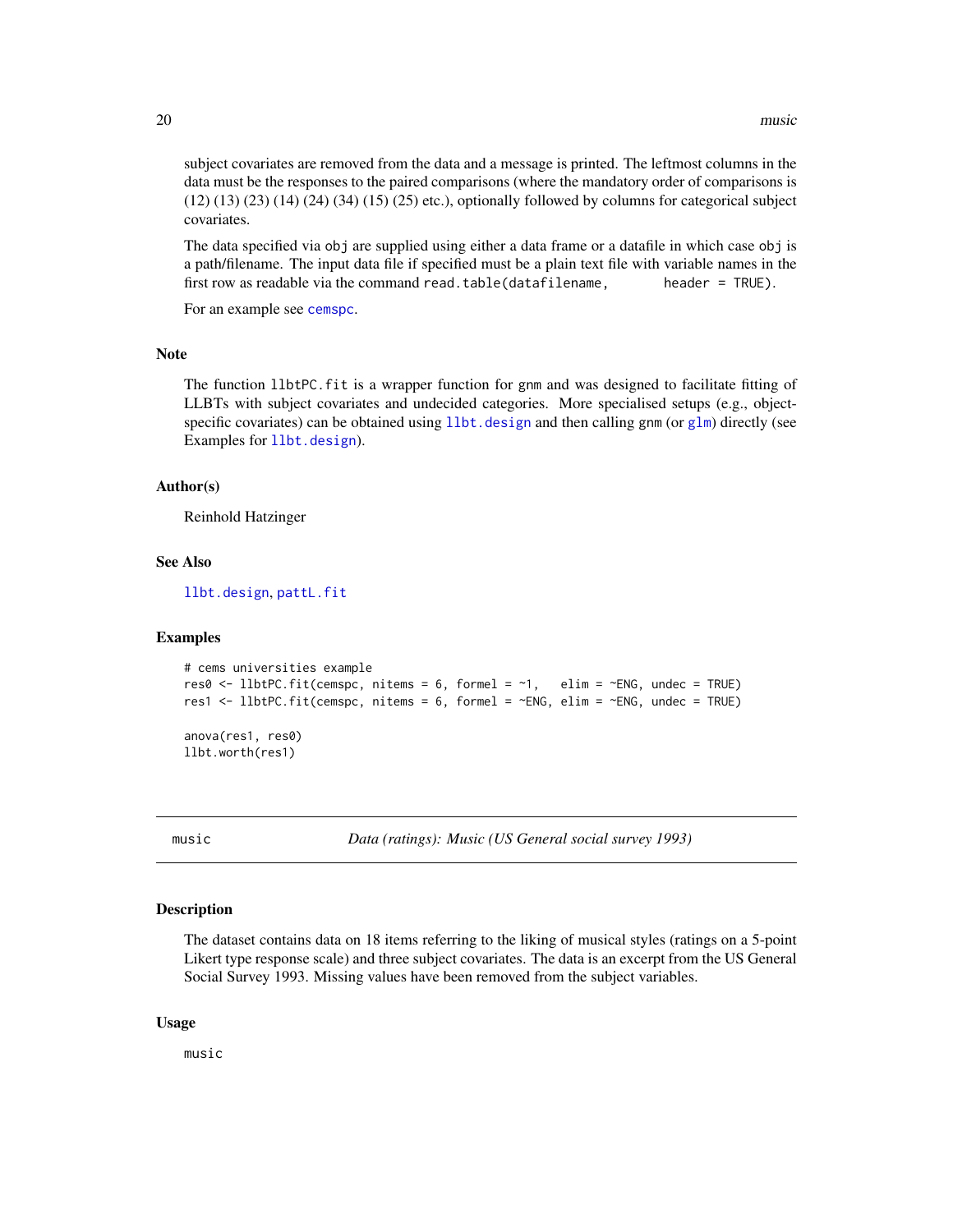#### music 21

## Format

A data frame with 1597 observations. The variables bigb through hvym are are responses to items asking for liking/disliking of type of music: Do you like it very much (1), like it (2), have mixed feelings (3), dislike it (4), dislike it very much (5).

- bigb like or dislike bigband music
- blug like or dislike bluegrass music
- coun like or dislike country western music
- blue like or dislike blues or r and b music
- musi like or dislike broadway musicals
- clas like or dislike classical music
- folk like or dislike folk music
- gosp like or dislike gospel music
- jazz like or dislike jazz
- lati like or dislike latin music
- mood like or dislike easy listening music
- newa like or dislike new age music
- oper like or dislike opera
- rap like or dislike rap music
- regg like or dislike reggae music
- conr like or dislike contemporary rock music
- oldi like or dislike oldies rock music
- hvym like or dislike heavy metal music
- age age in years
- educ highest year of school completed
- sex 1 male, 2 female

## Source

Dataset: General Social Survey 1993 [United States] CPANDA Identification Number: a00006 Cultural Policy and the Arts National Data Archive <http://www.cpanda.org/cpanda/getDDI.xq?studyID=a00006#dataDscr>

#### Examples

summary(music)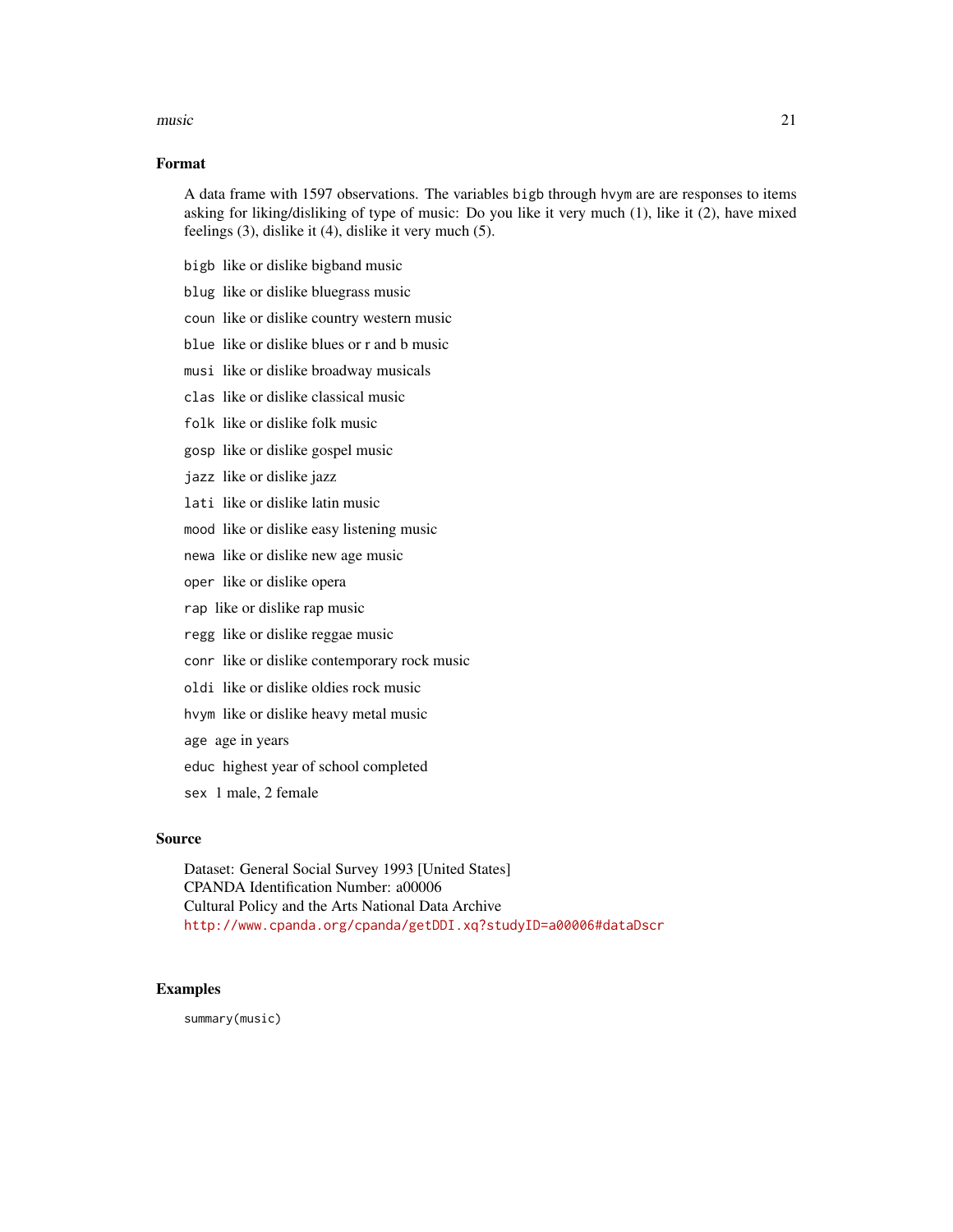## Description

The function patt.design converts (i) real paired comparison responses, or (ii) a set of ratings (or Likert type responses measured on a commmon scale), or (iii) full rankings into paired comparison patterns, returning a new data frame containing the design matrix for a loglinear paired comparison model. Additionally, the frequencies of these patterns are computed and are stored in the first column of the data frame.

## Usage

```
patt.design(obj, nitems = NULL, objnames = "", objcovs = NULL,
            cat.scovs = NULL, num.scovs=NULL, resptype = "paircomp",
            reverse = FALSE, ia = FALSE, casewise = FALSE, \ldots)
```
## Arguments

| obj       | either a data frame or a data file name.                                                                                                                                                                                                                                                                                                                                                                                                                                                                      |
|-----------|---------------------------------------------------------------------------------------------------------------------------------------------------------------------------------------------------------------------------------------------------------------------------------------------------------------------------------------------------------------------------------------------------------------------------------------------------------------------------------------------------------------|
| nitems    | number of items (objects). nitems is not the number of comparisons!                                                                                                                                                                                                                                                                                                                                                                                                                                           |
| objnames  | an optional character vector with names for the objects These names are the<br>columns names in the ouput data frame. If objnames is not specified 01,02, etc.<br>will be used.                                                                                                                                                                                                                                                                                                                               |
| objcovs   | an optional data frame with object specific covariates. The rows correspond to<br>the objects, the columns define the covariates. The column names of this data<br>frame are later used to fit the covariates. Factors are not allowed. In that case<br>dummy variables have to be set up manually (favourably using model matrix).                                                                                                                                                                           |
| cat.scovs | a character vector with the names of the categorical subject covariates in the data<br>file to be included into the design matrix. (example: $cat.scovs = c("SEX", "WORK"))$ .<br>If all covariates in the data are categorical and should be included, the specifica-<br>tion can be abbreviated to $cat.scovs = "ALL".$ In that case, num. scovs must<br>not be specified. For no categorical covariates: cat.scovs = "", the default.                                                                      |
| num.scovs | analogous to cat. scovs for numerical (continuous) subject covariates. If any<br>numerical covariates are specified, casewise is set to TRUE.                                                                                                                                                                                                                                                                                                                                                                 |
| resptype  | one of "paircomp", "rating", or "ranking".                                                                                                                                                                                                                                                                                                                                                                                                                                                                    |
| reverse   | If the responses are such that low values correspond to high preference (or agree-<br>ment or rank) and high values to low preference (or agreement or ranks) (e.g.,<br>(1) I strongly agree $\dots$ (5) I strongly disagree) then reverse should be specified<br>to be FALSE, the default. Otherwise set reverse $=$ TRUE. The only exception is<br>paired comparison responses that are coded -1/1, -1/0/1, -2/-1/0/1/2, etc. Then<br>negative numbers are treated as not preferred. (See Input Data below) |
| ia        | generates covariates for interactions between comparisons if ia = TRUE.                                                                                                                                                                                                                                                                                                                                                                                                                                       |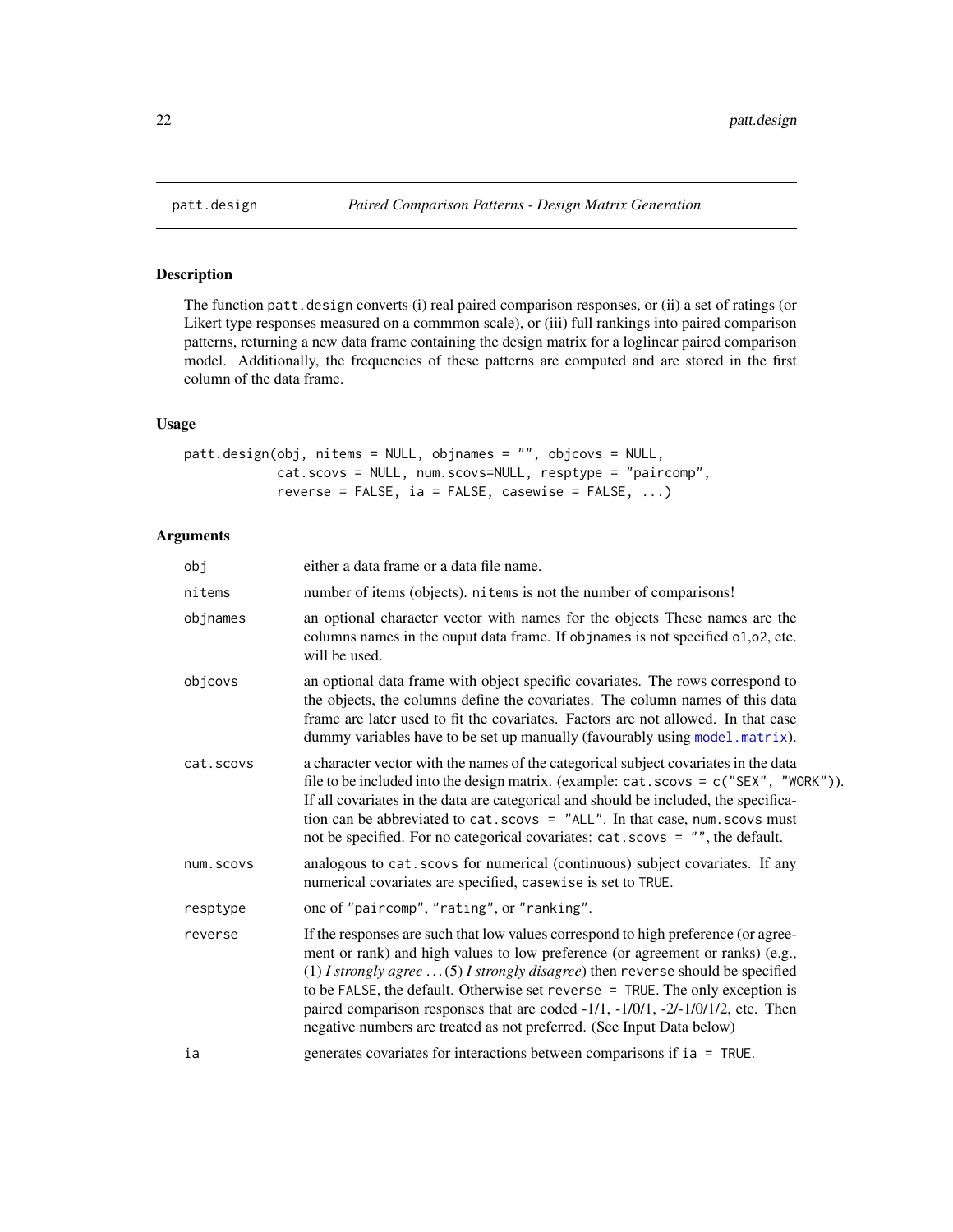#### patt.design 23

| casewise          | If casewise $=$ TRUE a separate design structure is set up for each subject in the |
|-------------------|------------------------------------------------------------------------------------|
|                   | data. This is required when fitting continuous subject covariates. However, the    |
|                   | design can become very large in the case of many subjects and/or comparisons.      |
|                   | See Details below.                                                                 |
| $\cdot\cdot\cdot$ | deprecated options to allow for backwards compatibility (see Deprecated below)     |

## Details

The function patt.design allows for different scenarios mainly concerning

- responses. Currently, three types of responses can be specified.
	- *paired comparison data.* Responses can be either simply *preferred not preferred* or ordinal (*strongly preferred* – . . . – *not at all preferred*). In both cases an undecided category may or may not occur. If there are more than three categories a they are reduced to two or three response categories. The set of paired comparison responses represents a response pattern.
	- *ratings/Likert type responses.* The responses to Likert type items are transformed to paired comparison responses by calculating the difference between each pair of the Likert items. This leads to an ordinal (adjacent categories) paired comparison model with  $2k-1$ response categories where  $k$  is the number of the (original) Likert categories. Again, the transformed ratings are reduced to three response categories (*preferred* – *undecided* – *not preferred*).
	- *rankings.* Currently only full rankings are allowed, i.e., a (consecutive) integer must uniquely be assigned to each object in a list according to the (subjective) ordering. Ties are not allowed. As for ratings, the rankings are transformed to paired comparison responses by calculating the difference between each pair of the ranks. Again a category reduction (as described above) is automatically performed.
- comparison covariates. The design matrix for the basic model has columns for the items (objects) and (depending on the type of responses) for undecided comparisons. For ratings (Likert type) undecided comparisons occur if any subject has responded to two items in the same category. For paired comparisons it depends on the design. For rankings there are no undecided categories. If undecided categories occur there is one dummy variable for each comparison. Additionally, covariates for two way interaction between comparisons (i.e., for effects resulting from the dependence between two comparisons that have one item in common) can be obtained by setting ia = TRUE.
- object specific covariates. For modelling certain characteristics of objects a reparameterisation can be included in the design. This is sometimes called conjoint analysis. The object specific covariates can be continuous or dummy variables. For the specification see Argument objcovs above.
- subject covariates. For modelling different preference scales for the items according to characteristics of the respondents categorical subject covariates can be included in the design. The corresponding variables are defined as numerical vectors where the levels are specified with consecutive integers starting with 1. This format must be used in the input data file and is also used in all outputs.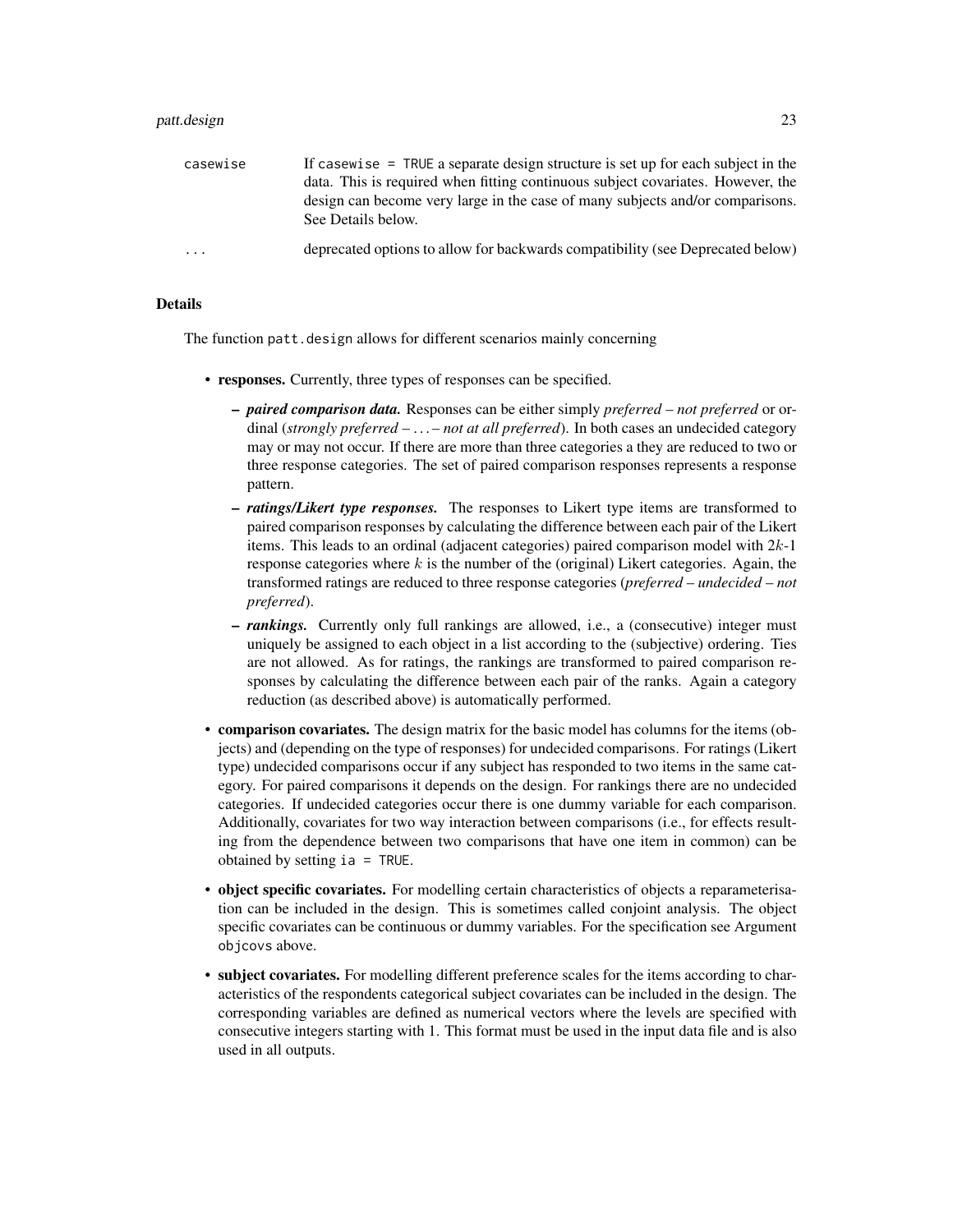The output is a dataframe. Each row represents a unique response pattern. If subject covariates are specified, each row instead represents a particular combination of a unique covariate combination with a response pattern. All possible combinations are generated.

The first column contains the counts for the paired comparison response patterns and is labelled with Y. The next columns are the covariates for the items and the undecided category effects (one for each comparison). These are labelled as u12,u13, etc., where 12 denotes the comparison between items 1 and 2. Optionally, covariates for dependencies between comparisons follow. The columns are labelled Ia.bc denoting the interaction of the comparisons between items (a,b) and (a,c) where the common item is a. If subject covariates are present they are in the rightmost columns and defined to be factors.

## Input Data

Responses have to be coded as consecutive integers (e.g.,  $(0,1)$ , or  $(1,2,3,...)$ , where the smallest value corresponds to (highest) preference for the first object in a comparison.

For (ordinal) paired comparison data (resptype = "paircomp") the codings  $(1,-1)$ ,  $(2,1,-1,-2)$ ,  $(1,0,-1)$ ,  $(2,1,0,-1,-2)$  etc. can also be used. Then negative numbers correspond to not preferred, 0 to undecided. Missing responses are not allowed (use functions [pattPC.fit](#page-35-1), [pattL.fit](#page-26-1), or [pattR.fit](#page-38-1) instead).

Input data (via the first argument obj in the function call) is specified either through a dataframe or a datafile in which case obj is a path/filename. The input data file if specified must be a plain text file with variable names in the first row as readable via the command read.table(datafilename, header = TRUE).

The leftmost columns must be the responses to the paired comparisons, ratings (Likert items), or rankings. For paired comparisons the mandatory order is of comparisons is (12) (13) (23) (14) (24) (34) (15) (25) etc. For rankings, the lowest value means highest rank according to the underlying scale. Each column in the data file corresponds to one of the ranked objects. For example, if we have 3 objects denoted by A,B,and C, with corresponding columns in the data matrix, the response pattern (3,1,2) represents: object B ranked highest, C ranked second, and A ranked lowest. For ratings. again the lowest value means highest 'endorsement' (agreement) according to the underlying scale. All items are assumed to have the same number of response cateory

The columns for responses are optionally followed by columns for subject covariates. If categorical, they have to be specified such that the categories are represented by consecutive integers starting with 1. Missing values are not allowed and treated such that rows with NAs are removed from the resulting design structure and a message is printed. For an example see [xmpl](#page-50-1).

(Besides supplying data via a dataframe or a datafile name, obj can also be specified as a control list with the same elements as the arguments in the function call. The data must then be specified as a path/filename using the element datafile = "filename". The control list feature is deprecated. An example is given below.)

## Deprecated

The following options are for backwards compatibility and should no longer be used..

blnCasewise same as casewise.

blnIntcovs same as ia.

## <span id="page-23-0"></span>Value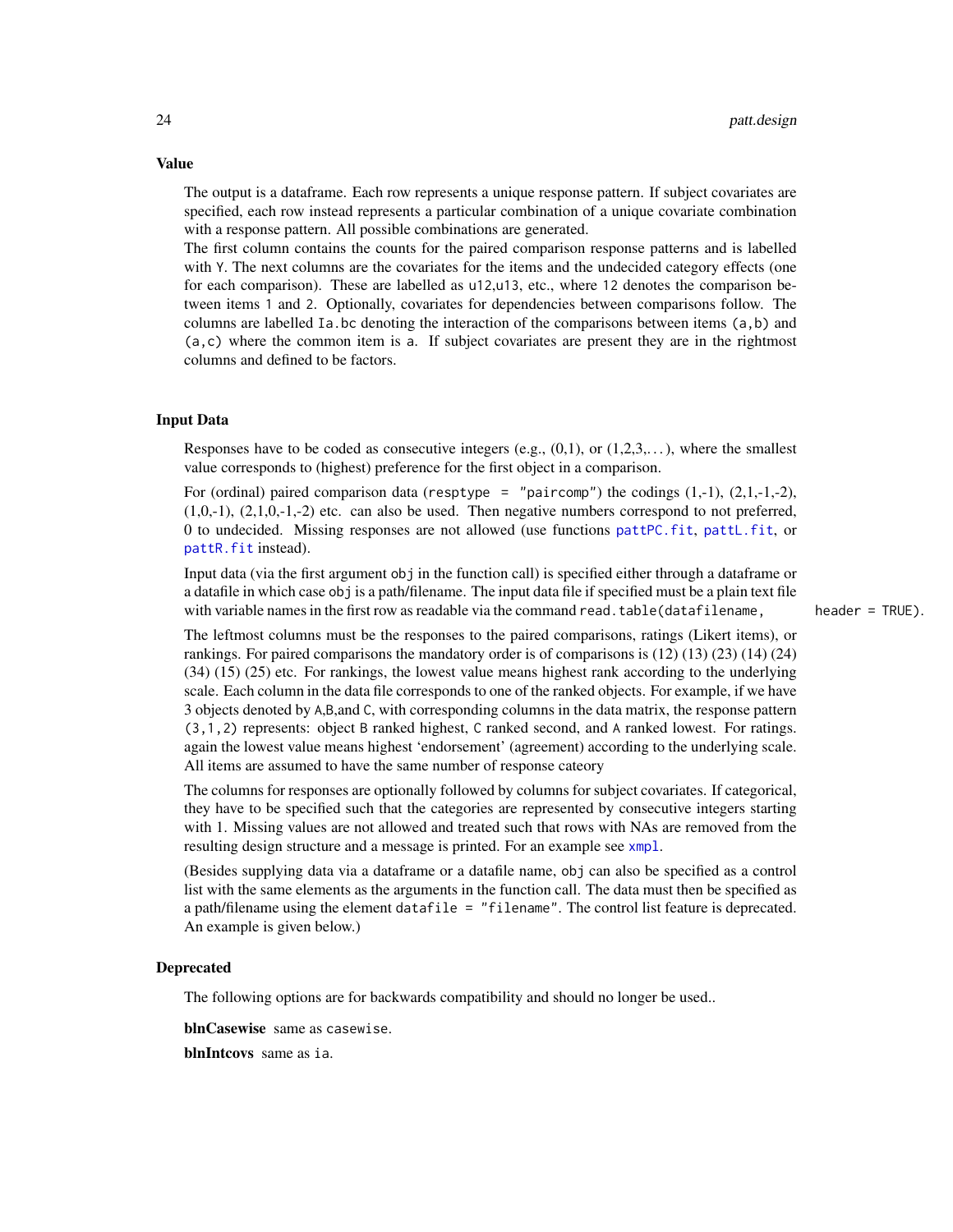#### <span id="page-24-0"></span>patt.design 25

blnRevert same as reverse.

cov.sel same as cat.scovs.

Options for requesting GLIM commands and data structures are no longer supported. Specifying the input to llbt.design via a control list is also deprecated. If you want to use these features you have to install **prefmod**  $\leq 0.8-22$ .

## Author(s)

Reinhold Hatzinger

#### References

Dittrich, R., Francis, B.J., Hatzinger R., Katzenbeisser, W. (2007), A Paired Comparison Approach for the Analysis of Sets of Likert Scale Responses. *Statistical Modelling*, Vol. 7, No. 1, 3-28.

## See Also

[llbt.design](#page-11-1), [pattPC.fit](#page-35-1), [pattL.fit](#page-26-1), [pattR.fit](#page-38-1)

## Examples

```
# mini example with three Likert items and two subject covariates
dsgnmat <- patt.design(xmpl, nitems = 3, resptype = "rating",
     ia = TRUE, cov.sel = "ALL")head(dsgnmat)
# ILLUSTRATING THE ISSP2000 EXAMPLE
# simplified version of the analysis as given in Dittrich et. al (2007).
design <- patt.design(issp2000, nitems = 6, resptype = "rating",
     cov.sel = c("SEX", "EDU"))
# - fit null multinomial model (basic model for items without subject
# covariates) through Poisson distribution.
# - SEX:EDU parameters are nuisance parameters
# - the last item (GENE) becomes a reference item in the model and is aliased;
# all other items are compared to this last item
# item parameters with undecided effects and no covariate effects.
summary(glm(y ~ SEX*EDU
 + CAR+IND+FARM+WATER+TEMP+GENE
 + u12+u13+u23+u14+u24+u34+u15+u25+u35+u45+u16+u26+u36+u46+u56,
 data = design, family = poisson))
# now add main effect of SEX on items
summary(glm(y ~ SEX:EDU
 + CAR+IND+FARM+WATER+TEMP+GENE
 + (CAR+IND+FARM+WATER+TEMP+GENE):SEX
 + u12+u13+u23+u14+u24+u34+u15+u25+u35+u45+u16+u26+u36+u46+u56,
 data = design, family = poisson))
```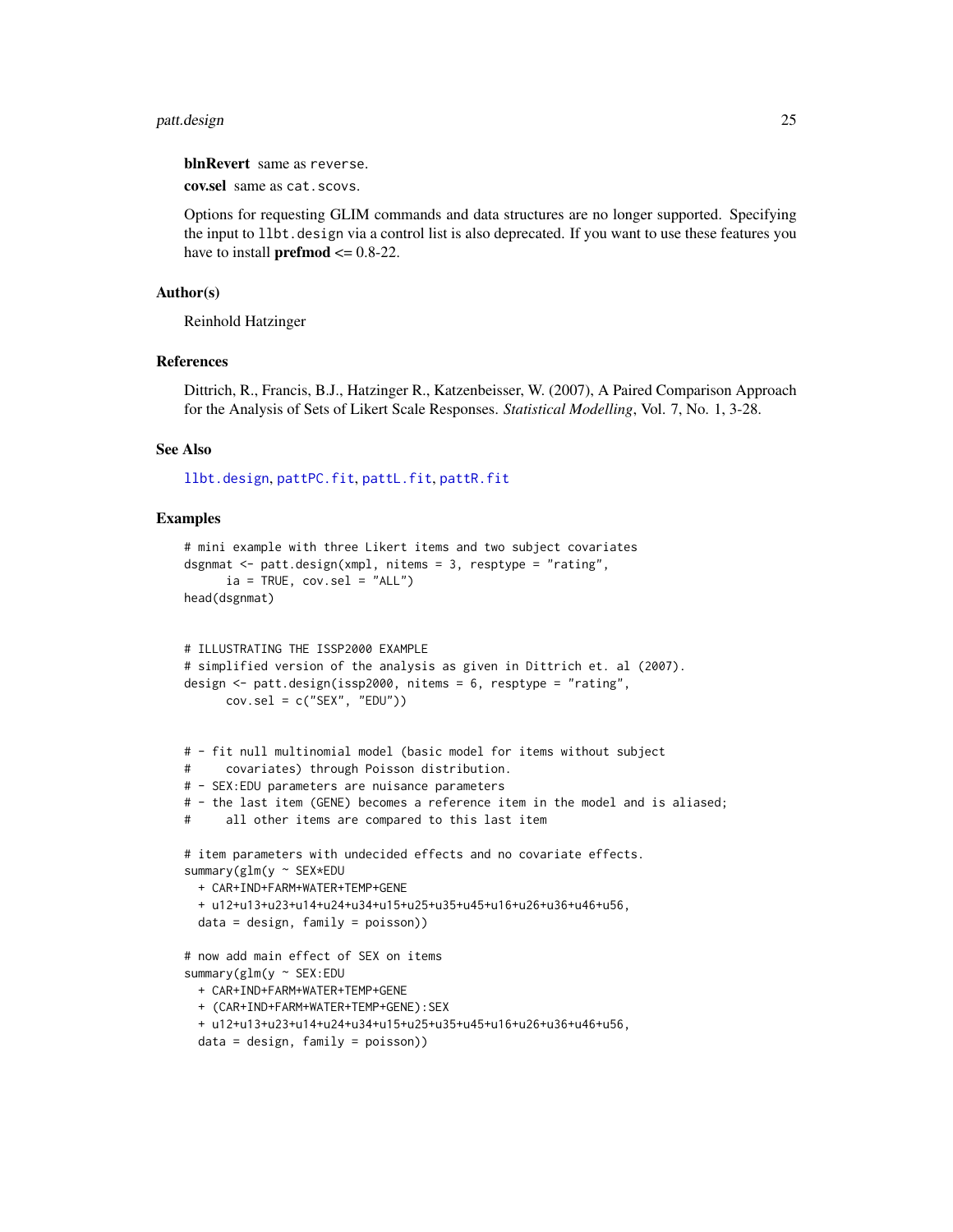<span id="page-25-1"></span><span id="page-25-0"></span>

#### Description

Worth parameter are calculated from the results of a pattern model fit, i.e., from [pattPC.fit](#page-35-1), [pattR.fit](#page-38-1), [pattL.fit](#page-26-1), and [pattLrep.fit](#page-28-1) or from a gnm-fit, respectively. For the latter, the function only works if the design matrix had been generated using patt.design.

## Usage

```
patt.worth(fitobj, obj.names = NULL, outmat = "worth")
```
## Arguments

| fitobi    | Object of class patt Mod obtained from pattern model fit.                                                                    |
|-----------|------------------------------------------------------------------------------------------------------------------------------|
| obj.names | names for the objects, for repeated measurement models just the names of ob-<br>jects for the first time point               |
| outmat    | a matrix of estimated worth parameters (outmat $=$ "worth", the default) or<br>pattern model parameters (outmat = "lambda"). |

## Details

If the pattern model includes categorical subject covariates, the function provides estimates for all groups formed by the full crossclassification. Numerical subject covariates are not implemented (yet)(see Warning below).

#### Value

patt.worth returns a matrix of worth or model parameters. If subject covariates have been specified, each column represents a groups defined by the crossclassification of the subject covariates.

The function [plot](#page-0-0) gives a plot of the estimates.

## Warning

If the pattern model has been fitted including numerical subject covariates, they are ignored. However, estimates for the remaining predictors are calculated for convenience. Please note, that these cannot be interpreted as standard estimates but are intercepts of the regression model where the objects (or reparameterized objects) are explained by one or more numerical subject covariates.

## Author(s)

Reinhold Hatzinger

## See Also

[pattPC.fit](#page-35-1), [pattR.fit](#page-38-1), [pattL.fit](#page-26-1), and [pattLrep.fit](#page-28-1), [plot](#page-0-0)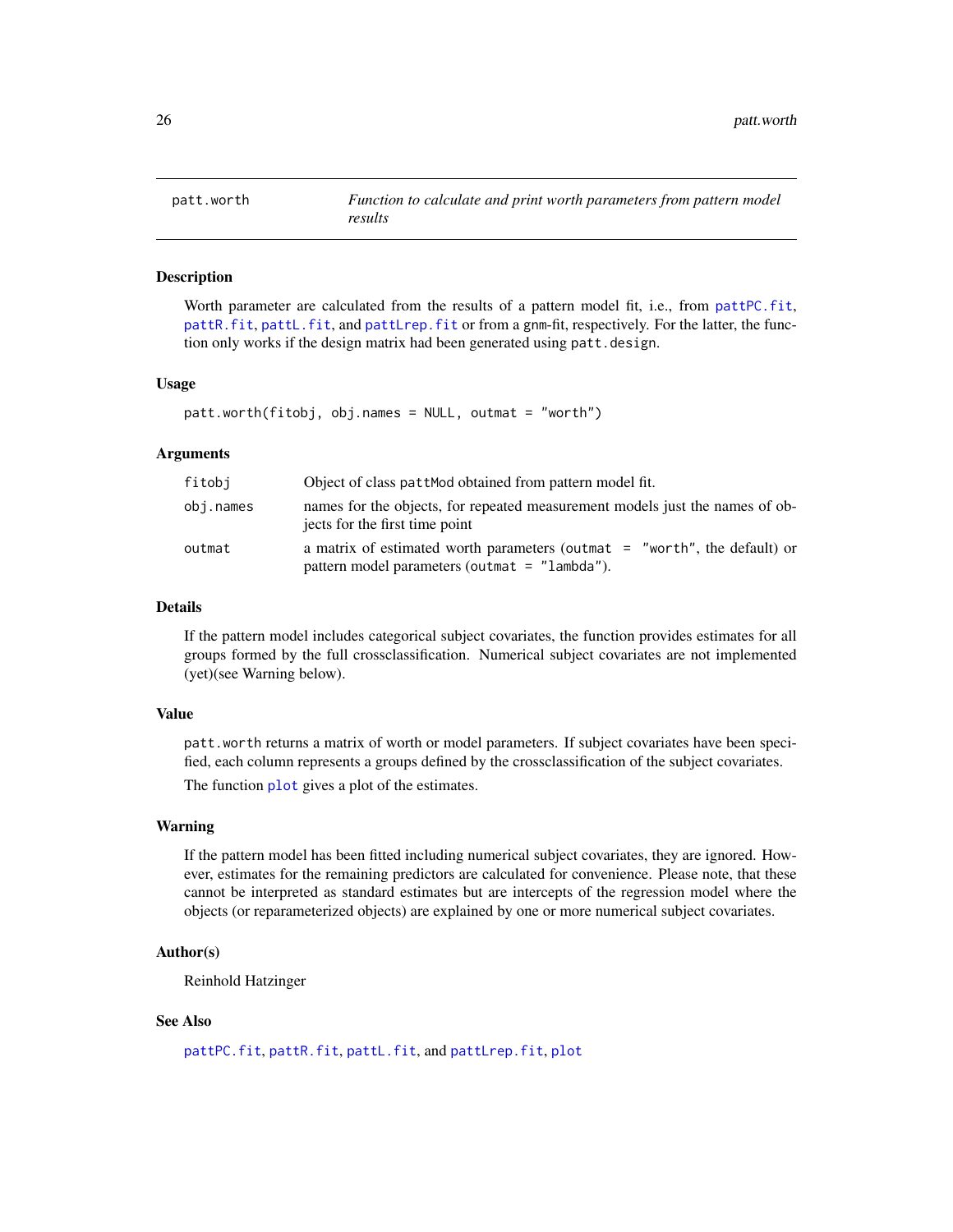#### <span id="page-26-0"></span>pattL.fit 27

## Examples

```
# fit only first three objects with SEX effect
m2 <- pattPC.fit(cemspc, nitems = 3, formel = ~SEX, elim = ~SEX, undec = TRUE)
# calculate and print worth parameters
m2worth <- patt.worth(m2)
m2worth
```
<span id="page-26-1"></span>pattL.fit *Function to fit a pattern model for ratings (Likert items)*

## Description

Function to fit a pattern model for ratings/Likert items (transformed to paired comparisons) allowing for missing values using a CL approach.

## Usage

```
pattL.fit(obj, nitems, formel = \sim1, elim = \sim1, resptype = "rating",
    obj.names=NULL, undec = TRUE, ia = FALSE, NItest = FALSE, pr.it = FALSE)
```
## Arguments

| obj       | either a dataframe or the path/name of the datafile to be read.                                                                                                                                                                                                                                  |
|-----------|--------------------------------------------------------------------------------------------------------------------------------------------------------------------------------------------------------------------------------------------------------------------------------------------------|
| nitems    | the number of items                                                                                                                                                                                                                                                                              |
| formel    | the formula for subject covariates to fit different preference scales for the objects<br>(see below).                                                                                                                                                                                            |
| elim      | the formula for the subject covariates that specify the table to be analysed. If<br>ommitted and formel is not $\sim$ 1 then elim will be set to the highest interaction<br>between all terms contained in formel. If elim is specified, the terms must be<br>separated by the $\star$ operator. |
| resptype  | is "rating" by default and is reserved for future usage. Any other specification<br>will not change the behaviour of pattL. fit                                                                                                                                                                  |
| obj.names | character vector with names for objects.                                                                                                                                                                                                                                                         |
| undec     | for paired comparisons with a undecided/neutral category, a common parameter<br>will be estimated if undec $=$ TRUE.                                                                                                                                                                             |
| ia        | interaction parameters between comparisons that have one object in common if<br>$ia = TRUE.$                                                                                                                                                                                                     |
| NItest    | separate estimation of object parameters for complete and incomplete patterns<br>if NItest = TRUE. Currently, NItest is set to FALSE if subject covariates are<br>specified.                                                                                                                     |
| pr.it     | a dot is printed at each iteration cycle if set to TRUE                                                                                                                                                                                                                                          |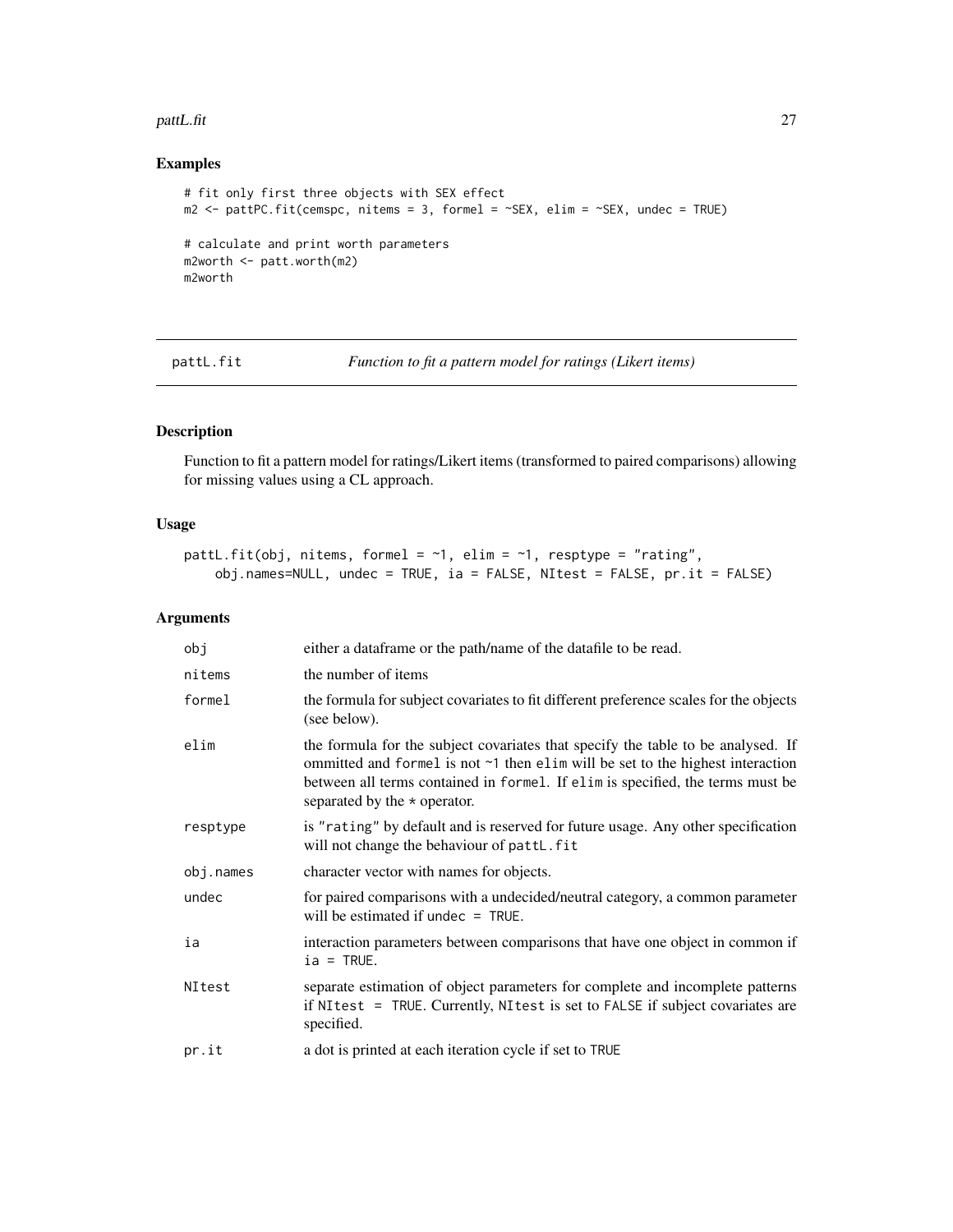## <span id="page-27-0"></span>Details

Models including categorical subject covariates can be fitted using the formel and elim arguments. formel specifies the actual model to be fitted. For instance, if specified as formel=~SEX different preference scale for the objects will be estimated for males and females. For two or more covariates, the operators  $+$  or  $*$  can be used to model main or interaction effects, respectively. The operator  $\colon$ is not allowed. See also [formula](#page-0-0).

The specification for elim follows the same rules as for formel. However, elim specifies the basic contingency table to be set up but does not specify any covariates to be fitted. This is done using formel. If, e.g., elim=~SEX but formel=~1, then the table is set up as if SEX would be fitted but only one global preference scale is computed. This feature allows for the succesive fitting of nested models to enable the use of deviance differences for model selection (see example below).

#### Value

pattL.fit returns an object of class pattMod. The function [print](#page-0-0) (i.e., [print.pattMod](#page-46-1)) can be used to print the results and the function [patt.worth](#page-25-1) to produce a matrix of worth parameters. An object of class pattMod is a list containing the following components:

|           | main results of the fit like estimates (coefficients), log likelihood of the<br>model (11), log likelihood of the saturated model (f1), and the call                                                                                                                                                                                                                            |
|-----------|---------------------------------------------------------------------------------------------------------------------------------------------------------------------------------------------------------------------------------------------------------------------------------------------------------------------------------------------------------------------------------|
| result    | a list of results from the fitting routine (see Value of $n \text{Im}$ ).                                                                                                                                                                                                                                                                                                       |
| envList   | a list with further fit details like subject covariates design structure covdesmat,<br>paired comparison reponse pattern matrix Y, etc.                                                                                                                                                                                                                                         |
| partsList | a list of the basic data structures for each subgroup defined by crossing all co-<br>variate levels and different missing value patterns. Each element of partsList<br>is again a list containing counts, missing value pattern, the CL matrix repre-<br>sented as a vector, and the specification of the covariates. Use str to inspect the<br>elements and see example below. |

## Input Data

The responses have to be coded as consecutive integers starting with 1 (or 0). The value of 1 (0) means highest 'endorsement' (agreement) according to the underlying scale. Missing values are coded as NA, rows with less than 2 valid responses are removed from the fit and a message is printed.

Optional subject covariates have to be specified such that the categories are represented by consecutive integers starting with 1. Rows with missing values for subject covariates are removed from the data and a message is printed. The leftmost columns in the data must be the rankings, optionally followed by columns for categorical subject covariates.

The data specified via obj are supplied using either a data frame or a datafile in which case obj is a path/filename. The input data file if specified must be a plain text file with variable names in the first row as readable via the command read.table(datafilename, header =  $TRUE$ ).

For an example see [issp2000](#page-10-1).

#### Warning

The size of the table to be analysed increases dramatically with the number of items. For ratings (Likert items) the number of paired comparison response categories is always three. The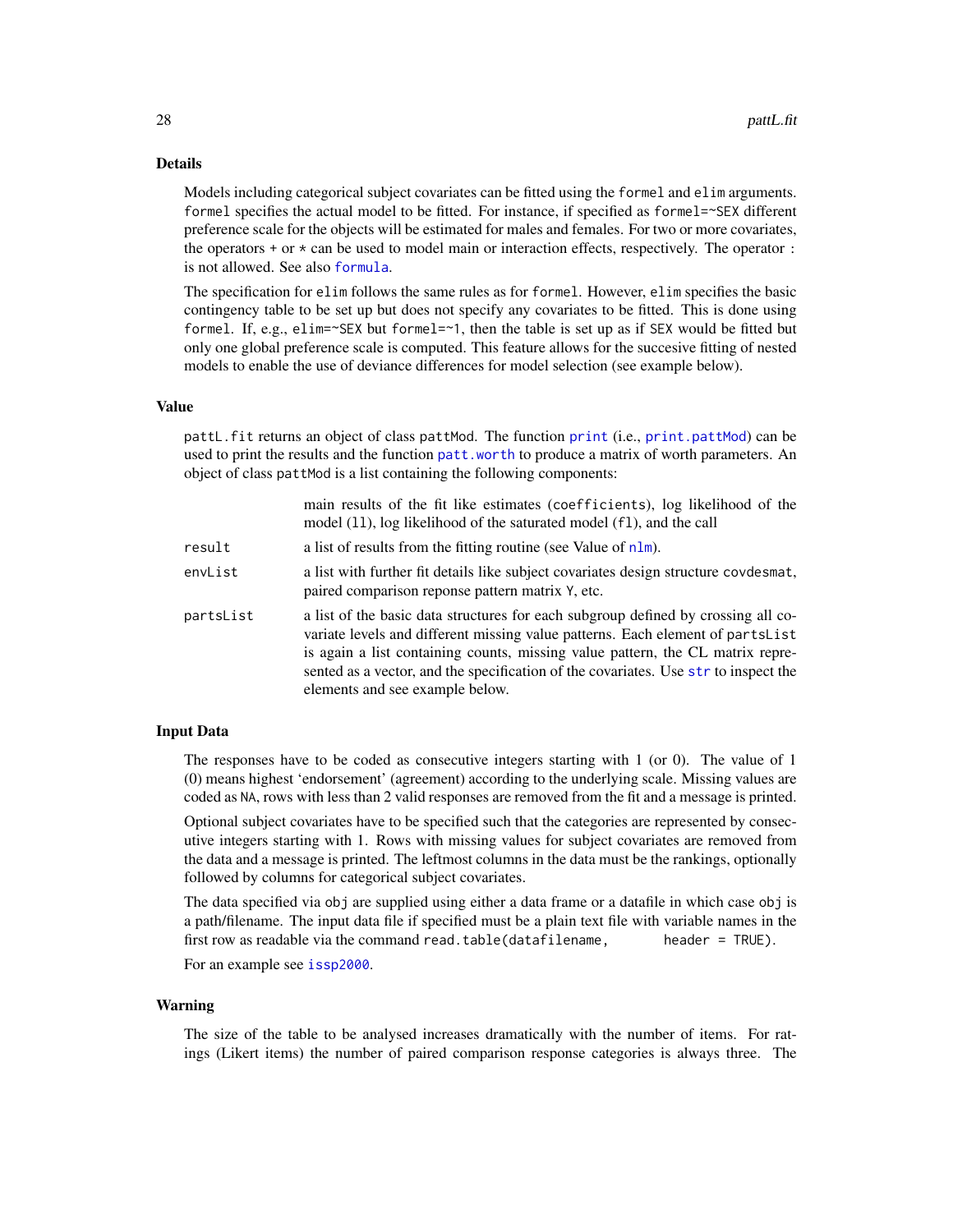## <span id="page-28-0"></span>pattLrep.fit 29

number of rows of the table to set up the design matrix is initially  $(2 * number of categories - )$  $1 \times 10$  numberof *items*), e.g., for six items with 5 response categories each this is 531441. A reasobale maximum number of items with five response categories to be analysed with pattern models is 7.

#### Author(s)

Reinhold Hatzinger

## See Also

[patt.design](#page-21-1), [pattPC.fit](#page-35-1), [pattR.fit](#page-38-1)

## Examples

```
# fit only four items
music4 <- music[,c("jazz", "blue", "folk", "rap")]
pattL.fit(music4, nitems = 4)
# fit additional undecided effect
pattL.fit(music4, nitems = 4, undec = TRUE)
# fit dependence parameters
pattL.fit(music4, nitems = 4, undec = TRUE, ia = TRUE)
# check for ignorable missing
pattL.fit(music4, nitems = 4, undec = TRUE, NItest = TRUE)
```
<span id="page-28-1"></span>pattLrep.fit *Function to fit a pattern model for repeated ratings (Likert items)*

## Description

Function to fit a pattern model for repeated ratings/Likert items (transformed to paired comparisons) allowing for missing values using a CL approach.

## Usage

```
pattLrep.fit(obj, nitems, tpoints = 1, formel = \sim1, elim = \sim1,
        resptype = "ratingT", obj.names=NULL, undec = TRUE, ia = FALSE,
        iaT = FALSE, NItest = FALSE, pr.it = FALSE)
```
## Arguments

| obi     | either a data frame or the path/name of the data file to be read. |
|---------|-------------------------------------------------------------------|
| nitems  | the number of items at one time point.                            |
| tpoints | the number of time points.                                        |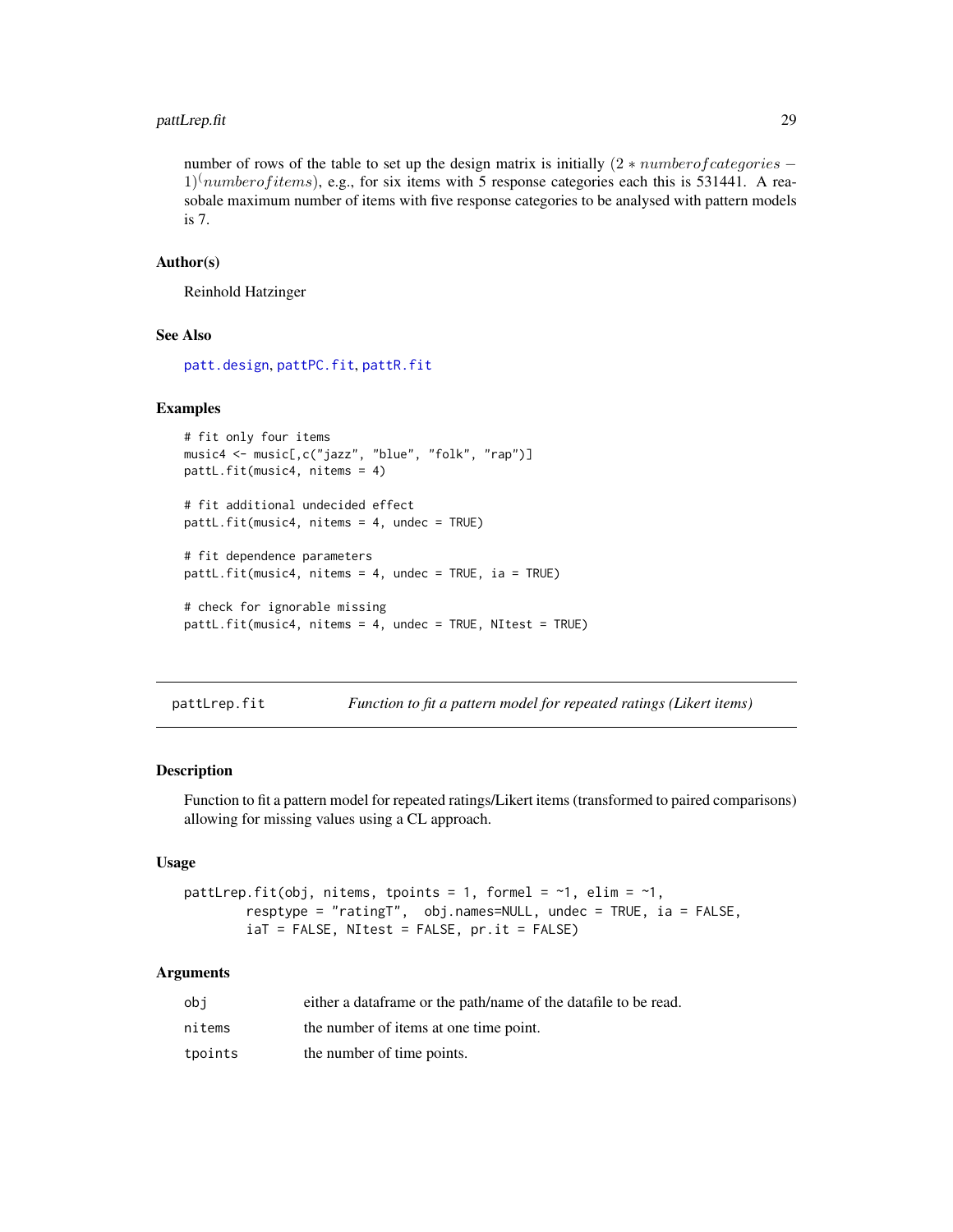<span id="page-29-0"></span>

| formel    | the formula for subject covariates to fit different preference scales for the objects<br>(see below).                                                                                                                                                                                      |
|-----------|--------------------------------------------------------------------------------------------------------------------------------------------------------------------------------------------------------------------------------------------------------------------------------------------|
| elim      | the formula for the subject covariates that specify the table to be analysed. If<br>ommitted and formel is not ~1 then elim will be set to the highest interaction<br>between all terms contained in formel. If elim is specified, the terms must be<br>separated by the $\star$ operator. |
| resptype  | is "ratingT" by default and is reserved for future usage. Any other specification<br>will not change the behaviour of pattLrep. fit                                                                                                                                                        |
| obj.names | character vector with names for objects.                                                                                                                                                                                                                                                   |
| undec     | for paired comparisons with a undecided/neutral category, a common parameter<br>will be estimated if undec $=$ TRUE.                                                                                                                                                                       |
| ia        | for each time point interaction parameters between comparisons that have one<br>object in common if $ia = TRUE$ .                                                                                                                                                                          |
| iaT       | if $iaT = TRUE$ , dependence parameters for each item between two successive<br>time points.                                                                                                                                                                                               |
| NItest    | separate estimation of object parameters for complete and incomplete patterns<br>if NItest = TRUE. Currently, NItest is set to FALSE if subject covariates are<br>specified.                                                                                                               |
| pr.it     | a dot is printed at each iteration cycle if set to TRUE                                                                                                                                                                                                                                    |
|           |                                                                                                                                                                                                                                                                                            |

## Details

Models including categorical subject covariates can be fitted using the formel and elim arguments. formel specifies the actual model to be fitted. For instance, if specified as formel=~SEX different preference scale for the objects will be estimated for males and females. For two or more covariates, the operators  $+$  or  $*$  can be used to model main or interaction effects, respectively. The operator  $\colon$ is not allowed (redundant terms are removed automatically). See also [formula](#page-0-0).

The specification for elim follows the same rules as for formel. However, elim specifies the basic contingency table to be set up but does not specify any covariates to be fitted. This is done using formel. If, e.g., elim= $\sim$ SEX but formel= $\sim$ 1, then the table is set up as if SEX would be fitted but only one global preference scale is computed. This feature allows for the succesive fitting of nested models to enable the use of deviance differences for model selection (see example below).

## Value

pattLrep.fit returns an object of class pattMod. The function [print](#page-0-0) (i.e., [print.pattMod](#page-46-1)) can be used to print the results and the function [patt.worth](#page-25-1) to produce a matrix of worth parameters. An object of class pattMod is a list containing the following components:

|         | main results of the fit like estimates (coefficients), log likelihood of the<br>model (11), log likelihood of the saturated model (f1), and the call |
|---------|------------------------------------------------------------------------------------------------------------------------------------------------------|
| result  | a list of results from the fitting routine (see Value of nlm.                                                                                        |
| envList | a list with further fit details like subject covariates design structure covdesmat,<br>paired comparison reponse pattern matrix Y, etc.              |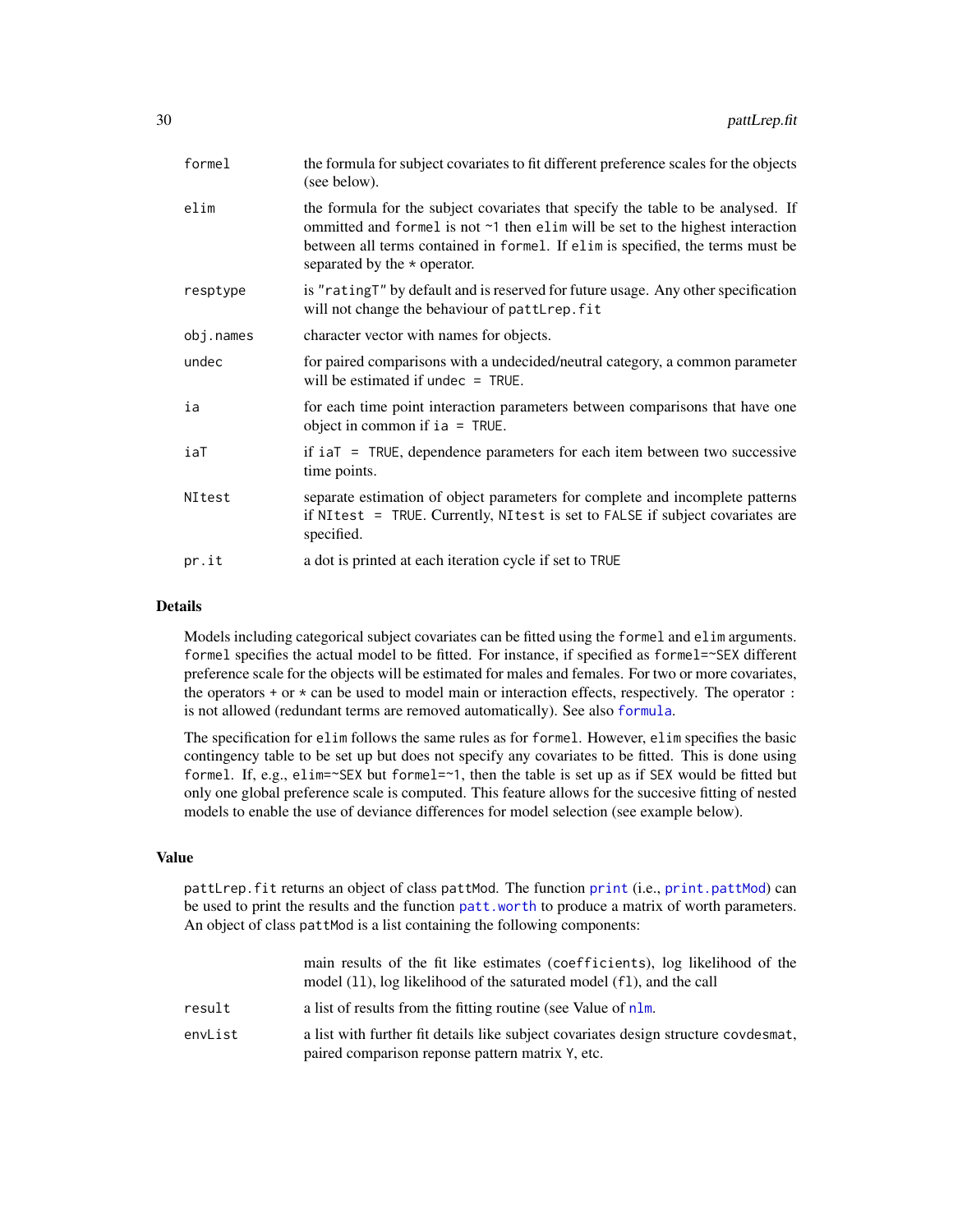<span id="page-30-0"></span>partsList a list of the basic data structures for each subgroup defined by crossing all covariate levels and different missing value patterns. Each element of partsList is again a list containing counts, missing value pattern, the CL matrix represented as the vector s, and the specification of the covariates. Use [str](#page-0-0) to inspect the elements and see example below.

## Input Data

The input data must have the following order (from left to right): all items at first time point, all items at second time point (with the same order as before), etc. for the other time points, optional subject covariates. The responses have to be coded as consecutive integers starting with 1 (or 0). The value of 1 (0) means highest 'endorsement' (agreement) according to the underlying scale. Missing values are coded as NA, rows with less than 2 valid responses are removed from the fit and a message is printed.

Optional subject covariates have to be specified such that the categories are represented by consecutive integers starting with 1. Rows with missing values for subject covariates are removed from the data and a message is printed. Again, the leftmost columns in the data must be the ratings, optionally followed by columns for categorical subject covariates.

The data specified via obj are supplied using either a data frame or a datafile in which case obj is a path/filename. The input data file if specified must be a plain text file with variable names in the first row as readable via the command read.table(datafilename, header =  $TRUE$ ).

## Warning

The size of the table to be analysed increases dramatically with the number of items and time points. For ratings (Likert items) the number of paired comparison response categories is always three. For each time point the number of rows of the table to set up the design matrix is initially  $(2 * number of categories - 1)$ <sup>(</sup>numberof *items*). After reducing to three categories the number of patterns are 13, 75, 541 for 3 to 5 items, respectively. Generally, the number of rows in the design matrix is  $(number of patterns)^{(number of time points)}$ . The number of covariate levels and the number of missing value patterns have effects only on the run time. A (reasonable) maximum number of items for two time points is 5, for three timepoints 4, and for four to five timepoints 3.

#### Note

The number of timepoints can also be regarded as different response dimensions.

## Author(s)

Reinhold Hatzinger

#### See Also

[pattL.fit](#page-26-1),[patt.design](#page-21-1), [pattPC.fit](#page-35-1), [pattR.fit](#page-38-1), [pattRrep.fit](#page-40-1)

## Examples

```
# simulated data: 3 items, 2 timepoints
dat \leq as.data.frame(matrix(sample(1:5, 300, replace = TRUE), ncol = 6))
```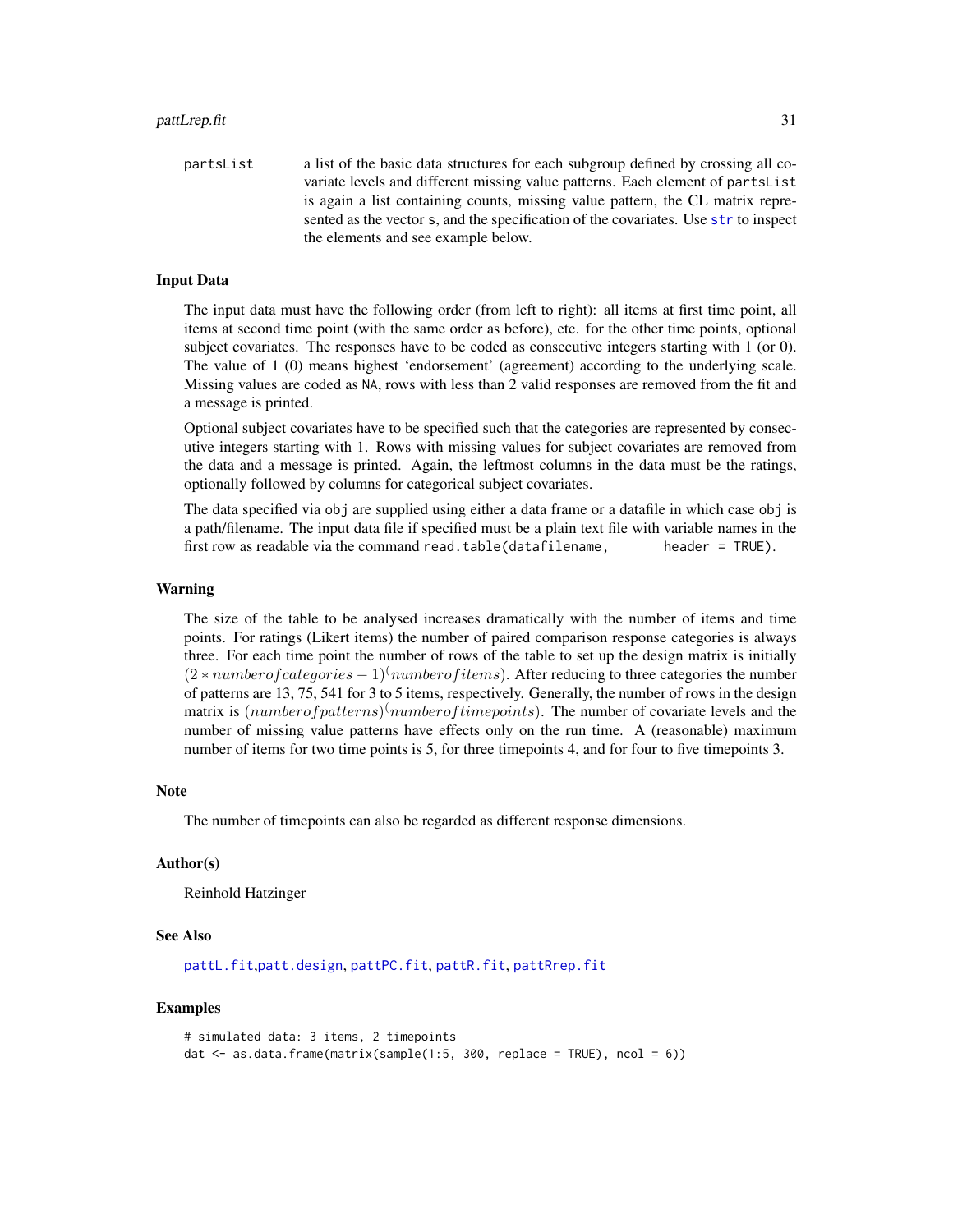```
res <- pattLrep.fit(dat, nitems = 3, tpoints = 2, iaT = TRUE)
res
patt.worth(res, obj.names = LETTERS[1:3])
```
<span id="page-31-1"></span>pattnpml.fit *NPML estimation for paired comparison models*

## Description

Fits a mixture model to overdispersed paired comparison data using non-parametric maximum likelihood (Aitkin, 1996a).

## Usage

```
pattnpml.fit(formula,
        random = -1,
        k = 1,design,
        tol = 0.5,startp = NULL,
       EMmaxit = 500,
        EMdev.change = 0.001,
        seed = NULL,
        pr.it = FALSE)
```
## Arguments

| formula      | A formula defining the response (the count of the number of cases of each pat-<br>tern) and the fixed effects (e.g. $y \sim x$ ).                                                                                     |
|--------------|-----------------------------------------------------------------------------------------------------------------------------------------------------------------------------------------------------------------------|
| random       | A formula defining the random model. If there are three objects labelled $01, 02$ ,<br>$o3$ , set random = $\sim o1+o2+o3$ to model overdispersion. For more details, see<br>below.                                   |
| k            | The number of mass points (latent classes). Up to 21 mass points are supported.                                                                                                                                       |
| design       | The design data frame for paired comparison data as generated using patt. design<br>(mandatory, even if it is attached to the workspace!).                                                                            |
| tol          | The tol scalar (usually, $0 <$ tol $\leq 1$ ). This scalar sets the scaling factor for the<br>locations of the initial mass points. A larger value means that the starting point<br>locations are more widely spread. |
| startp       | Optional numerical vector of length k specifying the starting probabilities for<br>the mass points to initialise the EM algorithm. The default is to take gausssian<br>quandrature probabilities.                     |
| EMmaxit      | The maximum number of EM iterations.                                                                                                                                                                                  |
| EMdev.change | Stops EM algorithm when deviance change falls below this value.                                                                                                                                                       |
| seed         | Seed for random weights. If NULL, the seed is set using the system time.                                                                                                                                              |
| pr.it        | A dot is printed at each iteration cycle of the EM algorithm if set to TRUE.                                                                                                                                          |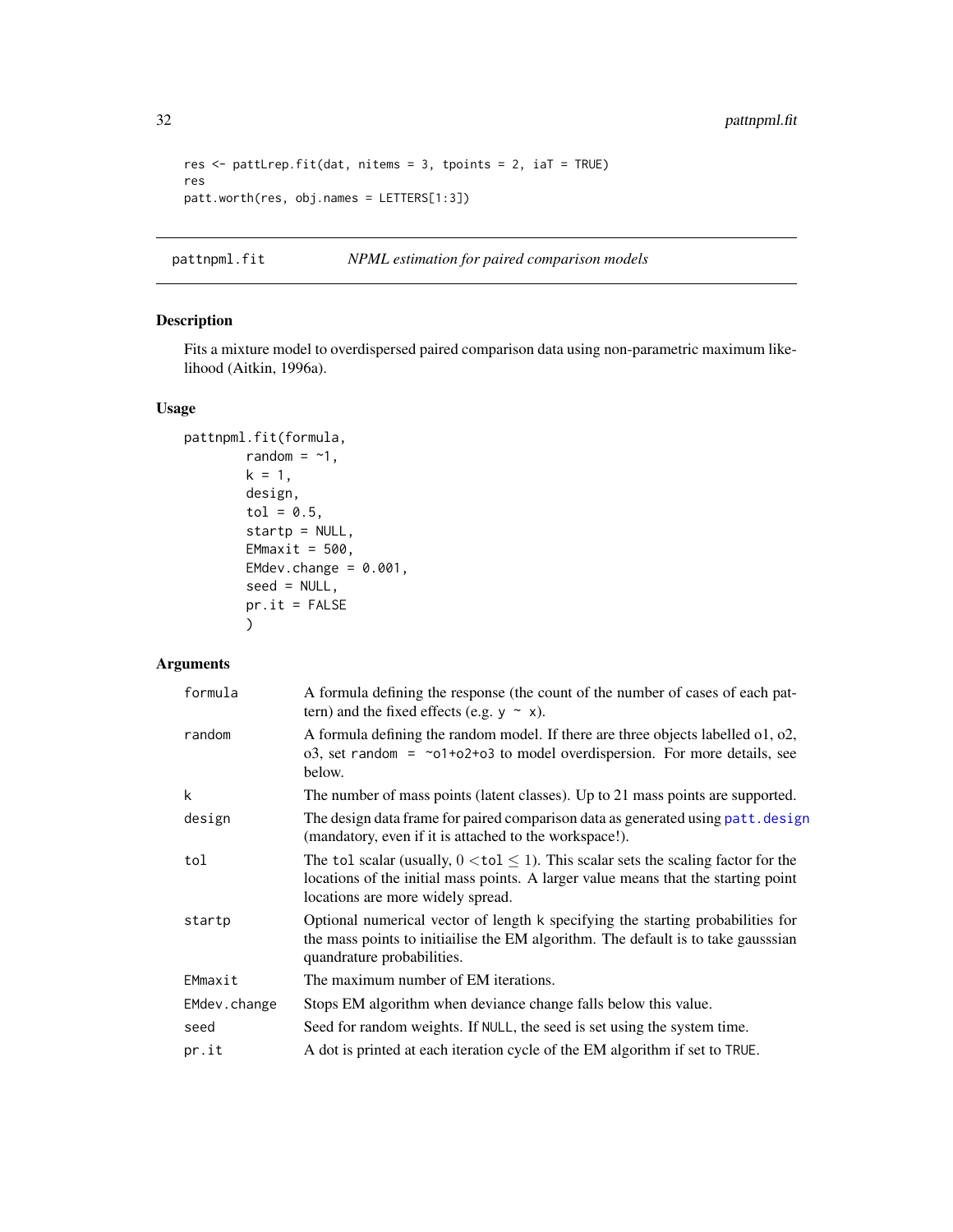#### pattnpml.fit 33

#### Details

The function pattnpml. fit is a wrapper function for alldistPC which in turn is a modified version of the function alldist from the **npmlreg** package.

The non-parametric maximum likelihood (NPML) approach was introduced in Aitkin (1996) as a tool to fit overdispersed generalized linear models. The idea is to approximate the unknown and unspecified distribution of the random effect by a discrete mixture of exponential family densities, leading to a simple expression of the marginal likelihood which can then be maximized using a standard EM algorithm.

This function extends the NPML aproach to allow fitting of overdispersed paired comparison models. It assumes that overdispersion arises because of dependence in the patterns. Fitting a nonparametric random effects term is equivalent to specifying distinct latent classes of response patterns.

The number of components k of the finite mixture has to be specified beforehand.

The EM algorithm used by the function takes the Gauss-Hermite masses and mass points as starting points. The position of the starting points can be concentrated or extended by setting tol smaller or larger, respectively; the initial mass point probabilities of the starting points can also be specified through startp.

Fitting models for overdispersion can be achieved by specifying the paired comparison items as additive terms in the random part of the model formula. A separate estimate for each item and for each mass point is produced.

Fitting subject covariate models with the same effect for each mass point component is achieved by specifying as part of the formula a) a subject factor giving a different estimate for each covariate combination b) an interaction of the chosen subject covariates with the objects. For models with subject factor covariates only, the first term is simply the interaction of all of the factor covariates.

Fitting subject covariate models with a different effect for each mass point component (sometimes called random coefficient models, see Aitkin, Francis, Hinde and Darnell, 2009, pp. 497) is possible by specifying an interaction of the subject covariates with the items in the random term, and also in the formula part. Thus the setting random=  $\sim x:(01+02+03$  gives a model with a set of random slopes (one set for each mass point) and a set of random intercepts, one set for each mass point.

The AIC and BIC functions from the stats-package can be used.

#### Value

The function produces an object of class pattNPML The object contains the following 29 components:

| coefficients | a named vector of coefficients (including the mass points). In case of Gaussian<br>quadrature, the coefficient given at z corresponds to the standard deviation of<br>the mixing distribution. |
|--------------|------------------------------------------------------------------------------------------------------------------------------------------------------------------------------------------------|
| residuals    | the difference between the true response and the empirical Bayes predictions.                                                                                                                  |

fitted.values the empirical Bayes predictions (Aitkin, 1996b) on the scale of the responses.

family the 'family' object used.

linear.predictors

the extended linear predictors  $\hat{\eta}_{ik}$ .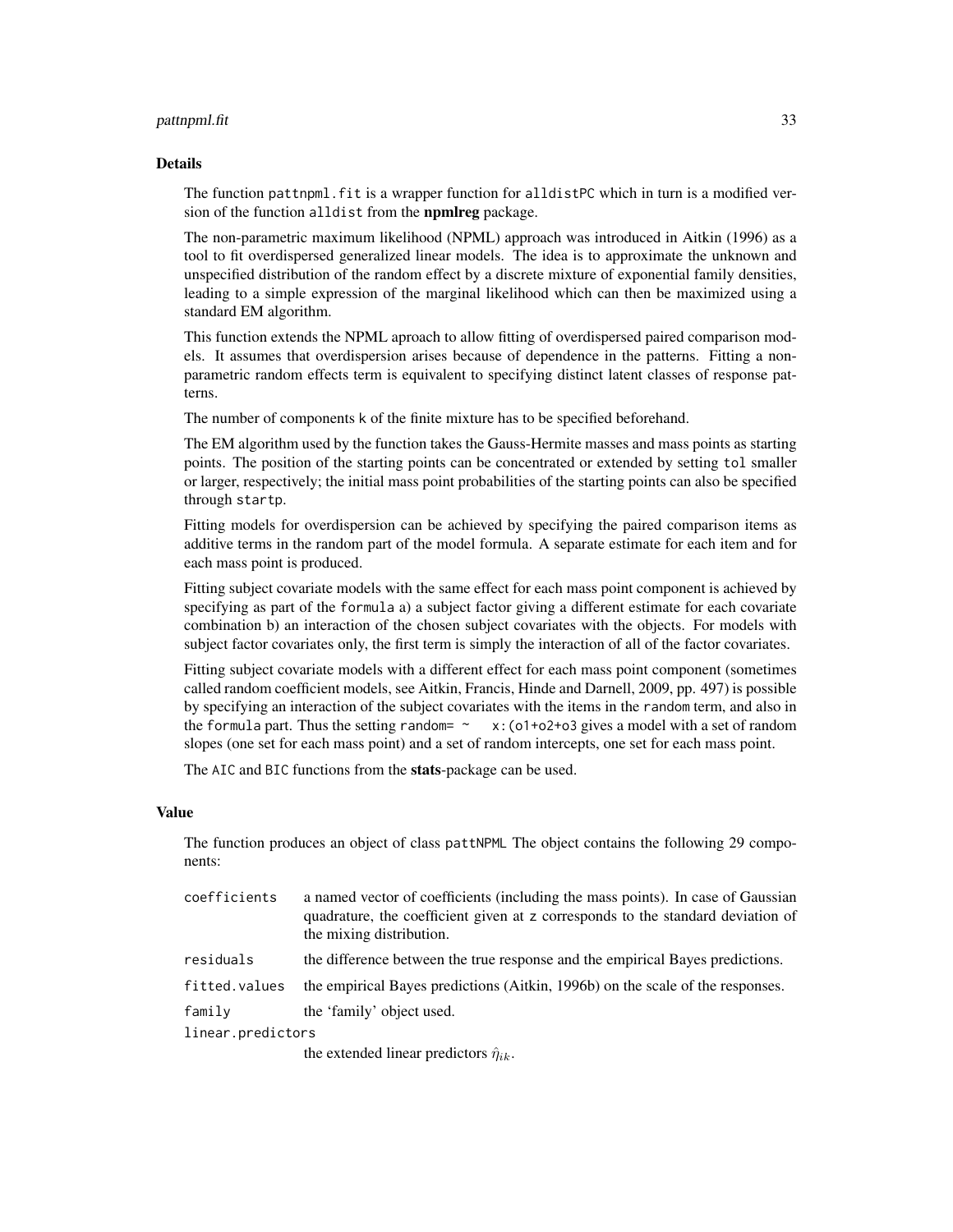| disparity     | the disparity (-2logL) of the fitted mixture regression model.                                                                                                                                                                                                                                                     |
|---------------|--------------------------------------------------------------------------------------------------------------------------------------------------------------------------------------------------------------------------------------------------------------------------------------------------------------------|
| deviance      | the deviance of the fitted mixture regression model.                                                                                                                                                                                                                                                               |
| null.deviance | The deviance for the null model (just containing an intercept), comparable with<br>'deviance.'                                                                                                                                                                                                                     |
| df.residual   | the residual degrees of freedom of the fitted model (including the random part).                                                                                                                                                                                                                                   |
| df.null       | the residual degrees of freedom for the null model.                                                                                                                                                                                                                                                                |
| У             | the (extended) response vector.                                                                                                                                                                                                                                                                                    |
| call          | the matched call.                                                                                                                                                                                                                                                                                                  |
| formula       | the formula supplied.                                                                                                                                                                                                                                                                                              |
| random        | the random term of the model formula.                                                                                                                                                                                                                                                                              |
| data          | the data argument.                                                                                                                                                                                                                                                                                                 |
| model         | the (extended) design matrix.                                                                                                                                                                                                                                                                                      |
| weights       | the case weights initially supplied.                                                                                                                                                                                                                                                                               |
| offset        | the offset initially supplied.                                                                                                                                                                                                                                                                                     |
| mass.points   | the fitted mass points.                                                                                                                                                                                                                                                                                            |
| masses        | the mass point probabilities corresponding to the patterns.                                                                                                                                                                                                                                                        |
| sdev          | a list of the two elements sdev\$sdev and sdev\$sdevk. The former is the esti-<br>mated standard deviation of the Gaussian mixture components (estimated over<br>all mixture components), and the latter gives the unequal or smooth component-<br>specific standard deviations. All values are equal if lambda=0. |
| shape         | a list of the two elements shape\$shape and shape\$shapek, to be interpreted in<br>analogy to sdev.                                                                                                                                                                                                                |
| rsdev         | estimated random effect standard deviation.                                                                                                                                                                                                                                                                        |
| post.prob     | a matrix of posteriori probabilities.                                                                                                                                                                                                                                                                              |
| post.int      | a vector of 'posteriori intercepts' (as in Sofroniou et al. (2006)).                                                                                                                                                                                                                                               |
| ebp           | the empirical Bayes Predictions on the scale of the linear predictor. For compat-<br>ibility with older versions.                                                                                                                                                                                                  |
| EMiter        | gives the number of iterations of the EM algorithm.                                                                                                                                                                                                                                                                |
| EMconverged   | logical value indicating if the EM algorithm converged.                                                                                                                                                                                                                                                            |
| lastglm       | the fitted g1m object from the last EM iteration.                                                                                                                                                                                                                                                                  |
| Misc          | contains additional information relevant for the summary and plot functions, in<br>particular the disparity trend and the EM trajectories.                                                                                                                                                                         |

For further details see the help file for function alldist in package npmlreg.

## Note

The mass point probabilities given in the output are the proportion of patterns estimated to contribute to each mass point. To estimate the proportion of cases contributing to each mass point the posterior probabilities need to be averaged over patterns with observed counts as weights (see example below).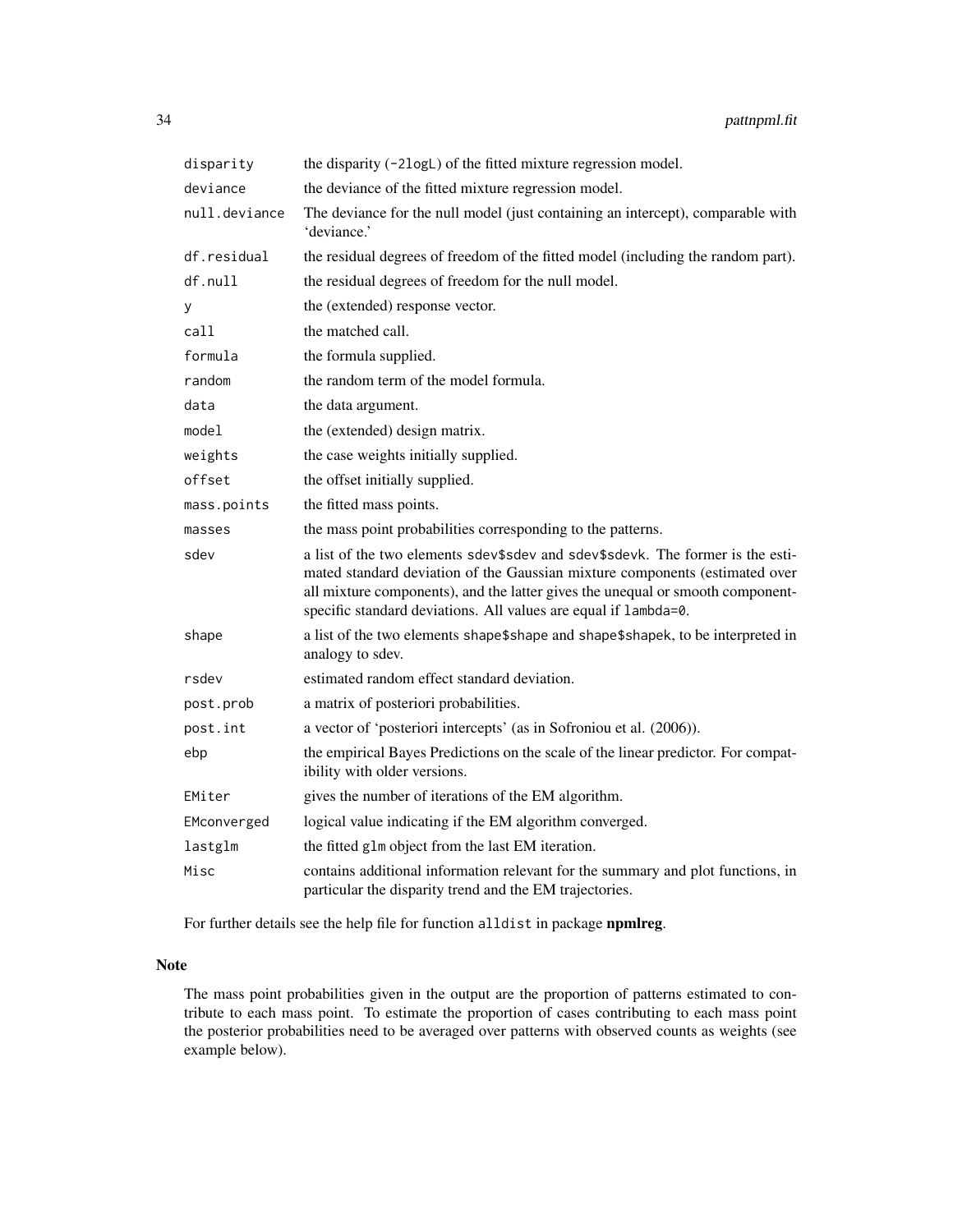#### <span id="page-34-0"></span>pattnpml.fit 35

## Author(s)

Originally translated from the GLIM 4 functions alldist and allvc (Aitkin & Francis, 1995) to R by Ross Darnell (2002). Modified, extended, and prepared for publication by Jochen Einbeck and John Hinde (2006). Adapted for paired comparison modelling by Reinhold Hatzinger and Brian Francis (2009)

## References

Aitkin, M. (1996a). A general maximum likelihood analysis of overdispersion in generalized linear models. Statistics and Computing 6, 251-262.

Aitkin, M., Francis, B., Hinde, J. and Darnell, R. (2009). Statistical Modelling in R, Oxford Statistical Science Series, Oxford, UK.

Einbeck, J. & Hinde, J. (2006). A note on NPML estimation for exponential family regression models with unspecified dispersion parameter. Austrian Journal of Statistics 35, 233-243.

Sofroniou, N., Einbeck, J., and Hinde, J. (2006). Analyzing Irish suicide rates with mixture models. Proceedings of the 21st International Workshop on Statistical Modelling in Galway, Ireland, 2006.

## See Also

[glm](#page-0-0)

#### Examples

```
# two latent classes for paired comparison data
dfr <- patt.design(dat4, 4)
modPC \le pattnpml.fit(y \sim 1, random = \sim01 + o2 + o3, k = 2, design = dfr)
modPC
# estimated proportion of cases in each mixture component
apply(modPC$post.prob, 2, function(x){ sum(x * dfr$y / sum(dfr$y)) })
## Not run:
# fitting a model for two latent classes and fixed categorical subject
# covariates to the Eurobarometer 55.2 data (see help("euro55.2.des"))
# on rankings of sources of information on scientific developments
model2cl <- pattnpml.fit(
 y \sim SEX:AGE4 + (SEX + AGE4):(TV + RAD + NEWSP + SCIMAG + WWW + EDINST) - 1,
 random = \sim TV + RAD + NEWSP + SCIMAG + WWW + EDINST,
 k = 2, design = euro55.2.des, pr.it = TRUE)
summary(model2cl)
BIC(model2cl)
## End(Not run)
```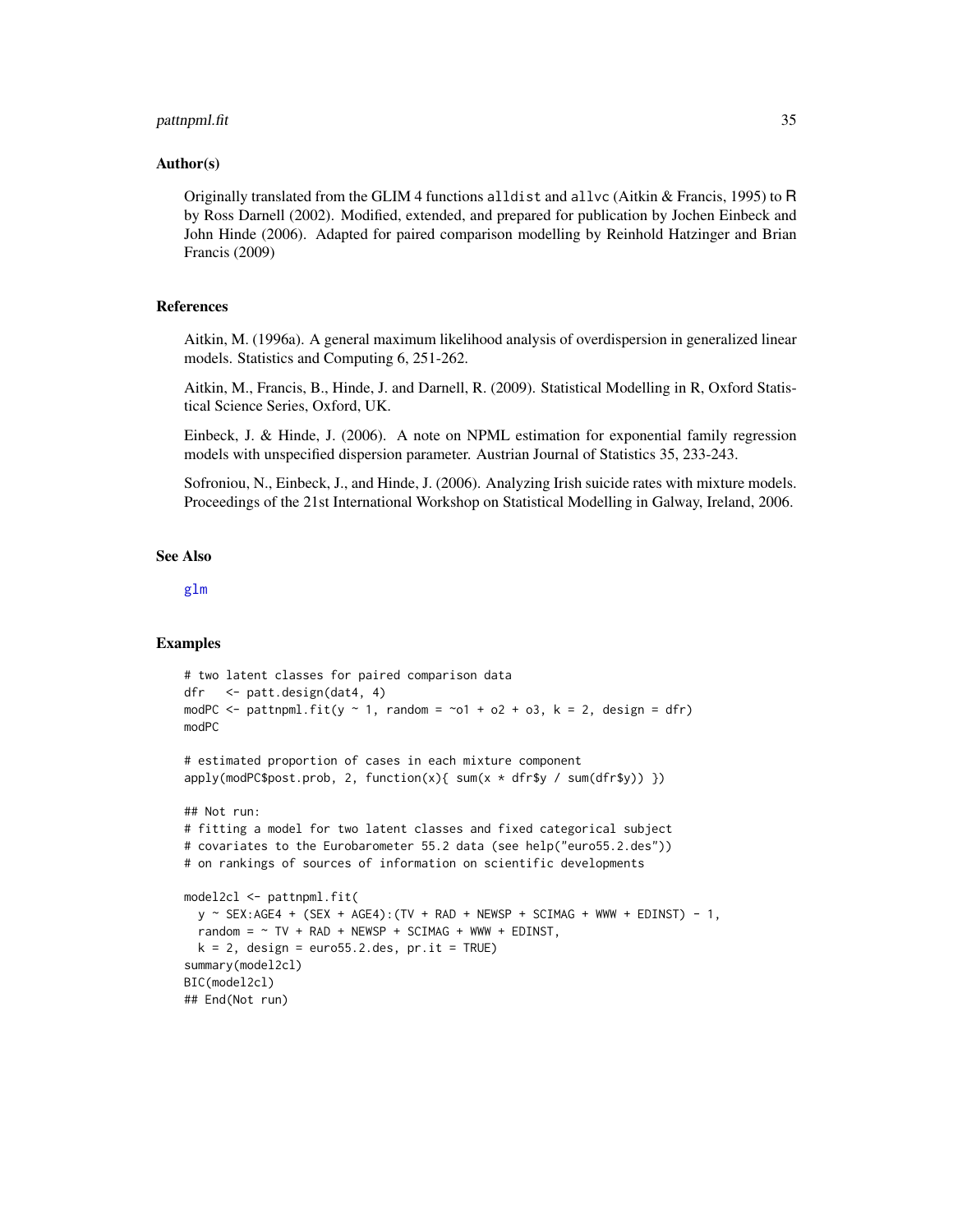<span id="page-35-1"></span><span id="page-35-0"></span>

## Description

Function to fit a pattern model for paired comparisons allowing for missing values using a CL approach.

## Usage

```
pattPC.fit(obj, nitems, formel = \sim1, elim = \sim1, resptype = "paircomp",
    obj.names = NULL, undec = TRUE, ia = FALSE, NItest = FALSE,
    NI = FALSE, MIScommon = FALSE, MISmodel="obj", MISalpha = NULL,
   MISbeta = NULL, pr.it = FALSE)
```
## Arguments

| obj       | either a dataframe or the path/name of the datafile to be read.                                                                                                                                                                                                                            |
|-----------|--------------------------------------------------------------------------------------------------------------------------------------------------------------------------------------------------------------------------------------------------------------------------------------------|
| nitems    | the number of compared objects, not the number of comparisons                                                                                                                                                                                                                              |
| formel    | the formula for subject covariates to fit different preference scales for the objects<br>(see below).                                                                                                                                                                                      |
| elim      | the formula for the subject covariates that specify the table to be analysed. If<br>ommitted and formel is not ~1 then elim will be set to the highest interaction<br>between all terms contained in formel. If elim is specified, the terms must be<br>separated by the $\star$ operator. |
| resptype  | is "paircomp" by default and is reserved for future usage. Any other specifica-<br>tion will not change the behaviour of pattPC.fit                                                                                                                                                        |
| obj.names | character vector with names for objects.                                                                                                                                                                                                                                                   |
| undec     | for paired comparisons with a undecided/neutral category, a common parameter<br>will be estimated if undec $=$ TRUE.                                                                                                                                                                       |
| ia        | interaction parameters between comparisons that have one object in common if<br>$ia = TRUE.$                                                                                                                                                                                               |
| NItest    | separate estimation of object parameters for complete and incomplete patterns<br>if NItest = TRUE. Currently, NItest is set to FALSE if subject covariates are<br>specified.                                                                                                               |
| NI        | if TRUE, fits large table (crossclassification with NA patterns), for comparison<br>with models including MISalpha (and MISbeta).                                                                                                                                                          |
| MIScommon | if TRUE, fits a common parameter for NA indicators, i.e., $\alpha = \alpha_i = \alpha_j = \dots$                                                                                                                                                                                           |
| MISmodel  | either obj (default) or comp. Specifies the model for missing values. If obj,<br>parameters for missing objects or if comp, parameters for missing comparisons<br>are estimated. In both cases MISalpha (and optionally MISbeta) specify which<br>parameters are involved.                 |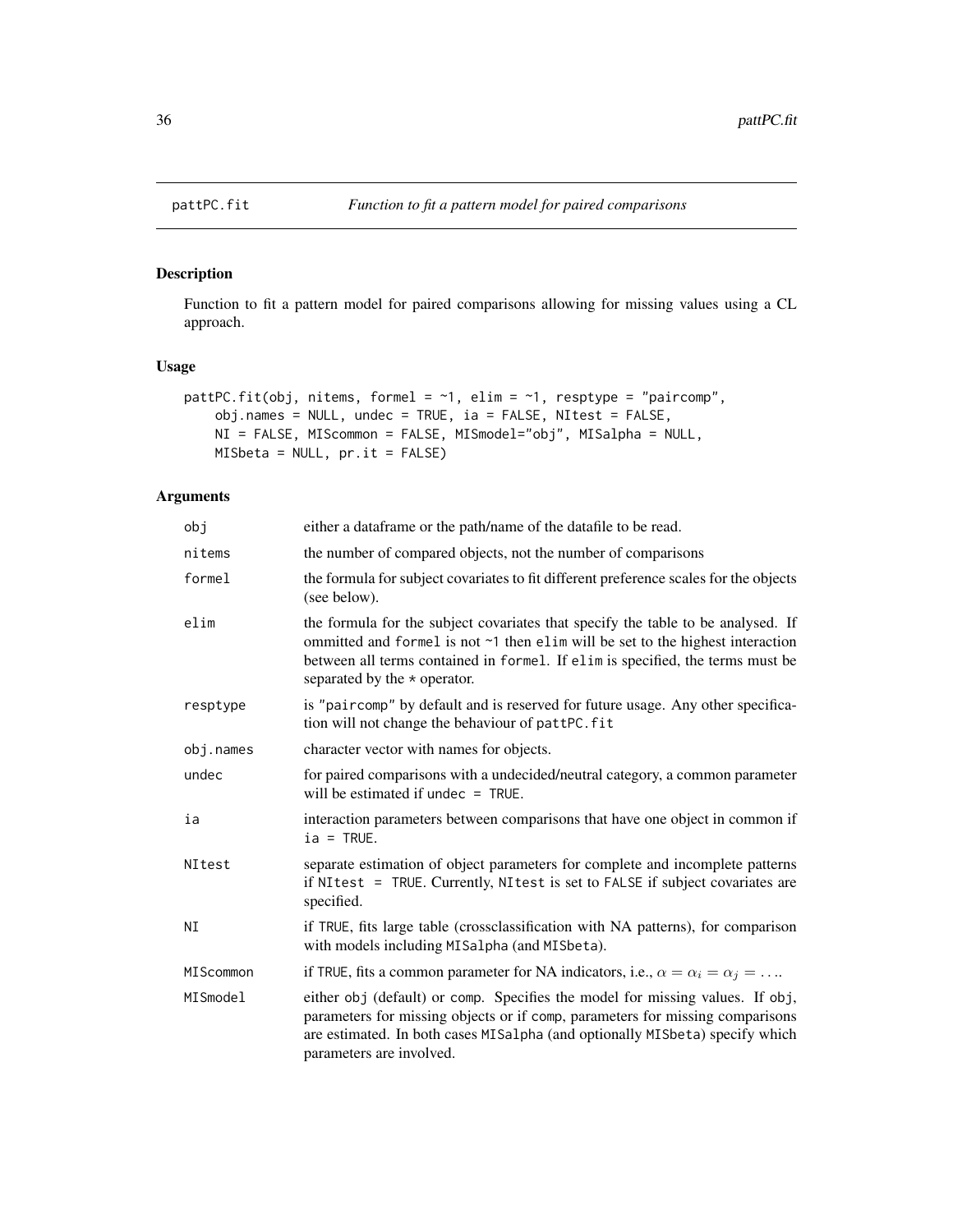#### <span id="page-36-0"></span>pattPC.fit 37

| MISalpha | if not NULL, specification to fit parameters for NA indicators using a logical vec-<br>tor, where TRUE means that the NA indicator parameter for the corresponding<br>object (or comparison, dependent on MISmodel) should be estimated (see ex-<br>ample below). For MISmodel="obj" each comparison is reparameterized with<br>$\alpha_i + \alpha_j$ , for MISmodel="comp" each comparison is reparameterized with $\alpha_{ij}$ . |
|----------|-------------------------------------------------------------------------------------------------------------------------------------------------------------------------------------------------------------------------------------------------------------------------------------------------------------------------------------------------------------------------------------------------------------------------------------|
| MISbeta  | if not NULL, fits parameters for MNAR model, i.e., interactions between out-<br>come model parameters and NA indicator parameters. The reparameterization<br>is analogous to MISalpha. Usually, the specification for MISbeta is the same as<br>for MISalpha, but any subset is reasonable. If MISalpha = NULL but MISbeta<br>is not, then MISalpha is set to MISbeta.                                                              |
| pr.it    | a dot is printed at each iteration cycle if set to TRUE                                                                                                                                                                                                                                                                                                                                                                             |

## Details

Models including categorical subject covariates can be fitted using the formel and elim arguments. formel specifies the actual model to be fitted. For instance, if specified as formel=~SEX different preference scale for the objects will be estimated for males and females. For two or more covariates, the operators  $+$  or  $*$  can be used to model main or interaction effects, respectively. The operator  $\colon$ is not allowed. See also [formula](#page-0-0).

The specification for elim follows the same rules as for formel. However, elim specifies the basic contingency table to be set up but does not specify any covariates to be fitted. This is done using formel. If, e.g., elim=~SEX but formel=~1, then the table is set up as if SEX would be fitted but only one global preference scale is computed. This feature allows for the succesive fitting of nested models to enable the use of deviance differences for model selection (see example below).

#### Value

pattPC.fit returns an object of class pattMod. The function [print](#page-0-0) (i.e., [print.pattMod](#page-46-1)) can be used to print the results and the function [patt.worth](#page-25-1) to produce a matrix of the estimated worth parameters. An object of class "pattMod" is a list containing the following components:

|           | main results of the fit like estimates (coefficients), log likelihood of the<br>model (11), log likelihood of the saturated model (f1), and the call                                                                                                                                                                                                                            |
|-----------|---------------------------------------------------------------------------------------------------------------------------------------------------------------------------------------------------------------------------------------------------------------------------------------------------------------------------------------------------------------------------------|
| result    | a list of results from the fitting routine (see Value of $n \text{Im}$ ).                                                                                                                                                                                                                                                                                                       |
| envList   | a list with further fit details like subject covariates design structure covdesmat,<br>paired comparison reponse pattern matrix Y, etc.                                                                                                                                                                                                                                         |
| partsList | a list of the basic data structures for each subgroup defined by crossing all co-<br>variate levels and different missing value patterns. Each element of partsList<br>is again a list containing counts, missing value pattern, the CL matrix repre-<br>sented as a vector, and the specification of the covariates. Use str to inspect the<br>elements and see example below. |

## Input Data

The responses have to be coded as 0/1 for paired comparisons without undecided category (0 means first object in a comparison preferred) or 0/1/2 for paired comparisons with an undecided category (where 1 is the undecided category). Optional subject covariates have to be specified such that the categories are represented by consecutive integers starting with 1. Rows with missing values for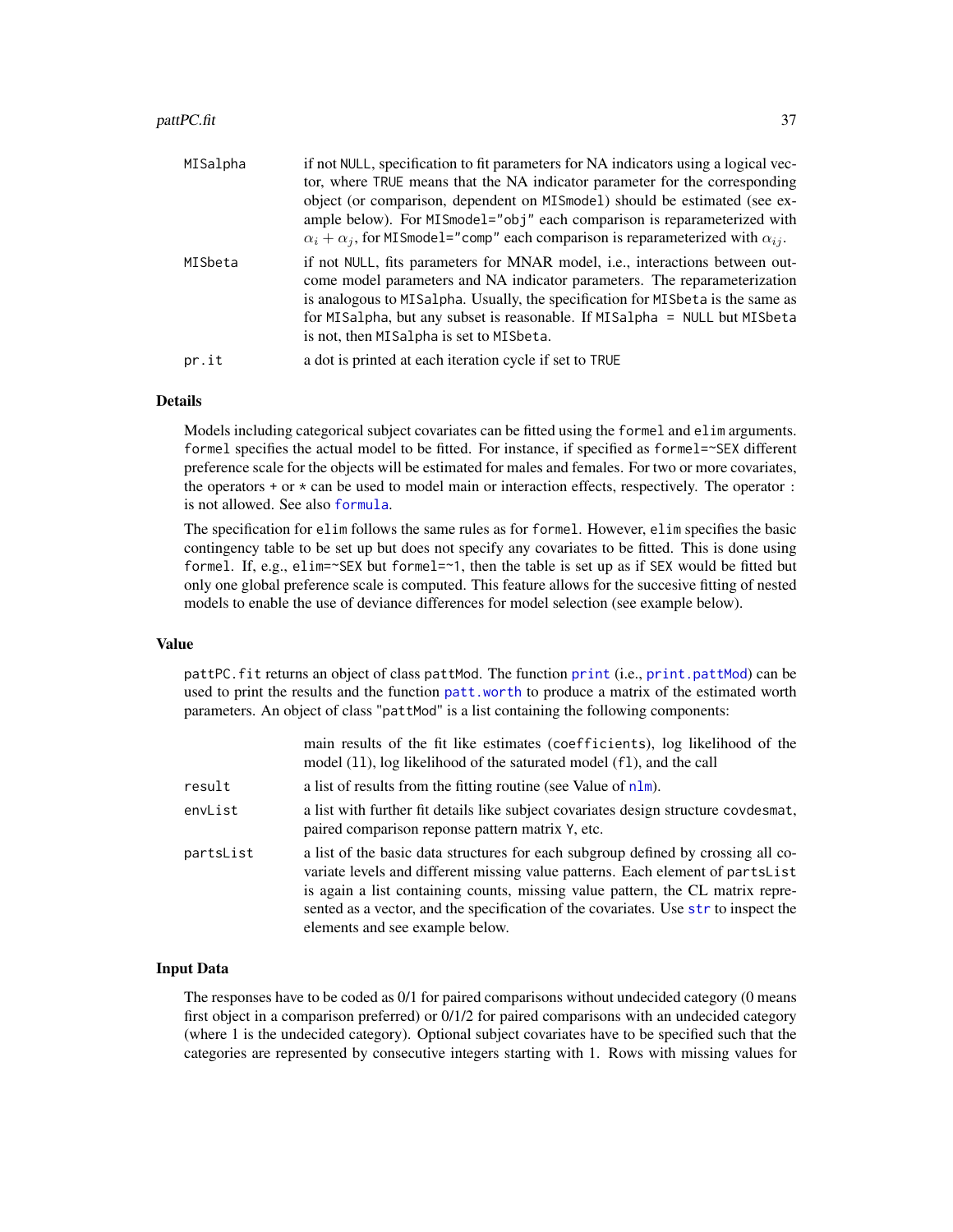<span id="page-37-0"></span>subject covariates are removed from the data and a message is printed. The leftmost columns in the data must be the responses to the paired comparisons (where the mandatory order of comparisons is (12) (13) (23) (14) (24) (34) (15) (25) etc.), optionally followed by columns for categorical subject covariates.

The data specified via obj are supplied using either a data frame or a datafile in which case obj is a path/filename. The input data file if specified must be a plain text file with variable names in the first row as readable via the command read.table(datafilename, header = TRUE).

For an example see [cemspc](#page-4-1).

## Warning

The size of the table to be analysed increases dramatically with the number of objects. For paired comparisons with two response categories the number of rows of the table is  $2^{(number\ of\ comparisons)}$ , e.g., with six objects this is 32768, for three response categories this is 14348907. A reasonable maximum number of objects to be analysed with pattern models is 6 in the case of two response categories and 5 when an additional undecided/neutral category has been observed).

#### Author(s)

Reinhold Hatzinger

#### See Also

[patt.design](#page-21-1), [checkMIS](#page-6-1), [pattL.fit](#page-26-1), [pattR.fit](#page-38-1)

## Examples

```
# fit only first three objects with undecided parameter
pattPC.fit(cemspc, nitems = 3, undec = TRUE)
# check for ignorable missing
pattPC.fit(cemspc, nitems = 3, undec = TRUE, NItest = TRUE)
# check if SEX has an effect
m1 <- pattPC.fit(cemspc, nitems = 3, formel = \neg1, elim = \negSEX, undec = TRUE)
m2 <- pattPC.fit(cemspc, nitems = 3, formel = ~SEX, elim = ~SEX, undec = TRUE)
# calculate LR test for SEX
ll1 <- m1$result$minimum
ll2 <- m2$result$minimum
df1 <- length(m1$result$estimate)
df2 <- length(m2$result$estimate)
lr <- 2*(111 - 112)df <- df2 - df1
cat("LR test = ", \ln, " on df = ", df, " (p = ",
    round(pchisq(lr, df, lower.tail = FALSE), digits = 5), ")\n", sep="")
```

```
# generates data set with three items and some missing values in
# comparison (23), column 3, then there are no NAs for object 1
data3 <- dat4[, 1:3]
```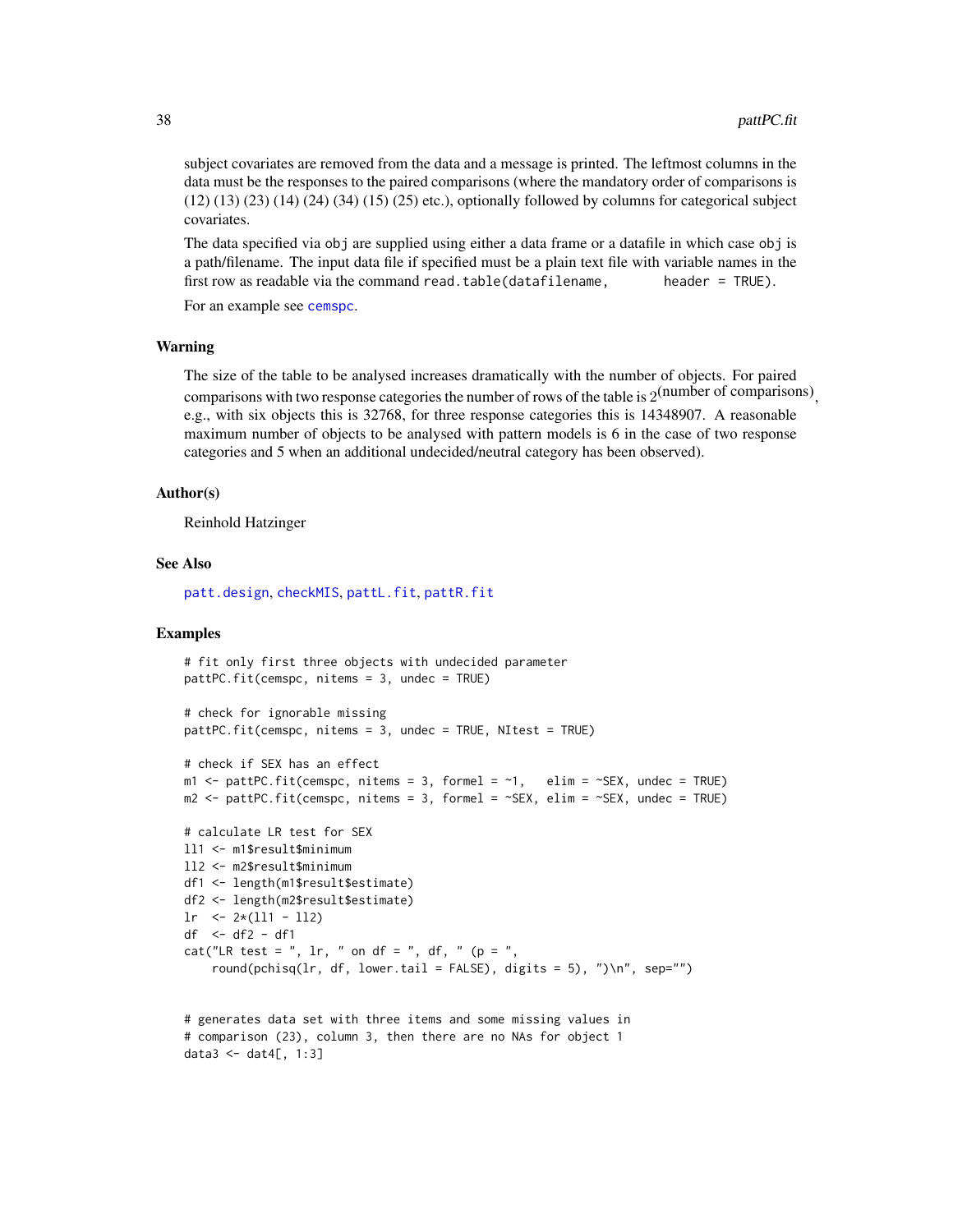#### <span id="page-38-0"></span>pattR.fit 39

```
idx3 <- sample(1:100, 10)
data3[idx3, 3] <- NA
checkMIS(data3, nitems = 3, verbose = TRUE)
# estimate MNAR PC pattern model for data3 without alpha1 and beta1
pattPC.fit(data3, nitems = 3,
 MISalpha = c(FALSE, TRUE, TRUE),
 MISbeta = c(FALSE, TRUE, TRUE))
```
<span id="page-38-1"></span>

pattR.fit *Function to fit a pattern model for (partial) rankings*

## Description

Function to fit a pattern model for (partial) rankings (transformed to paired comparisons) allowing for missing values using a CL approach.

#### Usage

```
pattR.fit(obj, nitems, formel = \sim1, elim = \sim1, resptype = "ranking",
    obj.names=NULL, ia = FALSE, NItest = FALSE, pr.it = FALSE)
```
## Arguments

| obj       | either a dataframe or the path/name of the datafile to be read.                                                                                                                                                                                                                                  |
|-----------|--------------------------------------------------------------------------------------------------------------------------------------------------------------------------------------------------------------------------------------------------------------------------------------------------|
| nitems    | the number of items                                                                                                                                                                                                                                                                              |
| formel    | the formula for subject covariates to fit different preference scales for the objects<br>(see below).                                                                                                                                                                                            |
| elim      | the formula for the subject covariates that specify the table to be analysed. If<br>ommitted and formel is not $\sim$ 1 then elim will be set to the highest interaction<br>between all terms contained in formel. If elim is specified, the terms must be<br>separated by the $\star$ operator. |
| resptype  | is "ranking" by default and is reserved for future usage. Any other specification<br>will not change the behaviour of pattR. fit                                                                                                                                                                 |
| obj.names | character vector with names for objects.                                                                                                                                                                                                                                                         |
| ia        | interaction parameters between comparisons that have one object in common if<br>$ia = TRUE.$                                                                                                                                                                                                     |
| NItest    | separate estimation of object parameters for complete and incomplete patterns<br>if NItest = TRUE. Currently, NItest is set to FALSE if subject covariates are<br>specified.                                                                                                                     |
| pr.it     | a dot is printed at each iteration cycle if set to TRUE                                                                                                                                                                                                                                          |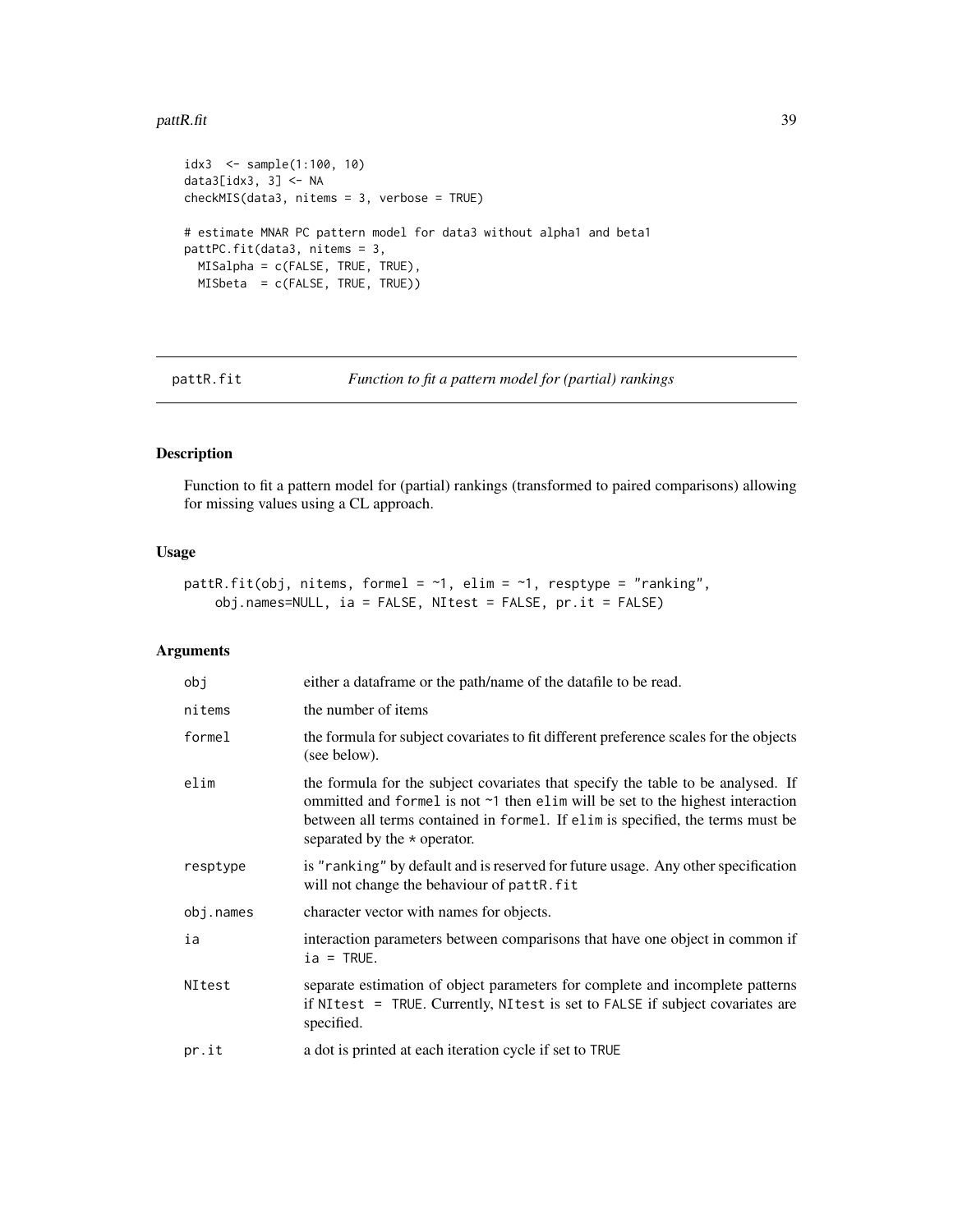## <span id="page-39-0"></span>Details

Models including categorical subject covariates can be fitted using the formel and elim arguments. formel specifies the actual model to be fitted. For instance, if specified as formel=~SEX different preference scale for the objects will be estimated for males and females. For two or more covariates, the operators  $+$  or  $*$  can be used to model main or interaction effects, respectively. The operator  $\colon$ is not allowed. See also [formula](#page-0-0).

The specification for elim follows the same rules as for formel. However, elim specifies the basic contingency table to be set up but does not specify any covariates to be fitted. This is done using formel. If, e.g., elim=~SEX but formel=~1, then the table is set up as if SEX would be fitted but only one global preference scale is computed. This feature allows for the succesive fitting of nested models to enable the use of deviance differences for model selection (see example below).

## Value

pattR.fit returns an object of class pattMod. The function [print](#page-0-0) (i.e., [print.pattMod](#page-46-1)) can be used to print the results and the function [patt.worth](#page-25-1) to produce a matrix of worth parameters. An object of class pattMod is a list containing the following components:

|           | main results of the fit like estimates (coefficients), log likelihood of the<br>model (11), log likelihood of the saturated model (f1), and the call                                                                                                                                                                                                                            |
|-----------|---------------------------------------------------------------------------------------------------------------------------------------------------------------------------------------------------------------------------------------------------------------------------------------------------------------------------------------------------------------------------------|
| result    | a list of results from the fitting routine (see Value of $n \text{Im}$ ).                                                                                                                                                                                                                                                                                                       |
| envList   | a list with further fit details like subject covariates design structure covdesmat,<br>paired comparison reponse pattern matrix Y, etc.                                                                                                                                                                                                                                         |
| partsList | a list of the basic data structures for each subgroup defined by crossing all co-<br>variate levels and different missing value patterns. Each element of partsList<br>is again a list containing counts, missing value pattern, the CL matrix repre-<br>sented as a vector, and the specification of the covariates. Use str to inspect the<br>elements and see example below. |

## Input Data

The responses have to be coded as consecutive integers starting with 1. The value of 1 means highest rank according to the underlying scale. Each column in the data file corresponds to one of the ranked objects. For example, if we have 3 objects denoted by A,B,and C, with corresponding columns in the data matrix, the response pattern (3,1,2) represents: object B ranked highest, C ranked second, and A ranked lowest. Missing values are coded as NA, ties are not allowed (in that case use [pattL.fit](#page-26-1). Rows with less than 2 ranked objects are removed from the fit and a message is printed.

Optional subject covariates have to be specified such that the categories are represented by consecutive integers starting with 1. Rows with missing values for subject covariates are removed from the data and a message is printed. The leftmost columns in the data must be the rankings, optionally followed by columns for categorical subject covariates.

The data specified via obj are supplied using either a data frame or a datafile in which case obj is a path/filename. The input data file if specified must be a plain text file with variable names in the first row as readable via the command read.table(datafilename, header =  $TRUE$ ).

For an example without covariates and no missing values see [salad](#page-46-2).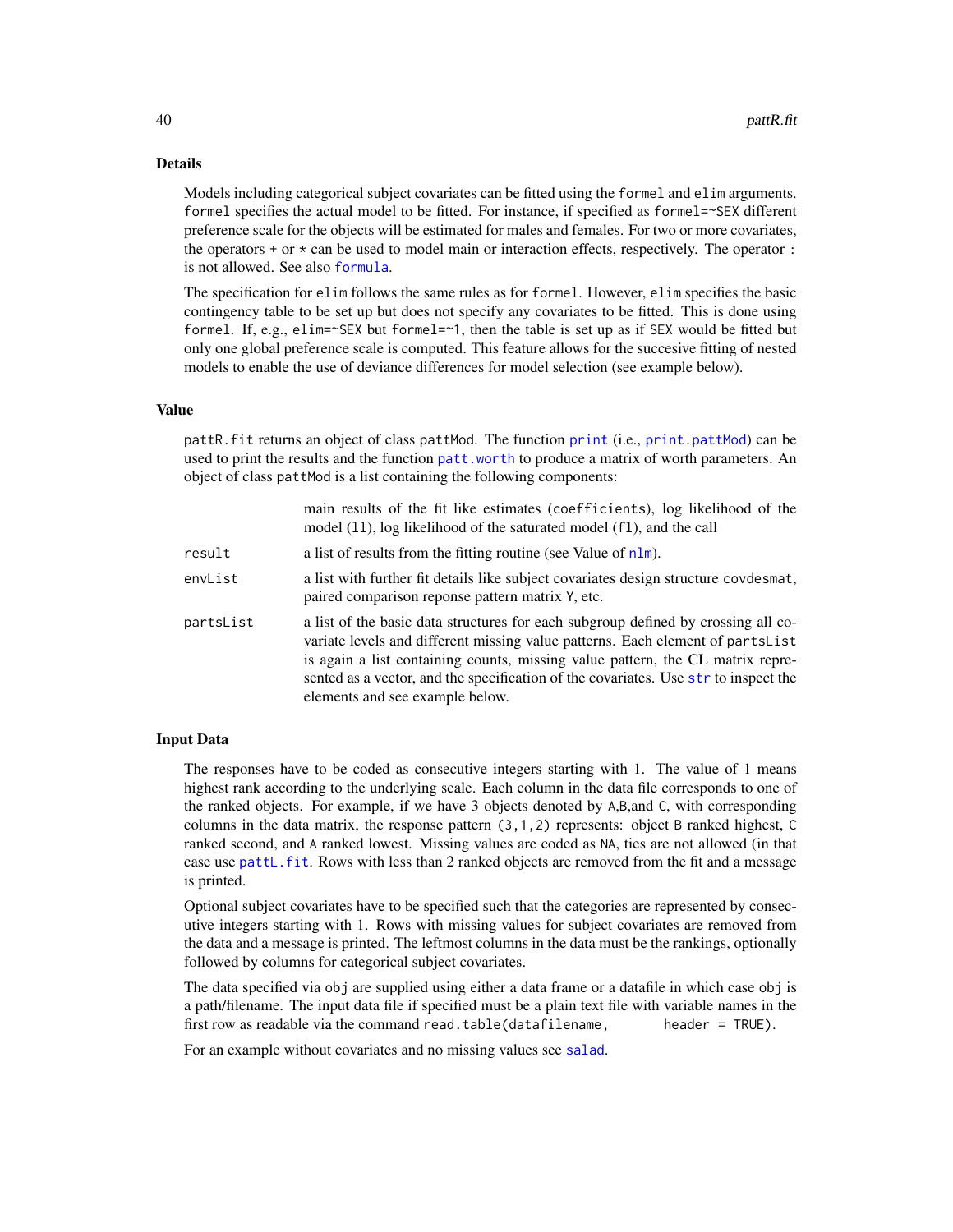## <span id="page-40-0"></span>pattRrep.fit 41

## Warning

The size of the table to be analysed increases dramatically with the number of items . For rankings the number of paired comparison response categories is always two. The number of rows of the table used to set up the design matrix is factorial(number of items). For instance, for nine objects this is 362880. A reasonable maximum number of items is 8.

The option NItest = TRUE has to be used with care. The meaning of missing responses is not obvious with partial rankings. Are the corresponding values really missing or just not chosen.

## Author(s)

Reinhold Hatzinger

## See Also

[patt.design](#page-21-1), [pattL.fit](#page-26-1), [pattPC.fit](#page-35-1)

## Examples

```
# fit of Critchlov & Fligner (1991) Salad Dressings Data
pattR.fit(salad, nitems = 4)
```

```
# alternatively use glm() with patt.design()
sal <- patt.design(salad, nitems = 4, resptype = "ranking")
glm(y \sim A+B+C+D, data = sal, family = poisson)
```
<span id="page-40-1"></span>

| pattRrep.fit | Function to fit a pattern model for repeated rankings) |  |
|--------------|--------------------------------------------------------|--|
|              |                                                        |  |

## Description

Function to fit a pattern model for repeated (partial) rankings (transformed to paired comparisons) allowing for missing values using a CL approach.

#### Usage

```
pattRrep.fit(obj, nitems, tpoints = 1, formel = \sim1, elim = \sim1,
        resptype = "rankingT", obj.names=NULL, ia=FALSE, iaT=FALSE,
        NItest = FALSE, pr.it = FALSE)
```
#### Arguments

| obi     | either a data frame or the path/name of the data file to be read.                                     |
|---------|-------------------------------------------------------------------------------------------------------|
| nitems  | the number of items at one time point.                                                                |
| tpoints | the number of time points (must be $> 1$ ).                                                           |
| formel  | the formula for subject covariates to fit different preference scales for the objects<br>(see below). |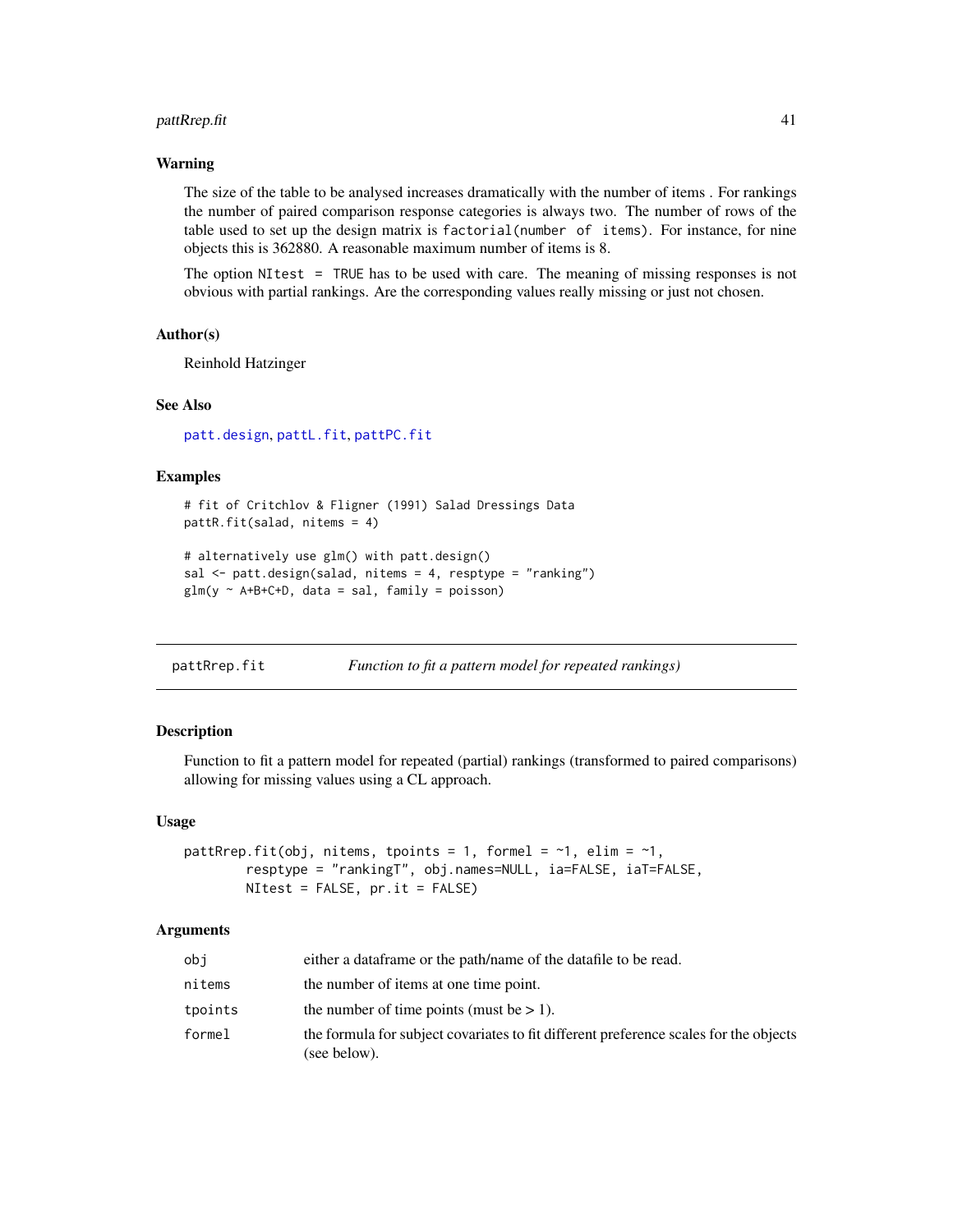<span id="page-41-0"></span>

| elim      | the formula for the subject covariates that specify the table to be analysed. If<br>ommitted and formel is not $\sim$ 1 then elim will be set to the highest interaction<br>between all terms contained in formel. If elim is specified, the terms must be<br>separated by the $\star$ operator. |
|-----------|--------------------------------------------------------------------------------------------------------------------------------------------------------------------------------------------------------------------------------------------------------------------------------------------------|
| resptype  | is "ranking T" by default and is reserved for future usage. Any other specifica-<br>tion will not change the behaviour of pattl. fit                                                                                                                                                             |
| obj.names | character vector with names for objects.                                                                                                                                                                                                                                                         |
| ia        | FALSE by default, has no meaning for rankings. Reserved for future usage.                                                                                                                                                                                                                        |
| iaT       | if $i \in \mathbb{Z}$ = TRUE, dependence parameters for each item between two successive<br>time points.                                                                                                                                                                                         |
| NItest    | separate estimation of object parameters for complete and incomplete patterns<br>if NItest = TRUE. Currently, NItest is set to FALSE if subject covariates are<br>specified.                                                                                                                     |
| pr.it     | a dot is printed at each iteration cycle if set to TRUE                                                                                                                                                                                                                                          |
|           |                                                                                                                                                                                                                                                                                                  |

## Details

Models including categorical subject covariates can be fitted using the formel and elim arguments. formel specifies the actual model to be fitted. For instance, if specified as formel=~SEX different preference scale for the objects will be estimated for males and females. For two or more covariates, the operators + or \* can be used to model main or interaction effects, respectively. The operator : is not allowed (redundant terms are removed automatically). See also [formula](#page-0-0).

The specification for elim follows the same rules as for formel. However, elim specifies the basic contingency table to be set up but does not specify any covariates to be fitted. This is done using formel. If, e.g., elim= $\sim$ SEX but formel= $\sim$ 1, then the table is set up as if SEX would be fitted but only one global preference scale is computed. This feature allows for the succesive fitting of nested models to enable the use of deviance differences for model selection (see example below).

## Value

pattRrep.fit returns an object of class pattMod. The function [print](#page-0-0) (i.e., [print.pattMod](#page-46-1)) can be used to print the results and the function [patt.worth](#page-25-1) to produce a matrix of worth parameters. An object of class pattMod is a list containing the following components:

|           | main results of the fit like estimates (coefficients), log likelihood of the<br>model (11), log likelihood of the saturated model (f1), and the call                                                                                                                                                                                                                                 |
|-----------|--------------------------------------------------------------------------------------------------------------------------------------------------------------------------------------------------------------------------------------------------------------------------------------------------------------------------------------------------------------------------------------|
| result    | a list of results from the fitting routine (see Value of nlm.                                                                                                                                                                                                                                                                                                                        |
| envList   | a list with further fit details like subject covariates design structure covdesmat,<br>paired comparison reponse pattern matrix Y, etc.                                                                                                                                                                                                                                              |
| partsList | a list of the basic data structures for each subgroup defined by crossing all co-<br>variate levels and different missing value patterns. Each element of parts List<br>is again a list containing counts, missing value pattern, the CL matrix repre-<br>sented as the vector s, and the specification of the covariates. Use str to inspect<br>the elements and see example below. |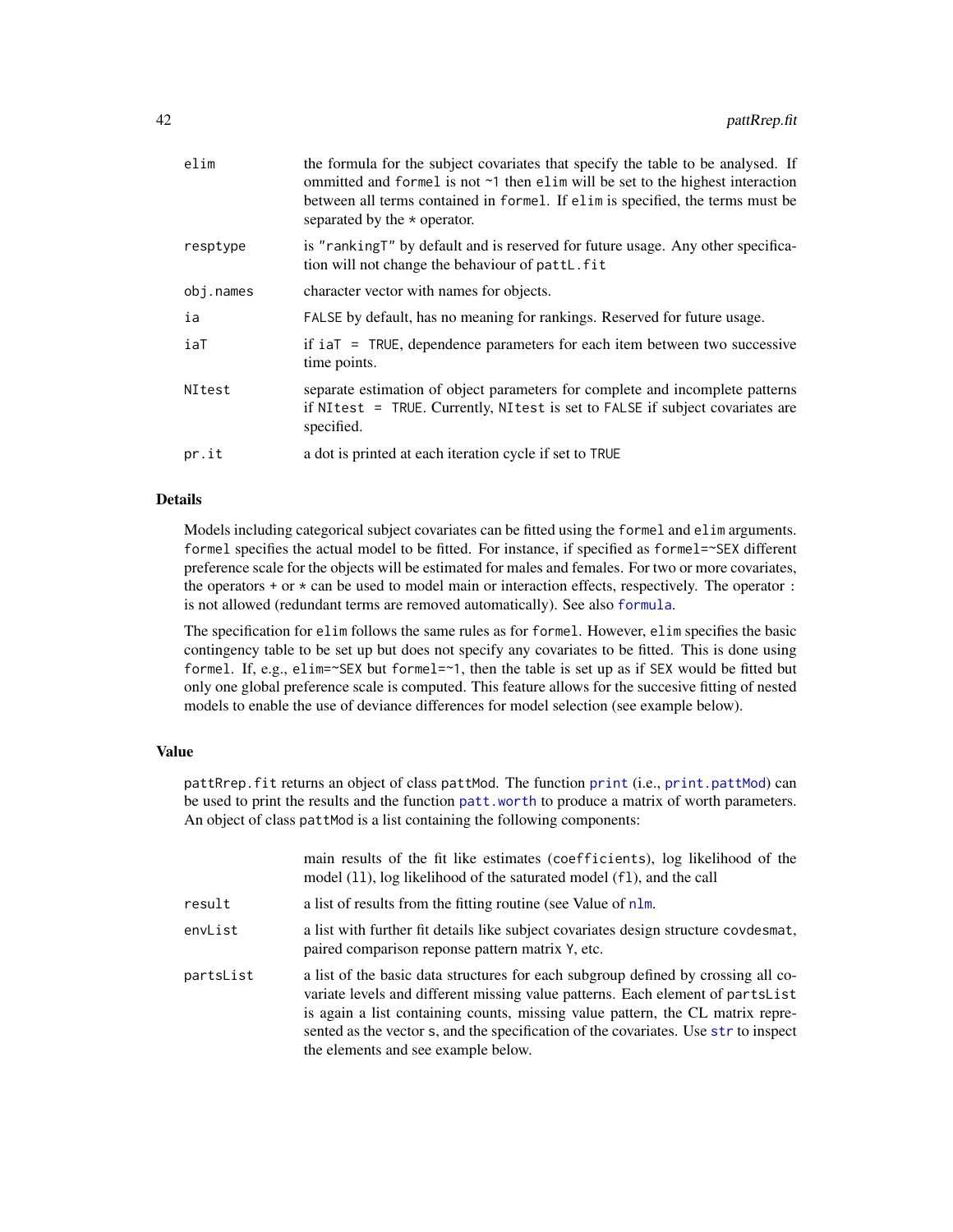#### <span id="page-42-0"></span>pattRrep.fit 43

#### Input Data

The input data must have the following order (from left to right): all items at first time point, all items at second time point (with the same order as before), etc. for the other time points, optional subject covariates. The responses have to be coded as consecutive integers starting with 1 (or 0). The value of 1 (0) means highest 'endorsement' (agreement) according to the underlying scale. Missing values are coded as NA, rows with less than 1 valid response are removed from the fit and a message is printed.

Optional subject covariates have to be specified such that the categories are represented by consecutive integers starting with 1. Rows with missing values for subject covariates are removed from the data and a message is printed. Again, the leftmost columns in the data must be the rankings, optionally followed by columns for categorical subject covariates.

The data specified via obj are supplied using either a data frame or a datafile in which case obj is a path/filename. The input data file if specified must be a plain text file with variable names in the first row as readable via the command read.table(datafilename, header = TRUE).

#### Warning

The size of the table to be analysed increases dramatically with the number of items J and time points T. For rankings the number of paired comparison response categories is always two. For each time point the number of rows of the table to set up the design matrix is initially  $(J!$ . Thus, the number of rows in the design matrix is  $J^{T}$ . The number of combined covariate levels and the number of missing value patterns have effects only on the run time. A (reasonable) maximum number of items for two time points is 5 or 6, for three timepoints 4, and for four to seven timepoints 3.

## **Note**

The number of timepoints can also be regarded as different response dimensions.

#### Author(s)

Reinhold Hatzinger

#### See Also

[pattL.fit](#page-26-1),[patt.design](#page-21-1), [pattPC.fit](#page-35-1), [pattR.fit](#page-38-1), [pattLrep.fit](#page-28-1)

#### Examples

```
# simulated data: 3 items, 2 timepoints
dat1 <- simR(3, 100, c(.2, .7, .1))
dat2 <- simR(3, 100, c(.5, .4, .1))
dat <- data.frame(dat1, dat2)
res <- pattLrep.fit(dat, nitems = 3, tpoints = 2, iaT = TRUE)
res
patt.worth(res, obj.names = LETTERS[1:3])
```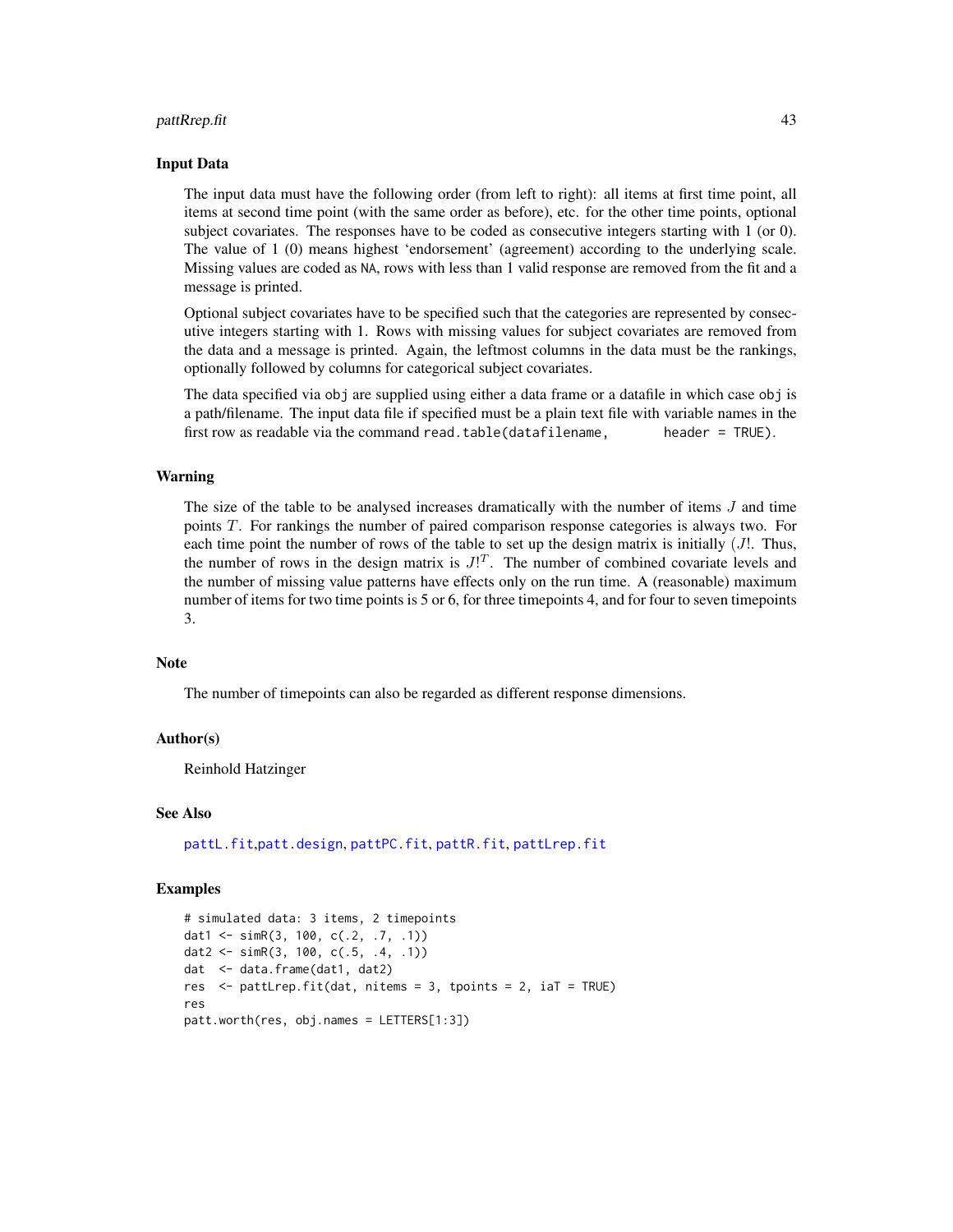<span id="page-43-1"></span><span id="page-43-0"></span>

## **Description**

A plot of the worth or model parameter matrix obtained from the fit of an LLBT or pattern model is produced. This matrix is obtained from llbt.worth or patt.worth and is an object of class wmat.

#### Usage

```
## S3 method for class 'wmat'
plot(x, main = "Preferences", ylab = "Estimate",
       psymb = NULL, pcol = NULL, ylim = range(wordthmat), log="", ...)
```
## Arguments

| $\mathsf{x}$ | worth or parameter matrix as generated from 11bt. worth or patt. worth.                                  |
|--------------|----------------------------------------------------------------------------------------------------------|
| main         | main title of the plot.                                                                                  |
| ylab         | y-axis label                                                                                             |
| psymb        | plotsymbols for objects, see Details below                                                               |
| pcol         | colours for objects, see Details below                                                                   |
| ylim         | limits for y-axis                                                                                        |
| log          | if specified as $log = "y"$ , the y-axis is to be logarithmic                                            |
| $\ddotsc$    | further graphical parameters, use e.g. $lty = "dashed"$ to obtain dashed lines<br>connecting the objects |

## Details

Plotsymbols can be defined as an integer vector of length equal to the number of objects, e.g., psymb =  $c(15, 22, 18)$ . They specify the graphical option pch as used in the [points](#page-0-0) function. The default (psymb = NULL) uses the symbols 15 through 18 and 21 through 25. The number of symbols is determined from the number of rows in worthmat. A display of some plotsymbols may be obtained from the correponding example below.

If pcol = NULL, the colours for objects are defined from the rainbow\_hcl palette using the colorspace package. Other specifications include "heat", "terrain" (see [rainbow\\_hcl](#page-0-0)), and "gray" (see [grDevices](#page-0-0)). The number of different colours is automatically determined via the number of objects. Alternatively, pcol can be specified as a character vector containing user defined RGB colour values for all objects (as hexadecimal strings in the form "#rrggbb"), e.g., for blue "#0000FF"). These are usually set up using standard colour palettes (see rainbow or, e.g., the **RColorBrewer** package (see Examples below).

## Author(s)

Reinhold Hatzinger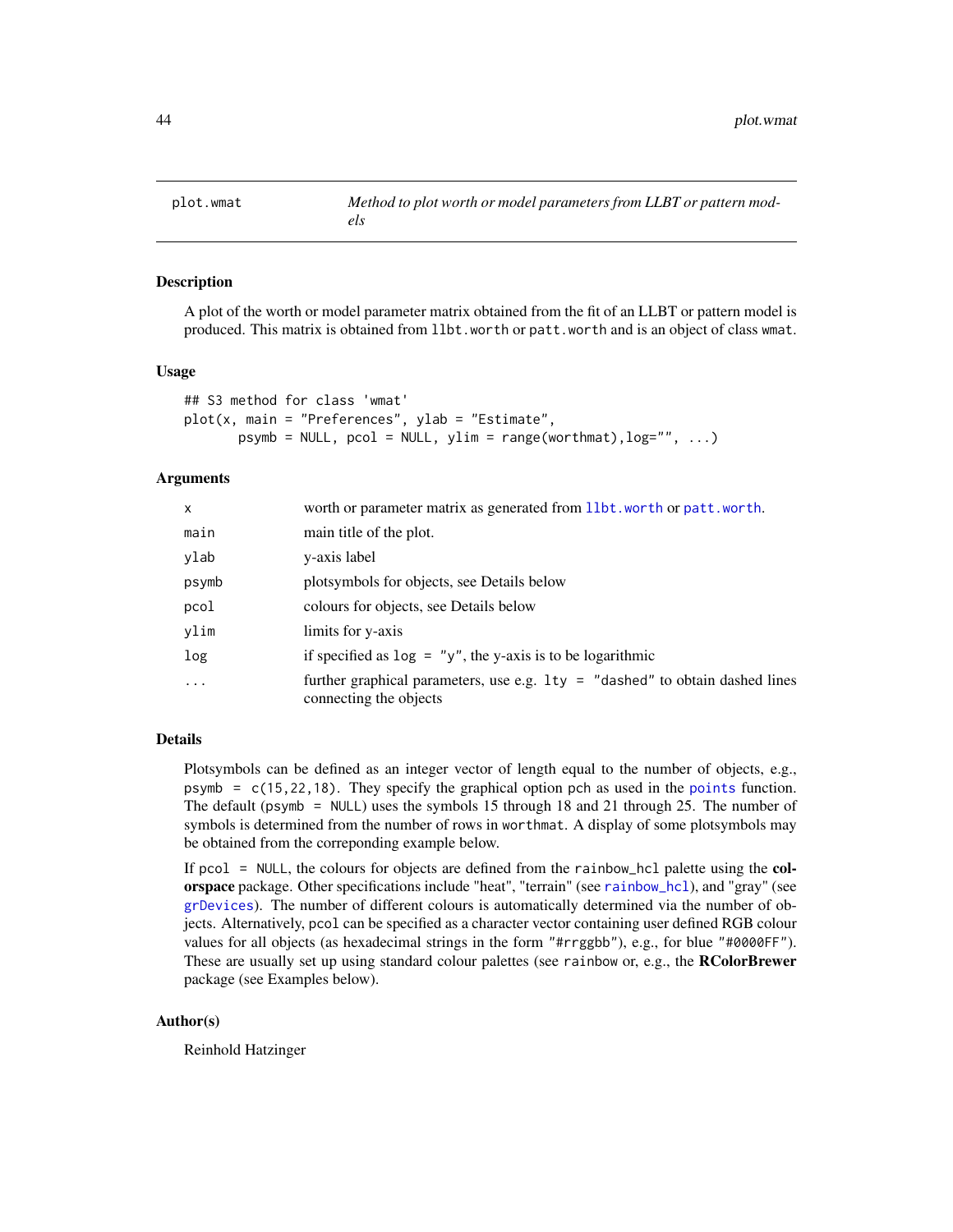#### <span id="page-44-0"></span>plotworth 45

## See Also

[patt.worth](#page-25-1)

#### Examples

```
# fit only first three objects with SEX effect
m2 < - pattPC.fit(cemspc, nitems = 3, formel = \simSEX, elim = \simSEX, undec = TRUE)
# calculate and plot worth parameters
m2worth <- patt.worth(m2)
plot(m2worth)
plot(m2worth, pcol = "terrain")
# display of some plotsymbols (pch)
plot(0:25, rep(1, 26), pch = 0:25, cex = 1.5)text(0:25, rep(0.95, 26), 0:25)
# usage of the "RColorBrewer" package
## Not run:
library("RColorBrewer")
mypalette <- brewer.pal(3, "Set1")
plot(m2worth, pcol = mypalette)
## End(Not run)
```

| plotworth | Deprecated function to plot worth or model parameters from LLBT or |
|-----------|--------------------------------------------------------------------|
|           | <i>pattern models</i>                                              |

## Description

A plot of the worth or model parameter matrix obtained from the fit of an LLBT or pattern model is produced. This matrix is obtained from llbt.worth or patt.worth.

#### Usage

```
plotworth(worthmat, main = "Preferences", ylab = "Estimate",
      psymb = NULL, pcol = NULL, ylim = range(wordthmat),...)
```
#### Arguments

| worthmat | parameter matrix as generated from 11bt, worth or patt, worth.                   |
|----------|----------------------------------------------------------------------------------|
| main     | main title of the plot.                                                          |
| ylab     | y-axis label                                                                     |
| psymb    | plotsymbols for objects, see Details below                                       |
| pcol     | colours for objects, see Details below                                           |
| vlim     | limits for y-axis                                                                |
| $\cdots$ | further graphical parameters, use e.g. $\log =$ "y" to obtain a logarithmic plot |
|          |                                                                                  |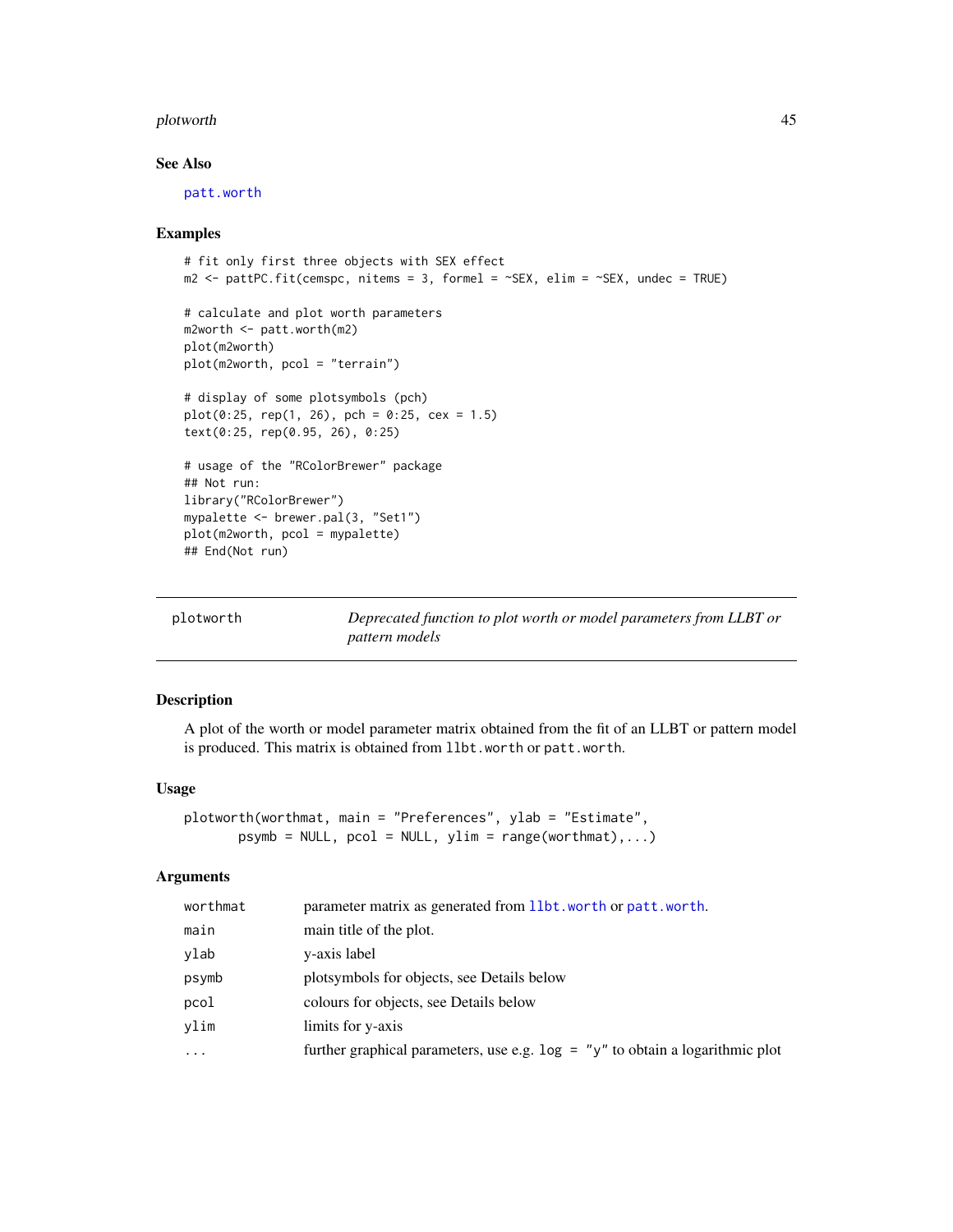## Details

Plotsymbols can be defined as an integer vector of length equal to the number of objects, e.g., psymb =  $c(15, 22, 18)$ . They specify the graphical option pch as used in the [points](#page-0-0) function. The default (psymb = NULL) uses the symbols 15 through 18 and 21 through 25. The number of symbols is determined from the number of rows in worthmat. A display of some plotsymbols may be obtained from the correponding example below.

If pcol = NULL, the colours for objects are defined from the rainbow\_hcl palette using the colorspace package. Other specifications include "heat", "terrain" (see [rainbow\\_hcl](#page-0-0)), and "gray" (see [grDevices](#page-0-0)). The number of different colours is automatically determined via the number of objects. Alternatively, pcol can be specified as a character vector containing user defined RGB colour values for all objects (as hexadecimal strings in the form "#rrggbb"), e.g., for blue "#0000FF"). These are usually set up using standard colour palettes (see rainbow or, e.g., the **RColorBrewer** package (see Examples below).

#### Note

Better use plot() (i.e., the method [plot.wmat](#page-43-1)) instead.

## Author(s)

Reinhold Hatzinger

## See Also

[patt.worth](#page-25-1)

## Examples

```
# fit only first three objects with SEX effect
m2 <- pattPC.fit(cemspc, nitems = 3, formel = ~SEX, elim = ~SEX, undec = TRUE)
# calculate and plot worth parameters
m2worth <- patt.worth(m2)
plotworth(m2worth)
plotworth(m2worth, pcol = "terrain")
# display of some plotsymbols (pch)
plot(0:25, rep(1, 26), pch = 0:25, cex = 1.5)text(0:25, rep(0.95, 26), 0:25)
# usage of the "RColorBrewer" package
## Not run:
library("RColorBrewer")
mypalette <- brewer.pal(3, "Set1")
plotworth(m2worth, pcol = mypalette)
## End(Not run)
```
<span id="page-45-0"></span>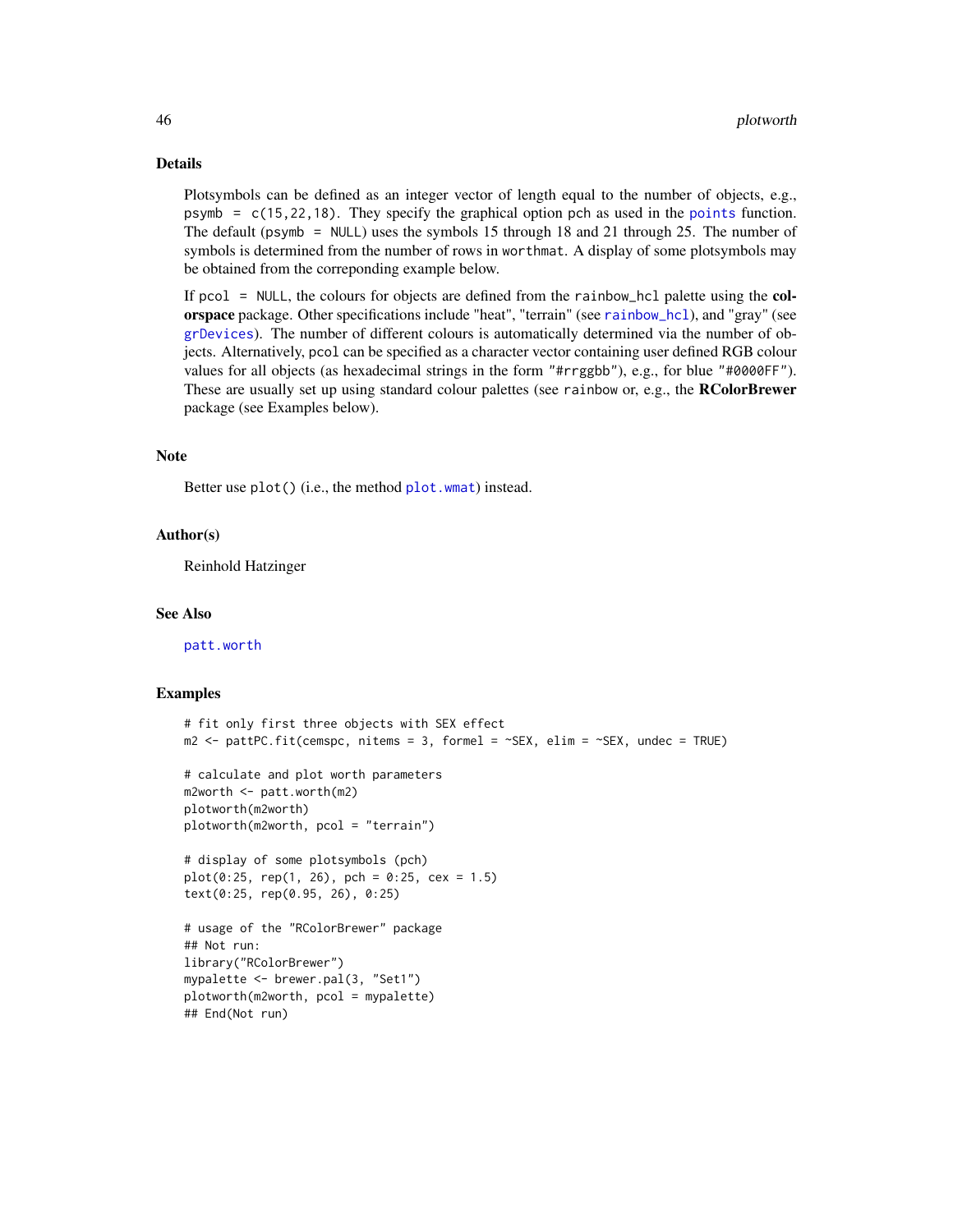<span id="page-46-1"></span><span id="page-46-0"></span>

## Description

Print method for objects of class pattMod.

## Usage

## S3 method for class 'pattMod'  $print(x, \ldots)$ 

#### Arguments

| $\mathbf{x}$      | Object of class pattMod.                                                                       |
|-------------------|------------------------------------------------------------------------------------------------|
| $\cdot\cdot\cdot$ | Further arguments to be passed to or from other methods. They are ignored in<br>this function. |

## Details

This print method generates output for fitted pattern models, i.e. for models. of class pattMod. The functions [pattPC.fit](#page-35-1), [pattR.fit](#page-38-1), [pattL.fit](#page-26-1), and [pattLrep.fit](#page-28-1) produce such objects.

## Author(s)

Reinhold Hatzinger

#### Examples

res <- pattR.fit(salad, nitems = 4) res

<span id="page-46-2"></span>salad *Data (ranks): Salad Dressings (Critchlow and Fligner)*

## Description

The dataset contains the rankings of four salad dressings concerning tartness by 32 judges, with values ranging from 1 (most tart) to 4 (least tart).

## Usage

salad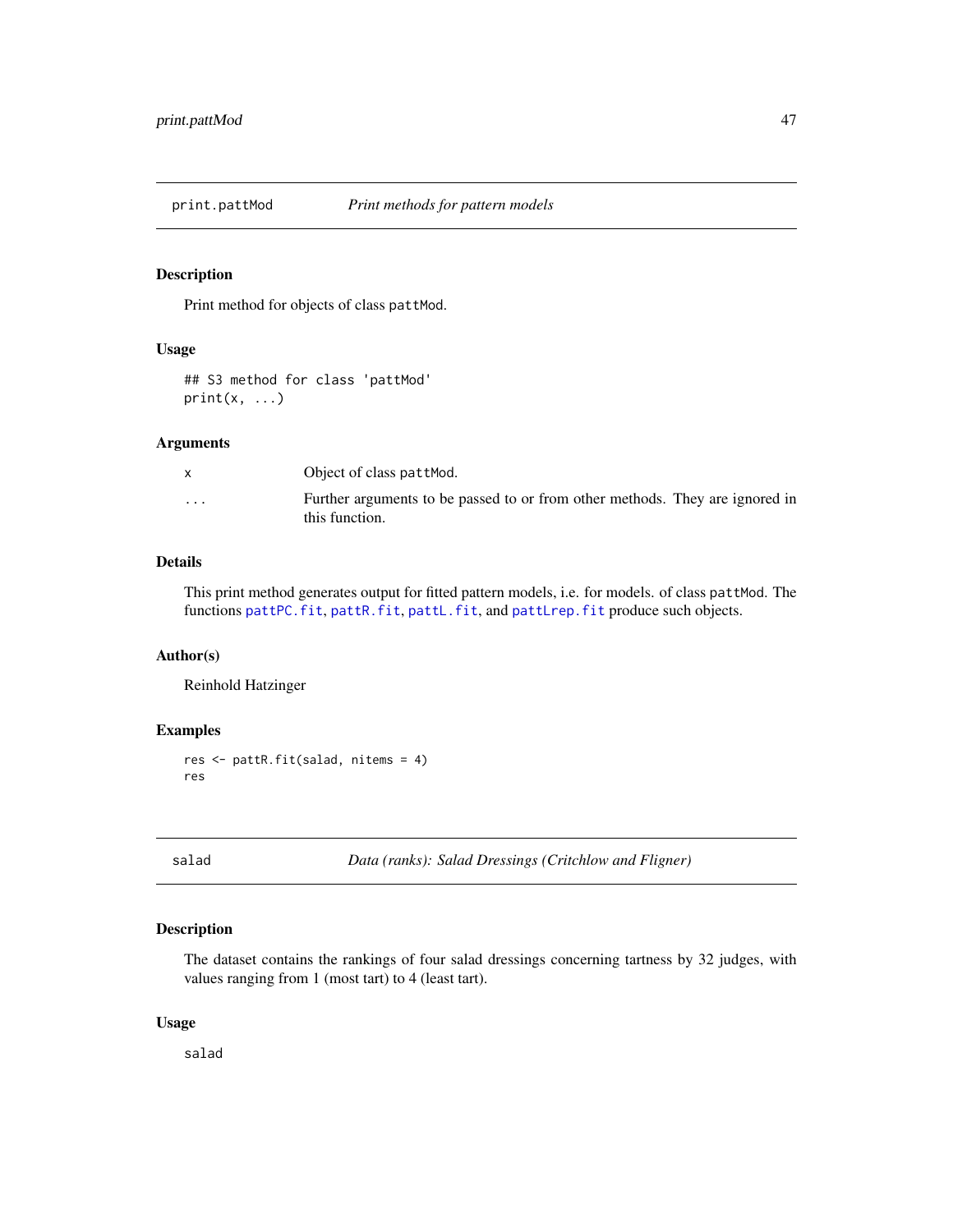## <span id="page-47-0"></span>Format

A data frame with 32 observations on 4 variables (A, B, C, D) each representing a different salad dressing.

## References

Douglas E. Crichtlow and Michael A. Fligner (1991), Paired Comparison, Triple Comparison, and Ranking Expermients As Generalized Linear Models, and Their Implementation on GLIM. Psychometrika Vol. 56, No. 3

#### Examples

```
# Example for object covariates
# fit object covariates:
# salads A - D have varying concentrations of acetic and gluconic acid.
# The four pairs of concentrations are
# A = (.5, 0), B = (.5, 10.0), C = (1.0, 0), and D = (0, 10.0),conc <- matrix(c(.5,0, .5,10, 1,0, 0,10), ncol = 2, byrow = TRUE)
sal <- patt.design(salad, nitems = 4, resptype = "ranking")
X \leftarrow \text{as_matrix(sall}, 2:5]glm(y \sim X, data = sal, family = poisson)
```
simPC *Utility function to simulate paired comparison or rankings data*

## Description

The function generates a random paired comparison data matrix (two response categories, no undecided) or a rankings data matrix optionally based on user specified worth parameters.

## Usage

```
simPC(nobj, nobs, worth = NULL, seed = NULL, pr = FALSE)
simR(nobj, nobs, worth = NULL, seed = NULL, pr = FALSE)
```
#### Arguments

| nobi  | Number of objects.                                                                                                                                                                                                         |
|-------|----------------------------------------------------------------------------------------------------------------------------------------------------------------------------------------------------------------------------|
| nobs  | Number of cases.                                                                                                                                                                                                           |
| worth | If NULL, values are drawn from uniform distribution (interval from $0$ to 1), oth-<br>erwise the user may specify arbitrary values. In both cases, the values are trans-<br>formed into $[0,1]$ and scaled to sum up to 1. |
| seed  | Starting value for the random number generator.                                                                                                                                                                            |
| pr    | If TRUE, the used worth parameters are printed.                                                                                                                                                                            |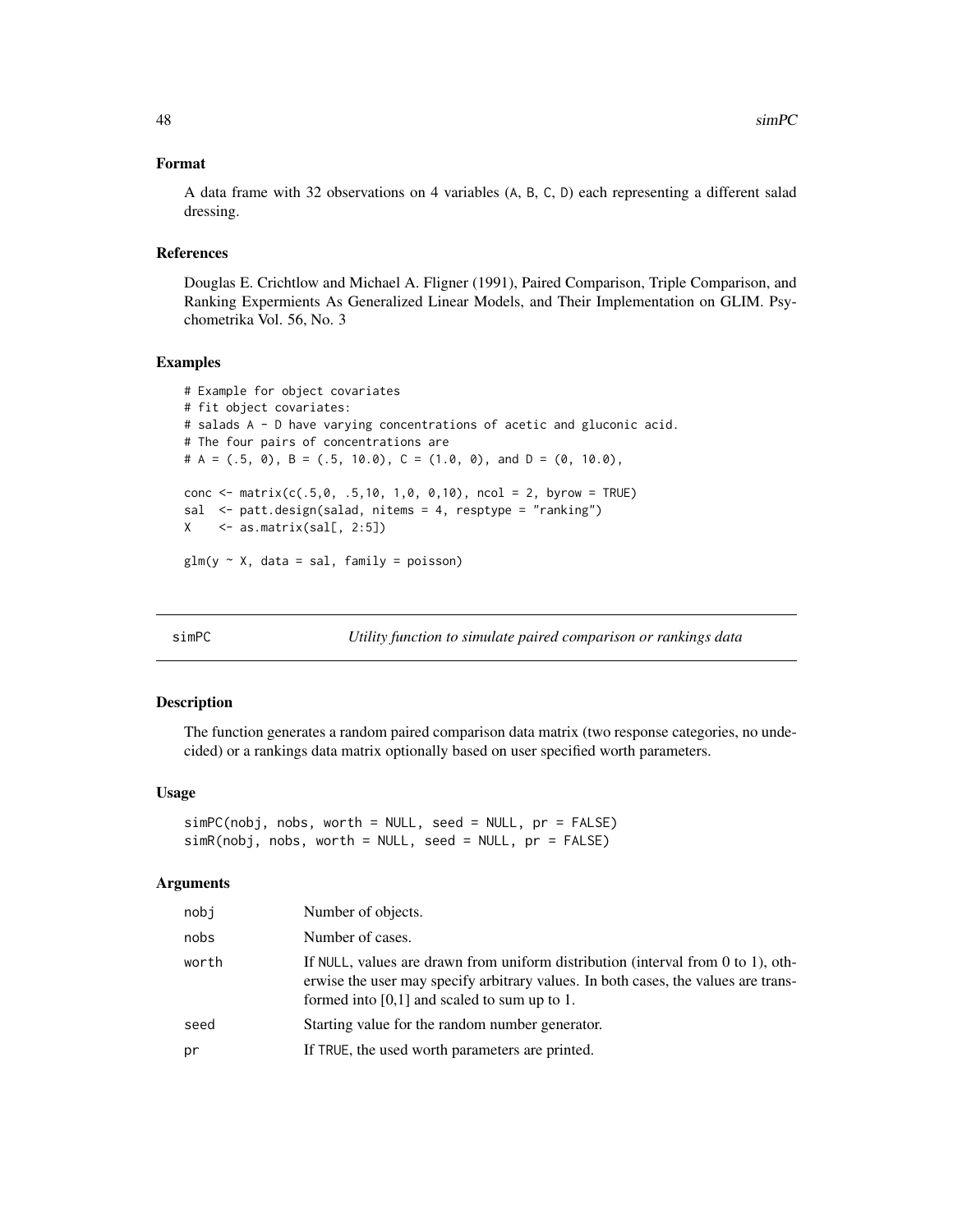## <span id="page-48-0"></span>summary.pattNPML 49

## Value

The random data matrix as a data frame

## Author(s)

Reinhold Hatzinger

## Examples

```
data<-simPC(4,10,worth=1:4,seed=123456)
data
```
summary.pattNPML *Summarizing finite mixture regression fits*

## Description

These functions are the summary, print, and BIC methods for objects of type pattNPML.

## Usage

```
## S3 method for class 'pattNPML'
summary(object, digits = max(3, getOption("digits") - 3), ...)
## S3 method for class 'pattNPML'
print(x, digits = max(3, getOption("digits") - 3), ...)
```
## Arguments

| object       | a fitted object of class pattNPML.                         |
|--------------|------------------------------------------------------------|
| $\mathsf{x}$ | a fitted object of class pattNPML.                         |
| digits       | number of digits; applied on various displayed quantities. |
|              | further arguments, which will mostly be ignored.           |

## Note

The summary and print methods are adapted versions from the **npmlreg** package.

## See Also

[pattnpml.fit](#page-31-1)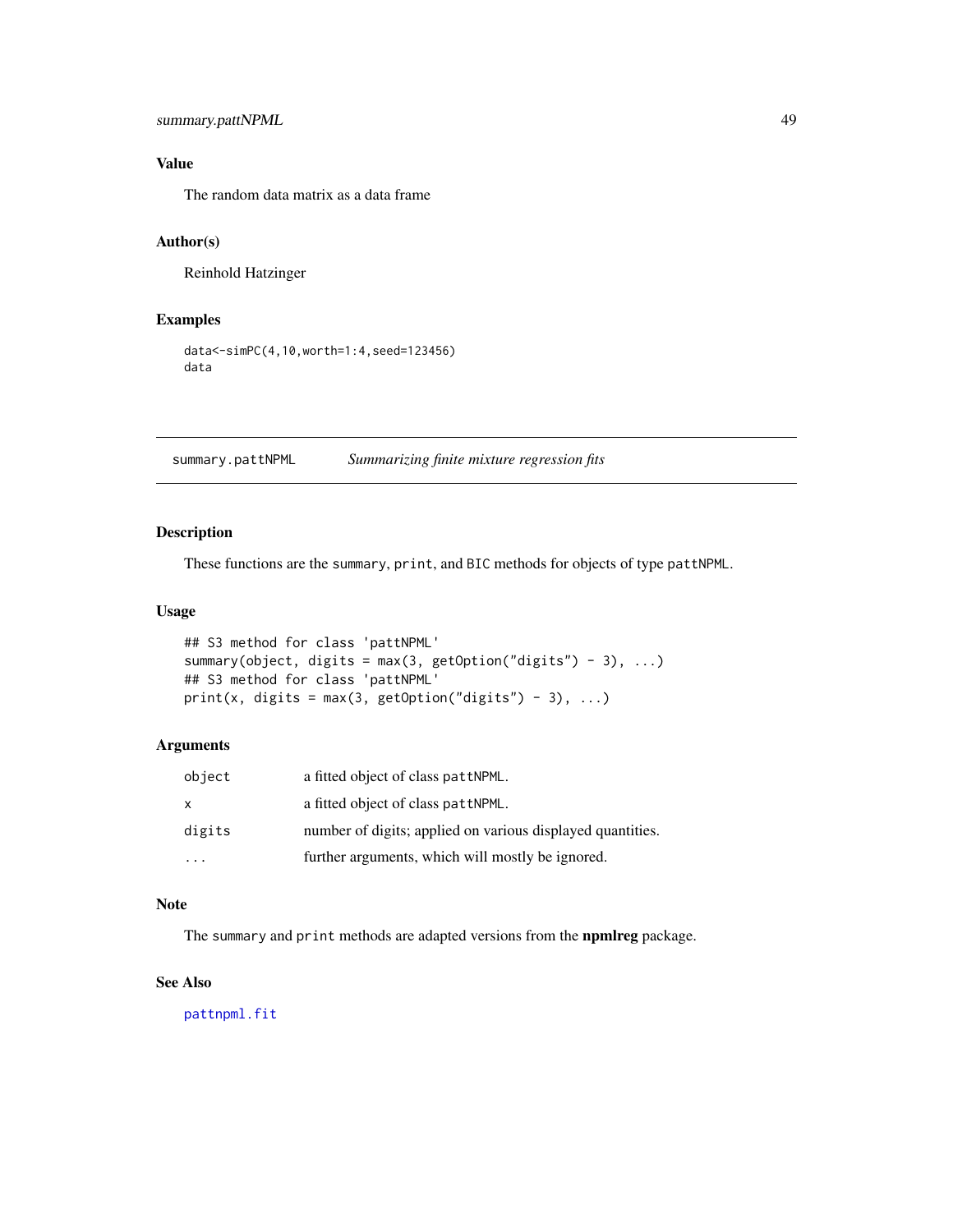#### <span id="page-49-0"></span>**Description**

The data describes results from a paired comparison study where 68 male and 96 female students were asked whom they would prefer to interview. The potential interview partners were Bonnie Blair, Jackie Joyner, and Jennifer Capriati.

#### Usage

tennis

## Format

A data frame with 16 observations on the following 5 variables.

n counts of response pattern (C1,C2,C3)

- C1 Blair vs. Joyner (1 ... Blair preferred, -1 ... Joyner preferred)
- C2 Blair vs. Capriati (1 ... Blair preferred, -1 ... Capriati preferred)
- C3 Joyner vs. Capriati (1 ... Joyner preferred, -1 ... Capriati preferred)

SEX a numeric vector: 1 ... male, 2 ... female

## References

Böckenholt, U., & Dillon, W.R., (1997). Modelling within-subject dependencies in ordinal paired comparison data. *Psychometrika, 62*, 411–434.

## Examples

```
tdat <- expand.mat(tennis[, -1], tennis[, 1])
head(tdat)
```
trdel *Data (paired comparisons): Training delivery modes*

#### Description

The dataset trdel contains data from a paired comparison study to investigate which of five training delivery modes trainees prefer (Schoell and Veith, 2011). The modes were computer-based (CO), TV-based (TV), paper-based (PA), audio-based (AU) and classroom-based (CL) training. Study participants were unemployed persons in the labour market training of the Austrian labour market service (AMS). To account for trainee characteristics that might affect the preference order the variables gender, age, and learning personality type were recorded. These variables were coded as sex (1 male, 2 female), age (numeric in years), ltype (1 accomodator, 2 diverger, 3 converger, 4 assimilator). The learning personality types were identified from a questionnaire.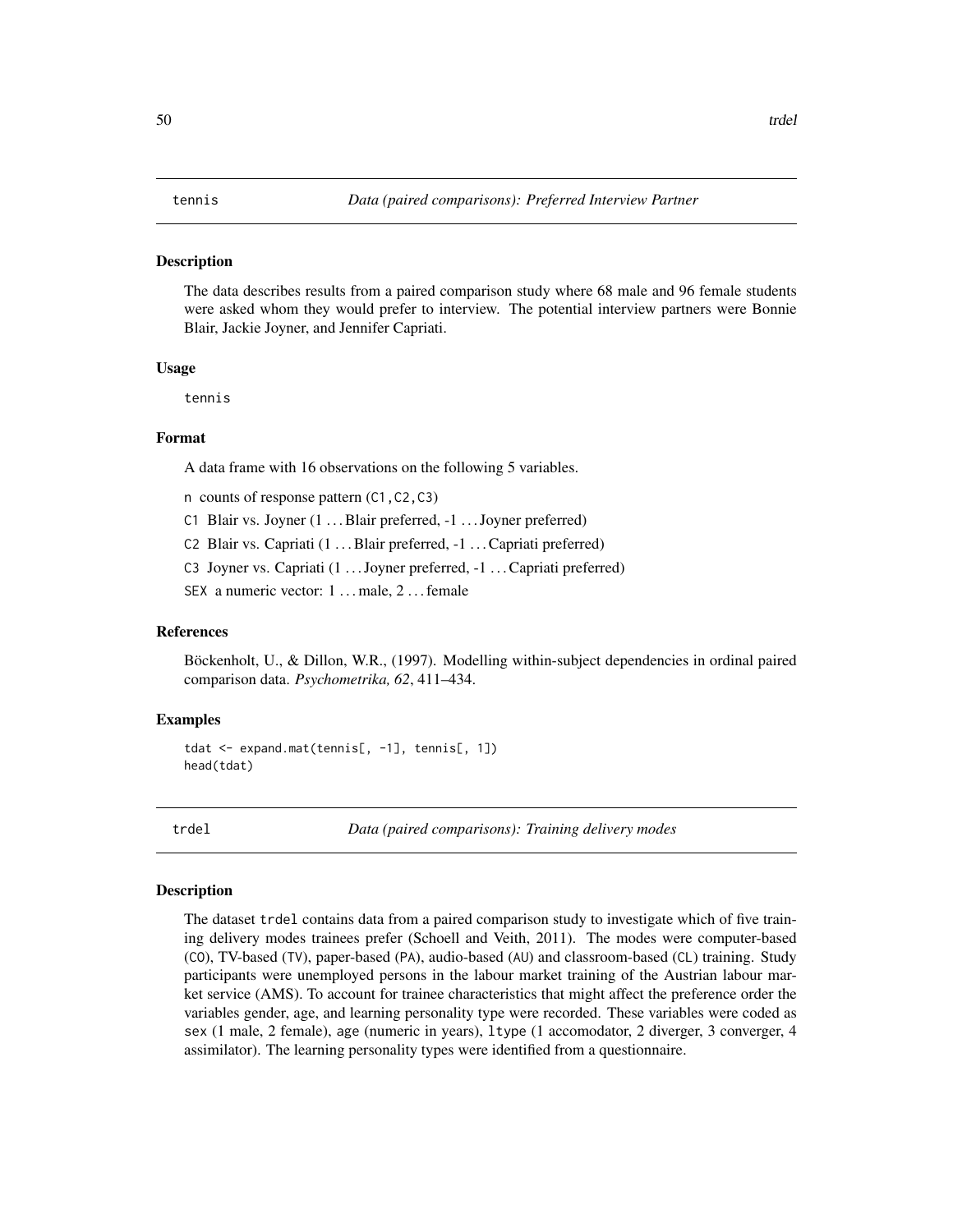#### <span id="page-50-0"></span>xmpl 51

## Usage

trdel

## Format

A data frame with 198 observations on the following 14 variables.

V1, V2, V3, V4, V5, V6, V7, V8, V9, V10 paired comparisons in standard order: CO:TV, CO:PA, etc. 1 first object preferred, 2 second object preferred.

ltype learning types: 1 accomodator, 2 diverger, 3 converger, 4 assimilator

age numeric in years

sex 1 male, 2 female

## Source

Schoell, B., Veith, S. (2011). Learning style evaluation and preferred training delivery modes in labour market training (in German). Master's thesis, Vienna University of Economics and Business.

## Examples

head(trdel)

<span id="page-50-1"></span>xmpl *Data (Likert items): Example Data Set*

## Description

Data to illustrate the usage of [patt.design](#page-21-1) for rating scale (Likert type) items.

#### Usage

xmpl

## Format

A data frame with 100 observations on 5 numeric variables. The first three variables (I1, I2, I3) are the rating scale (Likert type) items with 5 response categories, ranging from 1 (strong agreement) to 5 (strong disagreement).

- I1 response to item 1
- I2 response to item 2
- I3 response to item 3
- SEX (1) *male*, (2) *female*

EDU (1) *low education*, (2) *high education*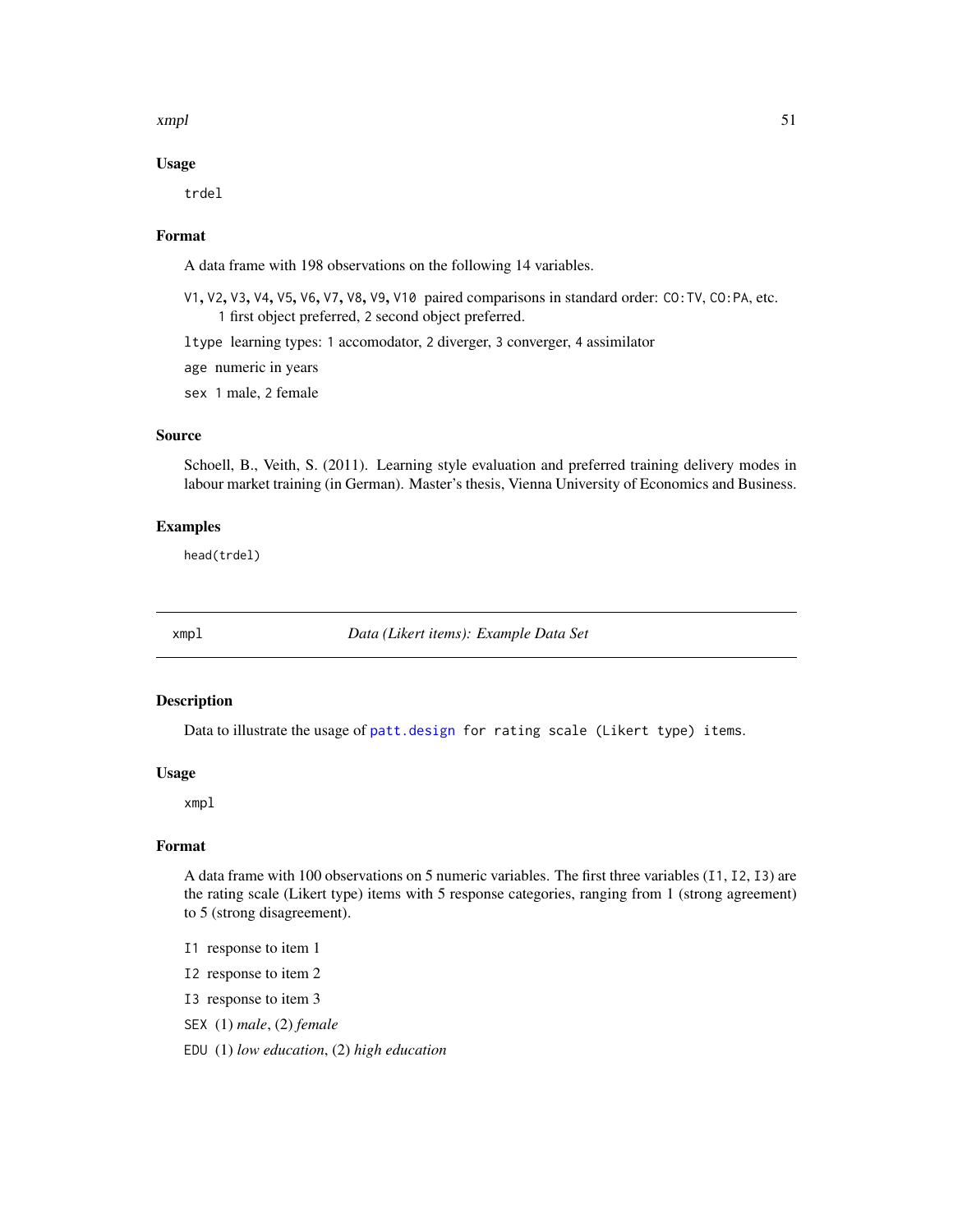## <span id="page-51-0"></span>Details

Datasets in data files or Data frames used in patt. design require the follwing structure:

- All values must be numeric.
- The item responses must be in the leftmost columns (such as I1 to I3 above).
- Categorical subject covariates follow the item responses (rightmost columns) and their levels must be specified as consecutive integers. If in a used datafile or dataframe these are defined as R factors they will be converted to integers. This is not possible if characters are used as factor levels and, consequently, patt.design will produce an error.

## Examples

```
des <- patt.design(xmpl, nitems = 3, resptype = "rating", cov.sel = "SEX")
head(des)
```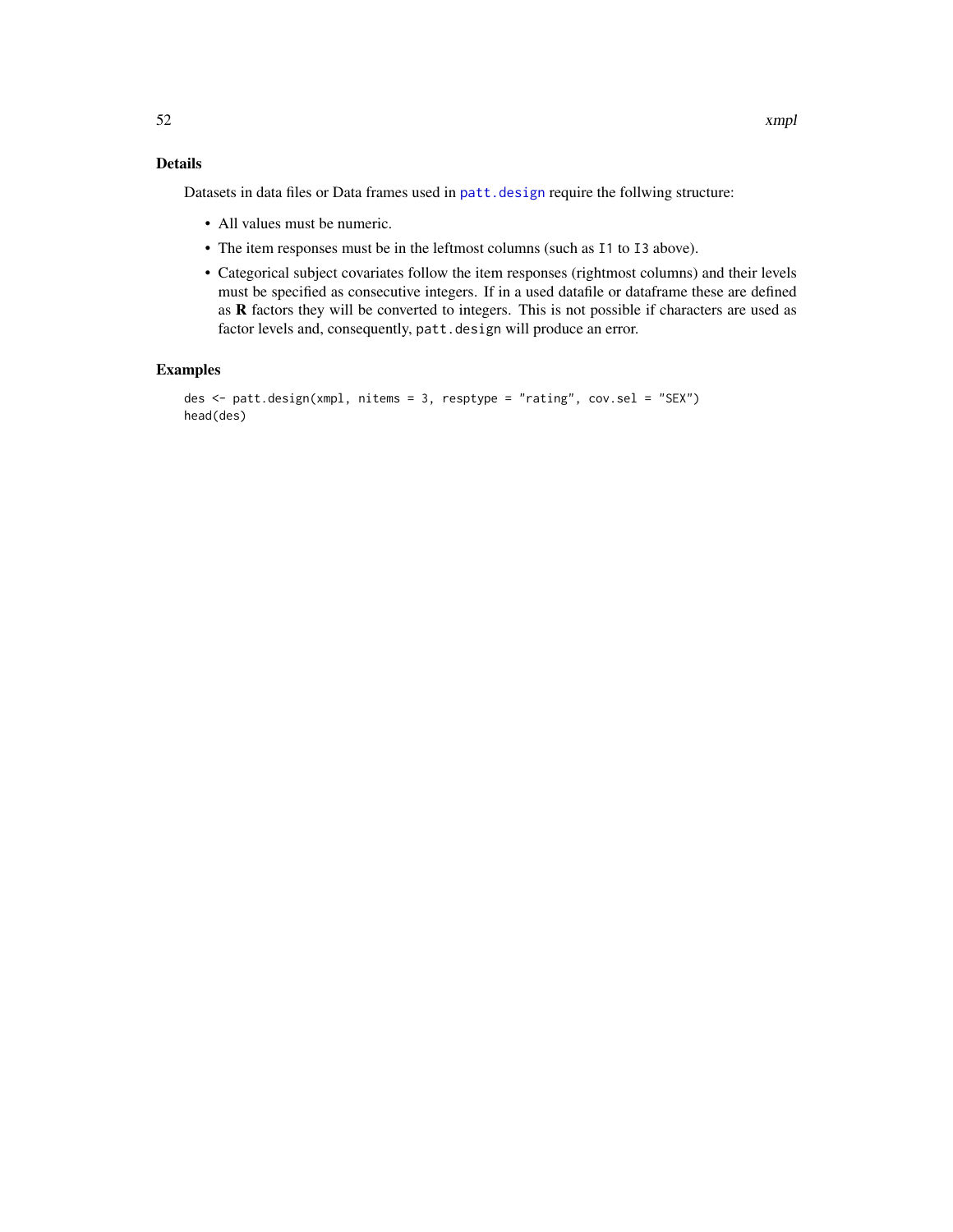# <span id="page-52-0"></span>Index

∗Topic datagen simPC, [48](#page-47-0) ∗Topic datasets baseball , [3](#page-2-0) carconf , [4](#page-3-0) cemspc , [5](#page-4-0) dat4 , [8](#page-7-0) euro55.2.des, [8](#page-7-0) immig , [10](#page-9-0) issp2000 , [11](#page-10-0) music, [20](#page-19-0) salad , [47](#page-46-0) tennis , [50](#page-49-0) trdel , [50](#page-49-0) xmpl , [51](#page-50-0) ∗Topic models checkMIS , [7](#page-6-0) llbt.design , [12](#page-11-0) llbt.fit , [15](#page-14-0) llbt.worth , [17](#page-16-0) llbtPC.fit , [18](#page-17-0) patt.design , [22](#page-21-0) patt.worth , [26](#page-25-0) pattL.fit, [27](#page-26-0) pattLrep.fit , [29](#page-28-0) pattnpml.fit, [32](#page-31-0) pattPC.fit, [36](#page-35-0) pattR.fit , [39](#page-38-0) pattRrep.fit, [41](#page-40-0) plot.wmat , [44](#page-43-0) plotworth , [45](#page-44-0) print.pattMod, [47](#page-46-0) summary.pattNPML , [49](#page-48-0) ∗Topic multivariate checkMIS , [7](#page-6-0) llbtPC.fit , [18](#page-17-0) pattL.fit, [27](#page-26-0) pattLrep.fit, [29](#page-28-0) pattPC.fit , [36](#page-35-0)

pattR.fit , [39](#page-38-0) pattRrep.fit , [41](#page-40-0) ∗Topic package prefmod-package , [2](#page-1-0) ∗Topic regression llbt.design , [12](#page-11-0) patt.design , [22](#page-21-0) pattnpml.fit , [32](#page-31-0) summary.pattNPML, [49](#page-48-0) ∗Topic utilities expand.mat, [9](#page-8-0) baseball , [3](#page-2-0) BIC.pattNPML *(*summary.pattNPML *)* , [49](#page-48-0) carconf , [4](#page-3-0) cemspc , [5](#page-4-0) , *[20](#page-19-0)* , *[38](#page-37-0)* checkMIS , [7](#page-6-0) , *[38](#page-37-0)* dat4, [8](#page-7-0) euro55.2.des, <mark>[8](#page-7-0)</mark> expand.mat , [9](#page-8-0) factor , *[13](#page-12-0)* formula , *[19](#page-18-0)* , *[28](#page-27-0)* , *[30](#page-29-0)* , *[37](#page-36-0)* , *[40](#page-39-0)* , *[42](#page-41-0)* glm , *[20](#page-19-0)* , *[35](#page-34-0)* gnm , *[17](#page-16-0)* grDevices , *[44](#page-43-0)* , *[46](#page-45-0)* immig , [10](#page-9-0) issp2000 , [11](#page-10-0) , *[28](#page-27-0)* llbt.design , *[8](#page-7-0)* , [12](#page-11-0) , *[17,](#page-16-0) [18](#page-17-0)* , *[20](#page-19-0)* , *[25](#page-24-0)* llbt.fit , [15](#page-14-0) llbt.worth , *[15](#page-14-0)* , [17](#page-16-0) , *[19](#page-18-0)* , *[44](#page-43-0) , [45](#page-44-0)* llbtPC.fit , *[15](#page-14-0)* , *[17,](#page-16-0) [18](#page-17-0)* , [18](#page-17-0) model.matrix , *[13](#page-12-0)* , *[22](#page-21-0)* music,[20](#page-19-0)